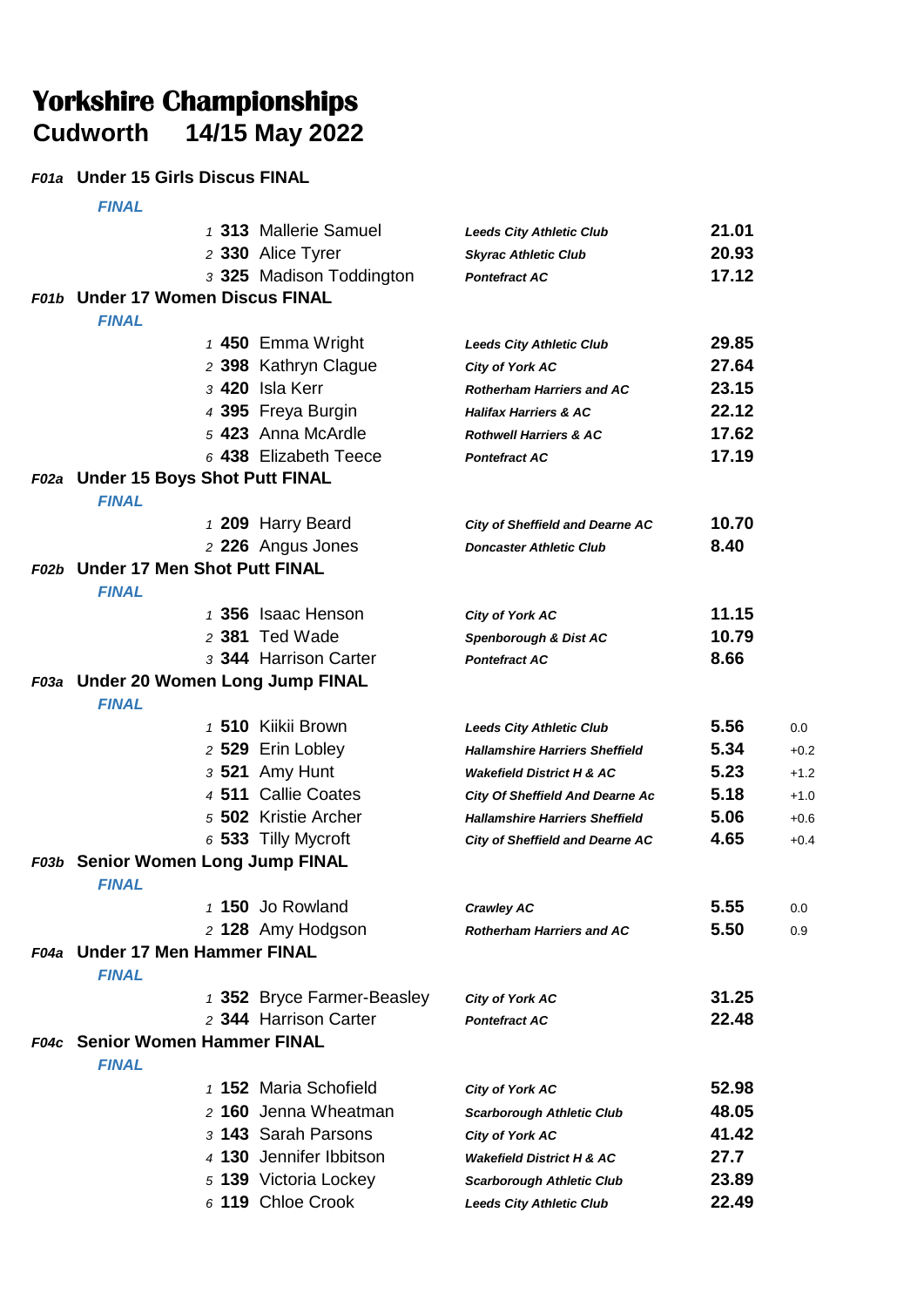### *F05* **Under 13 Girls Shot Putt FINAL**

|            |                                                    | 1 191 Olwen Isherwood                          | <b>Hallamshire Harriers Sheffield</b>  | 8.41           |        |
|------------|----------------------------------------------------|------------------------------------------------|----------------------------------------|----------------|--------|
|            |                                                    | 2 549 Carys Francis                            | City Of York Ac                        | 7.98           |        |
|            |                                                    | 3 205 Bolutife Solaru                          | <b>Leeds City Athletic Club</b>        | 7.61           |        |
|            |                                                    | 4 203 Molly Skelton                            | City of York AC                        | 7.16           |        |
|            |                                                    | 5 194 Rebecca Kingston                         | <b>Leeds City Athletic Club</b>        | 7.04           |        |
|            |                                                    | 6 182 Maizie Booth                             | Keighley & Craven AC                   | 6.98           |        |
|            |                                                    | 7 204 Amy Smith                                | Keighley & Craven AC                   | 6.22           |        |
|            |                                                    | 8 183 Millie Brenard                           | <b>Hallamshire Harriers Sheffield</b>  | 6.07           |        |
|            |                                                    | 9 198 Orla Nixon                               | <b>Wakefield District H &amp; AC</b>   | 5.30           |        |
|            |                                                    | 10 189 Lucy Howarth                            | <b>Crewe and Nantwich AC</b>           | 4.93           |        |
|            | F06a Under 17 Men High Jump FINAL                  |                                                |                                        |                |        |
|            | <b>FINAL</b>                                       |                                                |                                        |                |        |
|            |                                                    | 1 357 Jack Holmes                              | <b>Pontefract AC</b>                   | 1.93           |        |
|            |                                                    | 2 340 Josh Boyer                               | <b>Doncaster Athletic Club</b>         | 1.60           |        |
|            | F06b Under 20 Women High Jump FINAL                |                                                |                                        |                |        |
|            | <b>FINAL</b>                                       |                                                |                                        |                |        |
|            |                                                    | 1 511 Callie Coates                            | <b>City Of Sheffield And Dearne Ac</b> | 1.65           |        |
|            |                                                    | 2 513 Ellie Fedzin                             | <b>Wakefield District H &amp; AC</b>   | 1.55           |        |
|            |                                                    | 3 525 Chloe Kaye                               | <b>Wakefield District H &amp; AC</b>   | 1.50           |        |
|            | F07a Under 17 Women Triple Jump FINAL              |                                                |                                        |                |        |
|            | <b>FINAL</b>                                       |                                                |                                        |                |        |
|            |                                                    | 1 399 Amy Cotton                               | <b>Doncaster Athletic Club</b>         | 9.64           | $-0.8$ |
|            |                                                    | 2 406 Sophia Errington                         | Keighley & Craven AC                   | 9.01           | $-1.2$ |
|            | F07c Senior Men Triple Jump FINAL                  |                                                |                                        |                |        |
|            | <b>FINAL</b>                                       |                                                |                                        |                |        |
|            | 168                                                | Pete McLeod                                    | <b>Hercules Wimbledon AC</b>           | 12.14          | $-1.4$ |
| <b>F08</b> | <b>Under 15 Girls Javelin FINAL</b>                |                                                |                                        |                |        |
|            | <b>FINAL</b>                                       |                                                |                                        |                |        |
|            |                                                    | 1 296 Abigail Kingston                         | <b>Leeds City Athletic Club</b>        | 24.14          |        |
|            |                                                    | 2 317 Amy Smith                                | Keighley & Craven AC                   | 18.73          |        |
|            |                                                    | 3 264 Gabriella Chippindale                    | Harrogate Harriers & AC                | 17.18<br>14.35 |        |
|            |                                                    | 4 325 Madison Toddington<br>5 280 Niamh Fraser | <b>Pontefract AC</b>                   | 13.96          |        |
|            | F09a Under 15 Boys Pole Vault FINAL                |                                                | <b>Pontefract AC</b>                   |                |        |
|            | <b>FINAL</b>                                       |                                                |                                        |                |        |
|            |                                                    | 1 244 Arthur Reilly                            |                                        | 2.90           |        |
|            | F09b Under 17 Men Pole Vault FINAL                 |                                                | <b>City Of Sheffield And Dearne Ac</b> |                |        |
|            | <b>FINAL</b>                                       |                                                |                                        |                |        |
|            |                                                    | 1 363 Rudi May                                 | <b>City Of Sheffield And Dearne Ac</b> | 4.10           |        |
|            |                                                    | 2 356 Isaac Henson                             | City of York AC                        | 3.50           |        |
|            | F09c Under 20 Men Pole Vault FINAL<br><b>FINAL</b> |                                                |                                        |                |        |
|            |                                                    | 1 471 William Lane                             | <b>City Of Sheffield And Dearne Ac</b> | 4.71           |        |
|            | F09d Senior Men Pole Vault FINAL                   |                                                |                                        |                |        |
|            | <b>FINAL</b>                                       |                                                |                                        |                |        |
|            | 165                                                | Harry Maslen                                   | <b>Ilkley Harriers AC</b>              | 4.60           |        |
|            | 221                                                | <b>William Carter</b>                          | <b>Pontefract AC</b>                   | 3.20           |        |
| <b>F10</b> | <b>Under 17 Men Long Jump FINAL</b>                |                                                |                                        |                |        |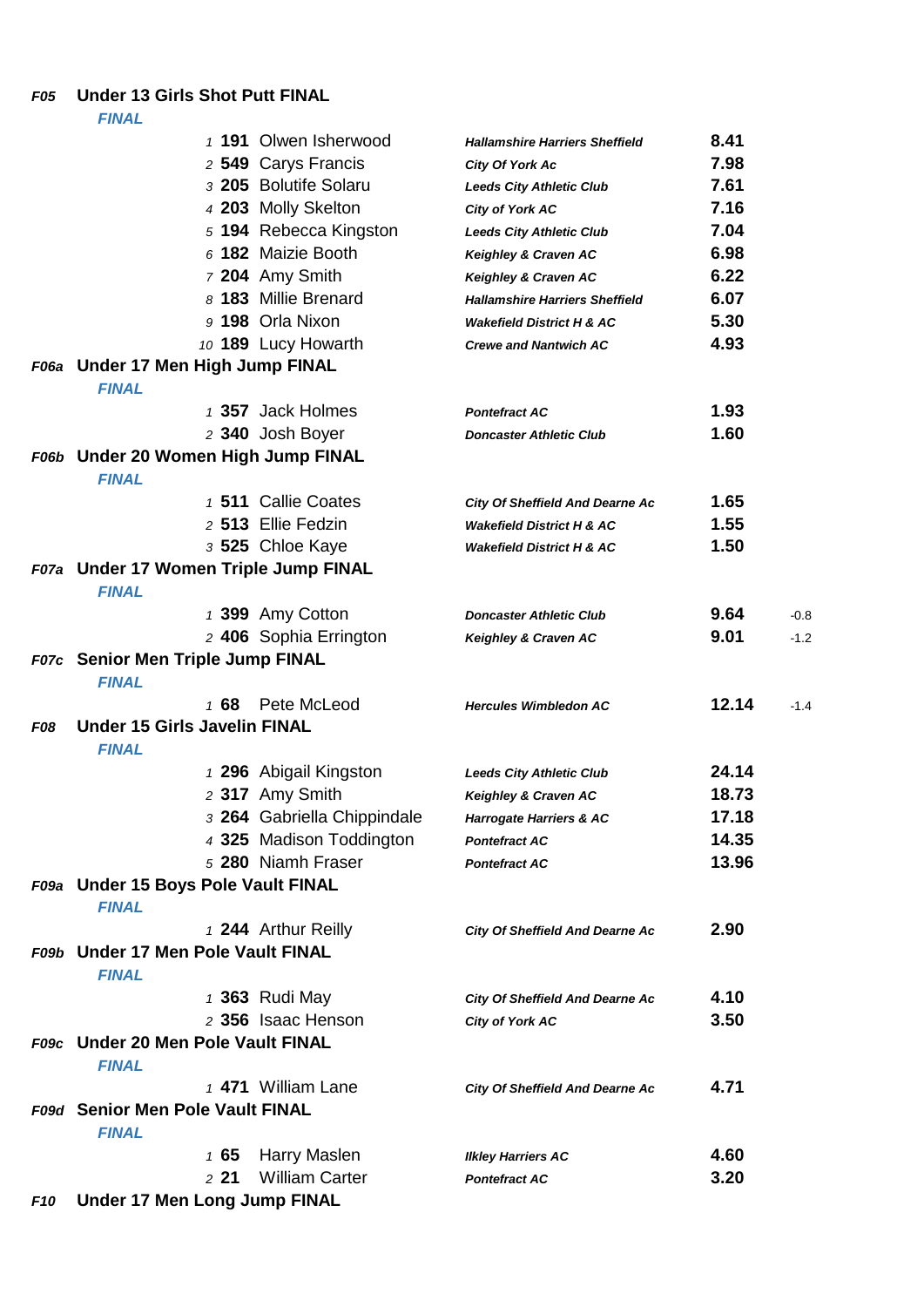|                 | <b>FINAL</b>                                          |                            |                                        |       |         |
|-----------------|-------------------------------------------------------|----------------------------|----------------------------------------|-------|---------|
|                 |                                                       | $1$ 371 Ethan Pym          | <b>City of York AC</b>                 | 5.78  | $0.0\,$ |
|                 |                                                       | 2 361 Adam Jones           | <b>Doncaster Athletic Club</b>         | 3.97  | $+0.2$  |
|                 | F11a Under 20 Men Discus FINAL                        |                            |                                        |       |         |
|                 | <b>FINAL</b>                                          |                            |                                        |       |         |
|                 |                                                       | 1 454 Dominic Brennan      | <b>Barnsley Athletic Club</b>          | 42.86 |         |
|                 |                                                       | 2 483 Nathan Ramsay        | <b>City of Sheffield and Dearne AC</b> | 39.65 |         |
|                 |                                                       | 3 465 Daniel Hart          | <b>Leeds City Athletic Club</b>        | 27.49 |         |
|                 | <b>F11b</b> Senior Men Discus FINAL                   |                            |                                        |       |         |
|                 | <b>FINAL</b>                                          |                            |                                        |       |         |
|                 | 196                                                   | James Taylor               | <b>City of Sheffield and Dearne AC</b> | 47.07 |         |
|                 | 265                                                   | Harry Maslen               | <b>Ilkley Harriers AC</b>              | 39.54 |         |
|                 | 395                                                   | James Tate                 | <b>Bingley Harriers &amp; AC</b>       | 36.23 |         |
|                 | 4 53                                                  | Rhys Jackson               | <b>Doncaster Athletic Club</b>         | 33.87 |         |
|                 | 513                                                   | Oscar Bryce                | <b>Hallamshire Harriers Sheffield</b>  | 32.84 |         |
|                 | 646                                                   | <b>Thomas Hart</b>         | <b>Leeds City Athletic Club</b>        | 26.58 |         |
|                 | 798                                                   | <b>Panteleimon Vidalis</b> | <b>City of Sheffield and Dearne AC</b> | 26.24 |         |
|                 | $8\,4$                                                | <b>Steve Atkin</b>         | <b>Northern Masters AC</b>             | 24.03 |         |
|                 |                                                       | 9 549 Carys Francis        | City Of York Ac                        |       |         |
| F12             | <b>Under 13 Boys Long Jump FINAL</b>                  |                            |                                        |       |         |
|                 | <b>FINAL</b>                                          |                            |                                        |       |         |
|                 |                                                       | 1 177 Bobby Speight        | <b>City of York AC</b>                 | 4.13  | $-1.1$  |
|                 |                                                       | 2 180 Sebastian Ward       | City of York AC                        | 4.12  | $+0.3$  |
|                 |                                                       | 3 175 Charlie Rowe         | Keighley & Craven AC                   | 4.05  | 0.0     |
|                 |                                                       | 4 171 James McLarnon       | <b>Skyrac Athletic Club</b>            | 3.90  | 0.0     |
|                 |                                                       | 5 174 Charles Reilly       | <b>City of Sheffield and Dearne AC</b> | 3.64  | $-1.1$  |
|                 |                                                       | 6 165 Malachi Brown        | <b>Leeds City Athletic Club</b>        | 3.56  | $+0.2$  |
|                 |                                                       | 7 163 Dylan Booth          | Keighley & Craven AC                   | 3.14  | $+0.1$  |
|                 |                                                       | 8 169 Finlay Jones         | <b>Doncaster Athletic Club</b>         | 2.82  | $+0.2$  |
| F <sub>13</sub> | Under 15 Girls High Jump FINAL                        |                            |                                        |       |         |
|                 | <b>FINAL</b>                                          |                            |                                        |       |         |
|                 |                                                       | 1 257 Jessica Baxter       | <b>Leeds City Athletic Club</b>        | 1.45  |         |
|                 |                                                       | 2 296 Abigail Kingston     | <b>Leeds City Athletic Club</b>        | 1.40  |         |
|                 |                                                       | 3 334 Sophie Williams      | City of York AC                        | 1.40  |         |
|                 |                                                       | 4 266 Annabelle Coxon      | City of York AC                        | 1.35  |         |
|                 |                                                       | 5 318 Tabitha Speight      | City of York AC                        | 1.35  |         |
| F14             | <b>Under 17 Women Javelin FINAL</b>                   |                            |                                        |       |         |
|                 | <b>FINAL</b>                                          |                            |                                        |       |         |
|                 |                                                       | 1 414 Millie Hardy         | <b>Hallamshire Harriers Sheffield</b>  | 32.26 |         |
|                 |                                                       | 2 398 Kathryn Clague       | City of York AC                        | 31.59 |         |
|                 |                                                       | 3 419 Frances Hogg         | <b>City of York AC</b>                 | 30.70 |         |
|                 |                                                       | 4 420 Isla Kerr            | <b>Rotherham Harriers and AC</b>       | 25.26 |         |
|                 |                                                       | 5 447 Aalisa Watson        | <b>Doncaster Athletic Club</b>         | 18.82 |         |
|                 |                                                       | 6 423 Anna McArdle         | <b>Rothwell Harriers &amp; AC</b>      | 16.24 |         |
|                 |                                                       | 7 438 Elizabeth Teece      | <b>Pontefract AC</b>                   | 16.16 |         |
| F15a            | <b>Under 20 Women Shot Putt FINAL</b><br><b>FINAL</b> |                            |                                        |       |         |
|                 |                                                       | 1 499 Daphney Adebayo      | <b>City of Sheffield and Dearne AC</b> | 11.79 |         |
|                 |                                                       | 2 509 Carmen Brooks        | <b>City of York AC</b>                 | 10.45 |         |
|                 |                                                       | 3 527 Ella Kynoch          | <b>City of Sheffield and Dearne AC</b> | 10.00 |         |
|                 |                                                       |                            |                                        |       |         |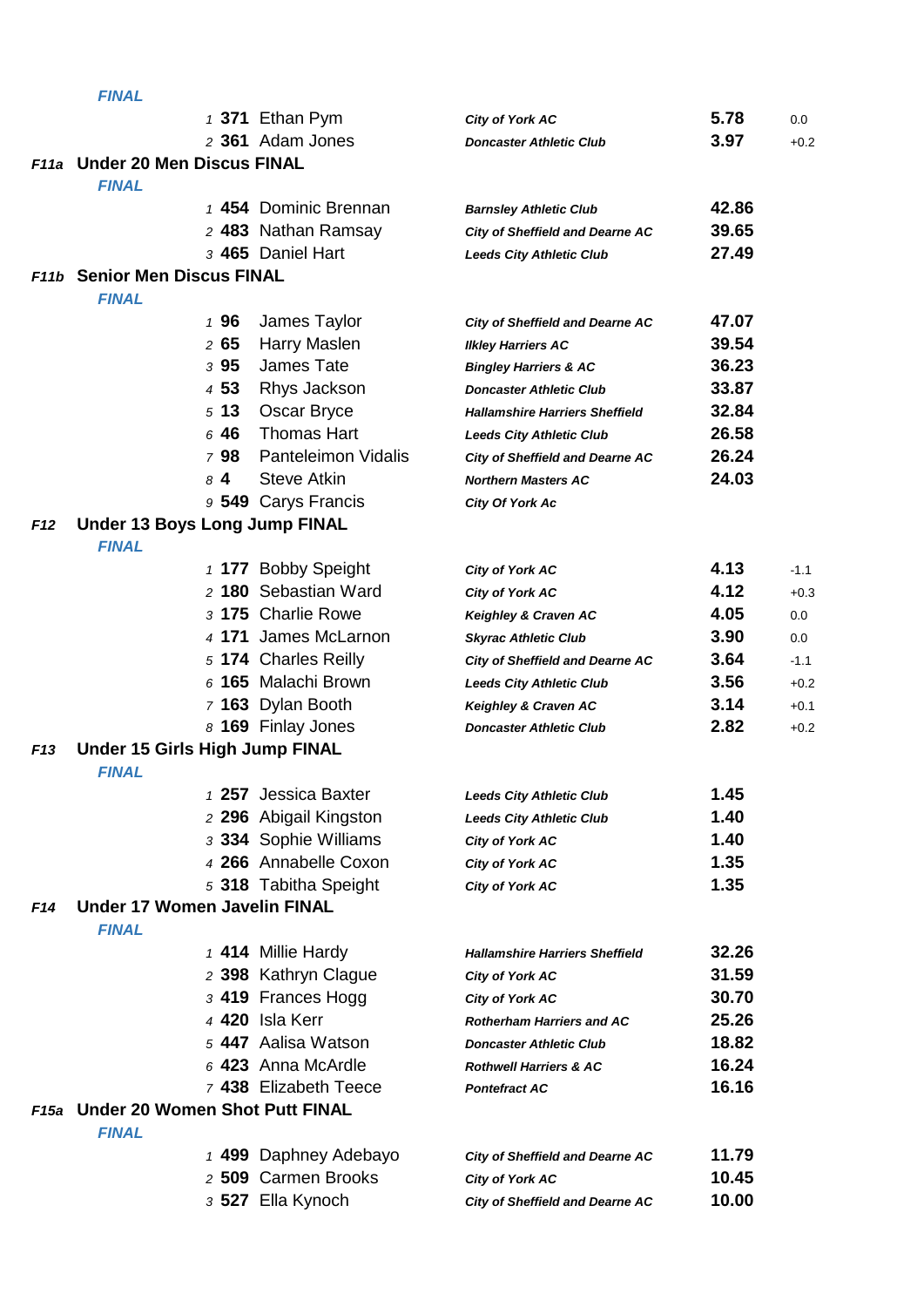### *F15b* **Senior Women Shot Putt FINAL**

|                 | <i>FINAL</i>                                      |                            |                                        |       |        |
|-----------------|---------------------------------------------------|----------------------------|----------------------------------------|-------|--------|
|                 |                                                   | 1 150 Jo Rowland           | <b>Crawley AC</b>                      | 13.93 |        |
|                 |                                                   | 2 152 Maria Schofield      | City of York AC                        | 12.53 |        |
|                 |                                                   | 3 143 Sarah Parsons        | City of York AC                        | 12.04 |        |
|                 |                                                   | 4 148 Caitlin Rimmer       | <b>City Of Sheffield And Dearne Ac</b> | 10.48 |        |
|                 |                                                   | 5 159 Jasmine Waters       | <b>City Of Sheffield And Dearne Ac</b> | 10.27 |        |
|                 |                                                   | 6 119 Chloe Crook          | <b>Leeds City Athletic Club</b>        | 8.62  |        |
| F <sub>16</sub> | <b>Under 15 Boys Long Jump FINAL</b>              |                            |                                        |       |        |
|                 | <b>FINAL</b>                                      |                            |                                        |       |        |
|                 |                                                   | 1 251 Ruben Stovell        | <b>Hallamshire Harriers Sheffield</b>  | 5.80  | $+1.0$ |
|                 |                                                   | 2 215 Morgan Downes        | <b>Leeds City Athletic Club</b>        | 5.30  | 0.0    |
|                 |                                                   | 3 224 James Howarth        | <b>Crewe and Nantwich AC</b>           | 4.93  | $+0.1$ |
|                 |                                                   | 4 218 Archie Fraser        | <b>Pontefract AC</b>                   | 4.74  | $+0.1$ |
|                 |                                                   | 5 230 Aaron Kurian         | <b>Allerton Junior Athletics Club</b>  | 4.49  | $+0.1$ |
|                 |                                                   | 6 226 Angus Jones          | <b>Doncaster Athletic Club</b>         | 4.26  | 0.0    |
|                 |                                                   | 7 210 Matthew Bradley      | City of York AC                        | 4.02  | 0.0    |
|                 | F17a Under 20 Men Javelin FINAL                   |                            |                                        |       |        |
|                 | <b>FINAL</b>                                      |                            |                                        |       |        |
|                 |                                                   | 1 547 Luke Robinson        | <b>City Of York Ac</b>                 | 51.84 |        |
|                 |                                                   | 2 453 Dan Bradbury         | <b>Barnsley Athletic Club</b>          | 49.84 |        |
|                 |                                                   | 3 454 Dominic Brennan      | <b>Barnsley Athletic Club</b>          | 41.24 |        |
|                 |                                                   | 4 456 Alexander Chalmers   | City of York AC                        | 40.50 |        |
|                 | F17b Senior Men Javelin FINAL                     |                            |                                        |       |        |
|                 | <b>FINAL</b>                                      |                            |                                        |       |        |
|                 |                                                   | 1 104 Oliver Wright        | City of York AC                        | 58.17 |        |
|                 | $2\,$ 50 $\,$                                     | <b>Eddie Hinchliffe</b>    | <b>Holmfirth Harriers AC</b>           | 55.37 |        |
|                 | $3\,2$                                            | Glenn Aspindle             | Spenborough & Dist AC                  | 45.20 |        |
|                 | 489                                               | <b>James Simms</b>         | <b>Wakefield District H &amp; AC</b>   | 41.10 |        |
|                 |                                                   | 6 549 Carys Francis        | City Of York Ac                        |       |        |
| <b>T01</b>      | Under 17 Women 300m Hurdles FINAL<br><b>FINAL</b> |                            |                                        |       |        |
|                 |                                                   | 1 419 Frances Hogg         | <b>City of York AC</b>                 | 46.21 |        |
|                 |                                                   | 2 417 Maisy Heggie         | <b>Rotherham Harriers and AC</b>       | 48.98 |        |
|                 |                                                   | 3 431 Katie Rowney         | <b>Doncaster Athletic Club</b>         | 49.32 |        |
|                 |                                                   | 4 402 Beatrice Cunningham  | <b>Pontefract AC</b>                   | 53.80 |        |
|                 | T02a Senior Women 400m Hurdles FINAL              |                            |                                        |       |        |
|                 | <b>FINAL</b>                                      |                            |                                        |       |        |
|                 |                                                   | 1 157 Beth Taylor          | <b>Rotherham Harriers and AC</b>       | 63.99 |        |
|                 |                                                   | 2 158 Molly Waring         | Spenborough & Dist AC                  | 66.99 |        |
|                 |                                                   | 3 108 Samantha Baker-Jones | Harrogate Harriers & Ac                | 67.46 |        |
|                 | T02b Under 20 Women 400m Hurdles FINAL            |                            |                                        |       |        |
|                 | <b>FINAL</b>                                      |                            |                                        |       |        |
|                 |                                                   | 1 537 Therese Tolan        | <b>Harrogate Harriers &amp; AC</b>     | 67.11 |        |
|                 |                                                   | 2 519 Tegan Hamilton-Adams | <b>Stockport Track &amp; Field</b>     | 67.94 |        |
|                 |                                                   | 3 512 Soraya Crodden       | Spenborough & Dist AC                  | 69.29 |        |
|                 |                                                   | 4 503 Zoe Ashurst          | <b>Rotherham Harriers and AC</b>       | 74.47 |        |
| T03             | Under 17 Men 400m Hurdles FINAL                   |                            |                                        |       |        |
|                 | <b>FINAL</b>                                      |                            |                                        |       |        |
|                 |                                                   | 1 363 Rudi May             | <b>City Of Sheffield And Dearne Ac</b> | 69.19 |        |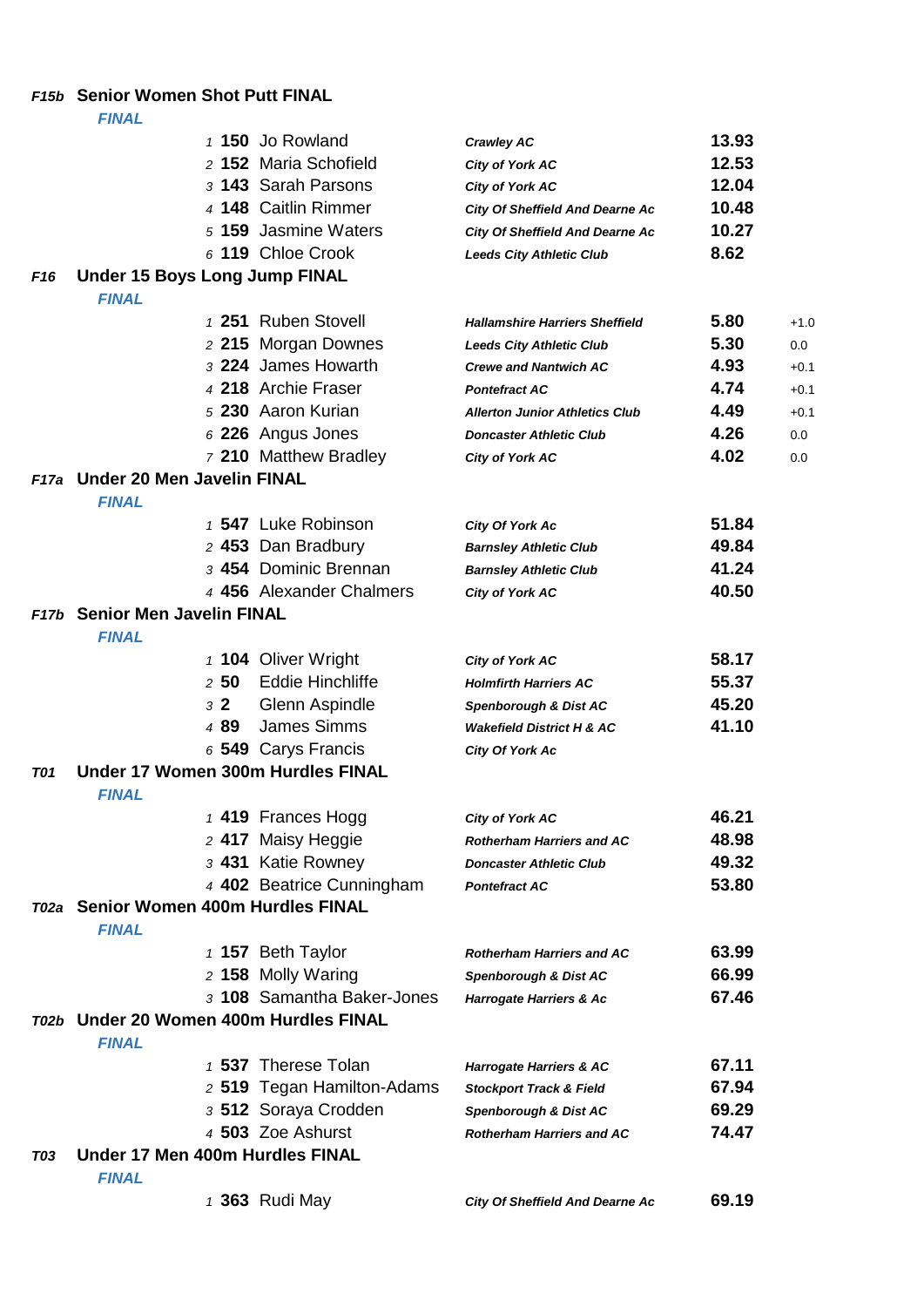### *T04* **Under 13 Girls 80m Heats**

|     | Heat 01      | Wind Speed: 0.0           |                             |                                        |       |
|-----|--------------|---------------------------|-----------------------------|----------------------------------------|-------|
|     |              |                           | 1 190 Emma Hutton           | <b>City of York AC</b>                 | 11.27 |
|     |              |                           | 2 199 Talia Northcott       | <b>City of York AC</b>                 | 11.68 |
|     |              |                           | 3 189 Lucy Howarth          | <b>Crewe and Nantwich AC</b>           | 11.69 |
|     |              |                           | 4 192 Lola Jenkins          | <b>Leeds City Athletic Club</b>        | 11.91 |
|     |              |                           | 5 198 Orla Nixon            | <b>Wakefield District H &amp; AC</b>   | 12.14 |
|     |              |                           | $6204$ Amy Smith            | Keighley & Craven AC                   | 12.66 |
|     | Heat 02      | Wind Speed: 0.0           |                             |                                        |       |
|     |              |                           | 1 206 Jorja Turner          | <b>Hallamshire Harriers Sheffield</b>  | 11.25 |
|     |              |                           | 2 208 Grace Walker          | <b>Skyrac Athletic Club</b>            | 11.28 |
|     |              |                           | 3 186 Ella Granger          | <b>Doncaster Athletic Club</b>         | 11.43 |
|     |              |                           | 4 549 Carys Francis         | <b>City Of York Ac</b>                 | 11.55 |
|     |              |                           | 5 548 Rosalie Bailey        | <b>Rotherham Harriers and AC</b>       | 11.55 |
|     |              |                           | 6 183 Millie Brenard        | <b>Hallamshire Harriers Sheffield</b>  | 11.25 |
| T05 |              | Under 13 Boys 100m FINAL  |                             |                                        |       |
|     | <b>FINAL</b> | Wind Speed: 0.0           |                             |                                        |       |
|     |              |                           | 1 164 Noah Brennin          | <b>Hallamshire Harriers Sheffield</b>  | 13.66 |
|     |              |                           | 2 180 Sebastian Ward        | <b>City of York AC</b>                 | 14.31 |
|     |              |                           | 3 175 Charlie Rowe          | Keighley & Craven AC                   | 14.55 |
|     |              |                           | 4 174 Charles Reilly        | <b>City of Sheffield and Dearne AC</b> | 14.63 |
|     |              |                           | 5 179 Joshua Viyazhante     | <b>Barnsley Athletic Club</b>          | 14.95 |
|     |              |                           | 6 177 Bobby Speight         | <b>City of York AC</b>                 | 15.23 |
|     |              |                           | 7 165 Malachi Brown         | <b>Leeds City Athletic Club</b>        | 15.65 |
| T06 |              | Under 15 Girls 100m Heats |                             |                                        |       |
|     | Heat 01      | Wind Speed: 0.0           |                             |                                        |       |
|     |              |                           | 1 279 Leah Finch            | <b>Barnsley Athletic Club</b>          | 12.80 |
|     |              |                           | 2 307 Vanessa Ndambakuwa    | <b>Barnsley Athletic Club</b>          | 13.21 |
|     |              |                           | 3 301 Nancy Marshall        | <b>City Of York Ac</b>                 | 13.47 |
|     |              |                           | 4 294 Ameera-leigh Kelly    | <b>Hallamshire Harriers Sheffield</b>  | 13.49 |
|     |              |                           | 5 283 Molly Gray            | <b>City Of Sheffield And Dearne Ac</b> | 13.65 |
|     |              |                           | 6 264 Gabriella Chippindale | <b>Harrogate Harriers &amp; AC</b>     | 14.02 |
|     |              |                           | 7 318 Tabitha Speight       | <b>City of York AC</b>                 | 14.07 |
|     | Heat 02      | Wind Speed: 0.0           |                             |                                        |       |
|     |              |                           | 1 255 Jensina Angelo        | <b>Leeds City Athletic Club</b>        | 12.91 |
|     |              |                           | 2 295 Holly Key             | <b>City of Sheffield and Dearne AC</b> | 12.99 |
|     |              |                           | 3 333 Harriette Williams    | <b>City of York AC</b>                 | 13.75 |
|     |              |                           | 4 319 Amelie Spicer         | <b>Barnsley Athletic Club</b>          | 13.86 |
|     |              |                           | 5 331 Olivia Ward           | <b>Barnsley Athletic Club</b>          | 14.33 |
|     |              |                           | 6 311 Alice Robotham        | <b>Wakefield District H &amp; AC</b>   | 15.34 |
|     |              | Heat 03 Wind Speed: +0.4  |                             |                                        |       |
|     |              |                           | 1 263 Mia Camara-Kearton    | <b>Leeds City Athletic Club</b>        | 13.10 |
|     |              |                           | 2 270 Isabel Dalton         | <b>City of York AC</b>                 | 13.15 |
|     |              |                           | 3 275 Evie Donaldson        | <b>Barnsley Athletic Club</b>          | 13.88 |
|     |              |                           | 4 309 Jessica Rawstron      | <b>Skyrac Athletic Club</b>            | 13.93 |
|     |              |                           | 5 320 Rhea Stephenson       | <b>Barnsley Athletic Club</b>          | 14.36 |
|     |              |                           | 6 288 Daisy Ibberson        | <b>Wakefield District H &amp; AC</b>   | 15.17 |
|     | Heat 2       | Wind Speed:               |                             |                                        |       |
|     |              |                           | 1 255 Jensina Angelo        | <b>Leeds City Athletic Club</b>        | 12.91 |
|     |              |                           | 2 295 Holly Key             | <b>City of Sheffield and Dearne AC</b> | 12.99 |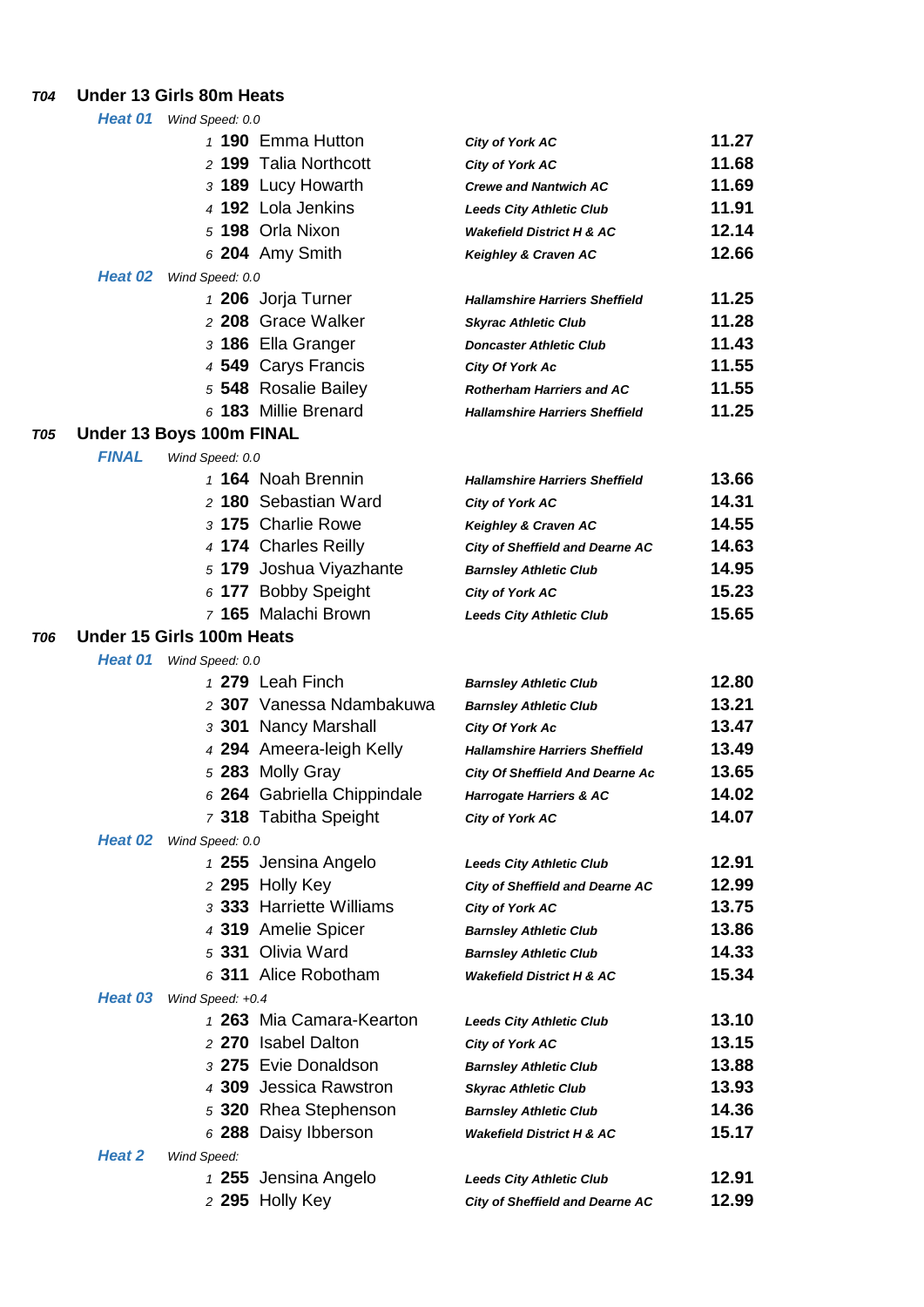|            |                              |                  | 3 333 Harriette Williams                               | <b>City of York AC</b>                          | 13.75                    |
|------------|------------------------------|------------------|--------------------------------------------------------|-------------------------------------------------|--------------------------|
|            |                              |                  | 4 274 Jo Dixon                                         | <b>Rotherham Harriers and AC</b>                | 13.86                    |
|            |                              |                  | 5 549 Carys Francis                                    | <b>City Of York Ac</b>                          |                          |
| <b>T07</b> | Under 17 Women 100m Heats    |                  |                                                        |                                                 |                          |
|            | Heat 01                      | Wind Speed: 0.0  |                                                        |                                                 |                          |
|            |                              |                  | 1 385 Mehitabelle Angelo                               | <b>Leeds City Athletic Club</b>                 | 12.13                    |
|            |                              |                  | 2 416 Eleanor Hartley                                  | <b>City of Sheffield and Dearne AC</b>          | 13.06                    |
|            |                              |                  | 3 431 Katie Rowney                                     | <b>Doncaster Athletic Club</b>                  | 13.20                    |
|            |                              |                  | 4 406 Sophia Errington                                 | Keighley & Craven AC                            | 13.24                    |
|            |                              |                  | 5 435 Evie Smith                                       | <b>Allerton Junior Athletics Club</b>           | 13.90                    |
|            |                              |                  | 6 549 Carys Francis                                    | <b>City Of York Ac</b>                          |                          |
|            | Heat 02                      | Wind Speed: +0.8 |                                                        |                                                 |                          |
|            |                              |                  | 1 389 Ella Bickerdyke                                  | <b>Wakefield District H &amp; AC</b>            | 12.60                    |
|            |                              |                  | 2 427 Lucy Rebori                                      | <b>Rotherham Harriers and AC</b>                | 12.72                    |
|            |                              |                  | 3 439 Floella Thompson                                 | <b>City of York AC</b>                          | 13.12                    |
|            |                              |                  | 4 447 Aalisa Watson                                    | <b>Doncaster Athletic Club</b>                  | 13.12                    |
|            |                              |                  | 5 442 Niamh Tiernan                                    | <b>Harrogate Harriers &amp; AC</b>              | 13.13                    |
|            |                              |                  | 6 444 Holly Turner                                     | <b>City of Sheffield and Dearne AC</b>          | 13.58                    |
| <b>T08</b> | <b>Senior Men 100m Heats</b> |                  |                                                        |                                                 |                          |
|            | Heat 01                      | Wind Speed: 0.0  |                                                        |                                                 |                          |
|            |                              | 142              | Ryan Gorman                                            | City of York AC                                 | 10.94                    |
|            |                              | 276              | Regan Oconnell                                         | <b>City Of Sheffield And Dearne Ac</b>          | 10.94                    |
|            |                              | 363              | Simba Madimutsa                                        | <b>Harrogate Harriers &amp; AC</b>              | 11.28                    |
|            |                              | 4 75             | Taf Nyakurerwa                                         | <b>Sale Harriers Manchester</b>                 | 11.49                    |
|            |                              | 512              | <b>Anthony Browne</b>                                  | <b>Doncaster Athletic Club</b>                  | 12.11                    |
|            |                              | 6 79             | <b>Richard Parkinson</b>                               | City of York AC                                 | 12.73                    |
|            |                              | 785              | Kayden Roe                                             | <b>Doncaster Athletic Club</b>                  | 17.97                    |
|            | Heat 02                      | Wind Speed: +0.4 |                                                        |                                                 |                          |
|            |                              | 132              | Joe Ferguson                                           | <b>Leeds City Athletic Club</b>                 | $_{\text{CBP}}$<br>10.56 |
|            |                              | $2\,26$          | Sean Crowie                                            | <b>City of Sheffield and Dearne AC</b>          | 11.02                    |
|            |                              | з 36             | <b>Tyler Fowles</b>                                    | <b>City Of Sheffield And Dearne Ac</b>          | 11.50                    |
|            |                              | 4 24             | Chinghao Chen                                          | University of Sheffield Union of Students 11.75 |                          |
|            |                              | 533              | Jonathan Fields                                        | <b>Rotherham Harriers and AC</b>                | 11.87                    |
|            |                              | 6 69             | Scott Michael                                          | City of York AC                                 | 12.04                    |
|            | Heat 03                      | Wind Speed: -1.2 |                                                        |                                                 |                          |
|            |                              | 177              | <b>Reality Osuoho</b>                                  | <b>City Of Sheffield And Dearne Ac</b>          | 11.29                    |
|            |                              | 260              | Elijah Lewis                                           | <b>Rotherham Harriers and AC</b>                | 11.39                    |
|            |                              | 3 39             | Atheer Galdagon                                        | <b>City Of Sheffield And Dearne Ac</b>          | 11.91                    |
|            |                              | 4 10             | Jamie Brough                                           | <b>Doncaster Athletic Club</b>                  | 11.98                    |
|            |                              | 5 38             | Luke Gair                                              | <b>City of York AC</b>                          | 12.07                    |
| T09        | Under 20 Men 100m Heats      |                  |                                                        |                                                 |                          |
|            | Heat 01                      | Wind Speed: +1.1 |                                                        |                                                 |                          |
|            |                              |                  | 1 468 Jacob Hockin                                     | <b>Harrogate Harriers &amp; AC</b>              | 11.23                    |
|            |                              |                  | 2 476 Lei-vann Rio McGillvary All Longwood Harriers Ac |                                                 | 11.41                    |
|            |                              |                  | 3 452 Alexander Bostwick                               | <b>Wakefield District H &amp; AC</b>            | 11.44                    |
|            |                              |                  | 4 496 Morgan Williams                                  | <b>Leeds City Athletic Club</b>                 | 11.51                    |
|            |                              |                  | 5 483 Nathan Ramsay                                    | <b>City of Sheffield and Dearne AC</b>          | 11.79                    |
|            | Heat 02                      | Wind Speed: -2.2 |                                                        |                                                 |                          |
|            |                              |                  | 1 458 Morgan Corcoran                                  | <b>Bingley Harriers &amp; AC</b>                | 11.12                    |
|            |                              |                  | 2 491 Amhra Stott                                      | <b>Harrogate Harriers &amp; AC</b>              | 11.18                    |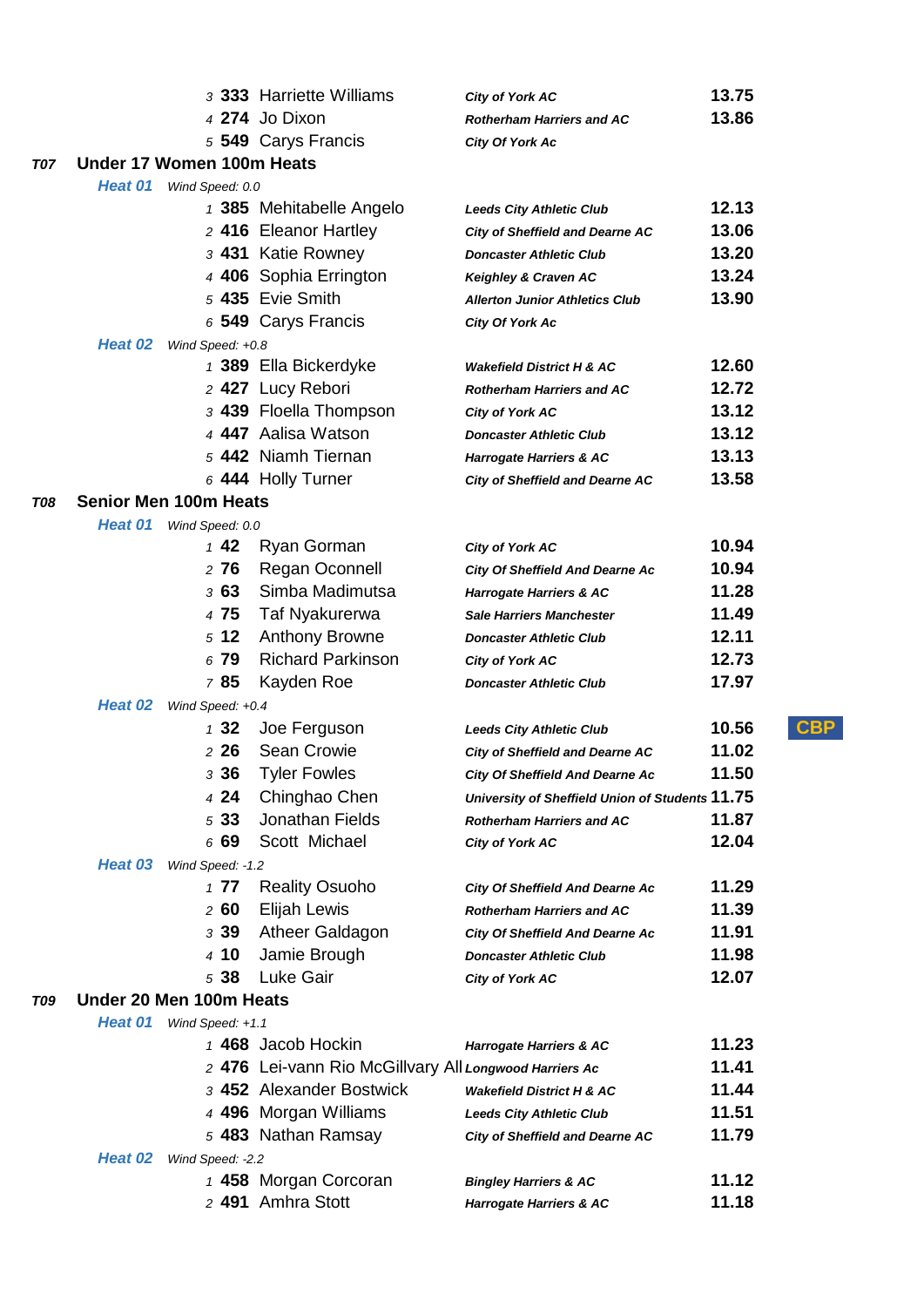|                 |                               | 3 497 Thomas Wood            | <b>Wakefield District H &amp; AC</b>                                            | 11.20                 |
|-----------------|-------------------------------|------------------------------|---------------------------------------------------------------------------------|-----------------------|
|                 |                               | 4 464 Liam Greaves           | <b>Wakefield District H &amp; AC</b>                                            | 11.37                 |
|                 |                               | 5 494 Trey Uwumarogie        | <b>Leeds City Athletic Club</b>                                                 | 12.53                 |
| T10             | Under 17 Women 1500m FINAL    |                              |                                                                                 |                       |
|                 | <b>FINAL</b>                  |                              |                                                                                 |                       |
|                 |                               | 1 440 Evie Thomson           | <b>Rotherham Harriers and AC</b>                                                | <b>CBP</b><br>4.35.68 |
|                 |                               | 2 415 Lilia Harris           | <b>Rotherham Harriers and AC</b>                                                | 4.39.85               |
|                 |                               | 3 393 Gabriella Brown        | <b>Hallamshire Harriers Sheffield</b>                                           | 4.41.45               |
|                 |                               | 4 430 Shannon Robinson       | <b>Richmond &amp; Zetland Harriers</b>                                          | 4.48.47               |
| T11             | Under 15 Girls 1500m FINAL    |                              |                                                                                 |                       |
|                 | <b>FINAL</b>                  |                              |                                                                                 |                       |
|                 |                               | 1 289 Grace Igoe             | <b>Rotherham Harriers and AC</b>                                                | 4.47.50               |
|                 |                               | 2 256 Katie Battle           | <b>Rotherham Harriers and AC</b>                                                | 4.54.69               |
|                 |                               | 3 328 Graihagh Turner        | <b>Rotherham Harriers and AC</b>                                                | 4.56.24               |
|                 |                               | 4 315 Annabelle Sibley       | <b>Rotherham Harriers and AC</b>                                                | 5.01.15               |
|                 |                               | 5 327 Evie Lynne Tunney      | <b>Wakefield District H &amp; AC</b>                                            | 5.09.26               |
|                 |                               | 6 314 Kate Setchell          | <b>City of York AC</b>                                                          | 5.17.08               |
|                 |                               | 7 261 Katie Buckley          | Keighley & Craven AC                                                            | 5.19.00               |
|                 |                               | 8 326 Harper Tompkin         | <b>Rotherham Harriers and AC</b>                                                | 5.27.65               |
|                 |                               | 9 273 Amy Dixon              | <b>Rothwell Harriers &amp; AC</b>                                               | 5.28.93               |
|                 |                               | 10 286 Juliet Horne          | <b>City of York AC</b>                                                          | 5.33.57               |
|                 |                               | 11 299 Eliza Loftus          | City of York AC                                                                 | 5.46.11               |
|                 | <b>Senior Men 1500m FINAL</b> | 12 287 Imogen Horseman       | <b>Doncaster Athletic Club</b>                                                  | 6.18.97               |
| T12             | <b>FINAL</b>                  |                              |                                                                                 |                       |
|                 | 183                           | David Rich                   |                                                                                 | 4.01.12               |
|                 | 2, 11                         | Euan Brown                   | <b>City of Sheffield and Dearne AC</b><br><b>Hallamshire Harriers Sheffield</b> | 4.02.17               |
|                 | 393                           | <b>Jonathan Stewart</b>      | <b>Leeds City Athletic Club</b>                                                 | 4.08.17               |
|                 | 4 94                          | Kai Sunman                   | <b>Holmfirth Harriers AC</b>                                                    | 4.16.00               |
|                 | 518                           | Mark Cage                    | City of York AC                                                                 | 4.18.20               |
|                 |                               | $6$ 102 Alex Wilson          | <b>City of Sheffield and Dearne AC</b>                                          | 4.21.39               |
|                 | 734                           | Craig Fishwick               | <b>Hallamshire Harriers Sheffield</b>                                           | 4.27.17               |
|                 | 85                            | <b>Christian Battersby</b>   | <b>Hallamshire Harriers Sheffield</b>                                           | 4.27.45               |
|                 | 982                           | Alex Rice                    | <b>Hallamshire Harriers Sheffield</b>                                           | 4.29.34               |
|                 | 10 37                         | <b>Stephen Fox</b>           | <b>Doncaster Athletic Club</b>                                                  | 5.31.77               |
| T <sub>13</sub> | Under 20 Men 1500m FINAL      |                              |                                                                                 |                       |
|                 | <b>FINAL</b>                  |                              |                                                                                 |                       |
|                 |                               | 1 493 Alexander Thompson     | <b>Bingley Harriers &amp; AC</b>                                                | 3.58.91               |
|                 |                               | 2 489 Tommy Shaw             | <b>City of York AC</b>                                                          | 4.00.79               |
|                 |                               | 3 477 Elliott Morton         | <b>Rotherham Harriers and AC</b>                                                | 4.03.98               |
|                 |                               | 4 475 Gianluca Mastrolonardo | <b>City of York AC</b>                                                          | 4.08.91               |
|                 |                               | 5 455 Edward Brown           | <b>City of York AC</b>                                                          | 4.14.76               |
|                 |                               | 6 486 Joseph Reeve           | <b>Richmond &amp; Zetland Harriers</b>                                          | 4.15.50               |
|                 |                               | 7 466 Will Haw               | <b>Vale of York Athletic Community</b>                                          | 4.19.12               |
| T14             | Under 15 Boys 800m Heats      |                              |                                                                                 |                       |
|                 | Heat 01                       |                              |                                                                                 |                       |
|                 |                               | 1 251 Ruben Stovell          | <b>Hallamshire Harriers Sheffield</b>                                           | 2.14.57               |
|                 |                               | 2 232 Cole McAndrew          | <b>Wakefield District H &amp; AC</b>                                            | 2.14.91               |
|                 |                               | 3 231 Tom Matthews           | <b>Harrogate Harriers &amp; AC</b>                                              | 2.16.89               |
|                 |                               | 4 225 Zac Jardine            | Keighley & Craven AC                                                            | 2.17.39               |
|                 |                               |                              |                                                                                 |                       |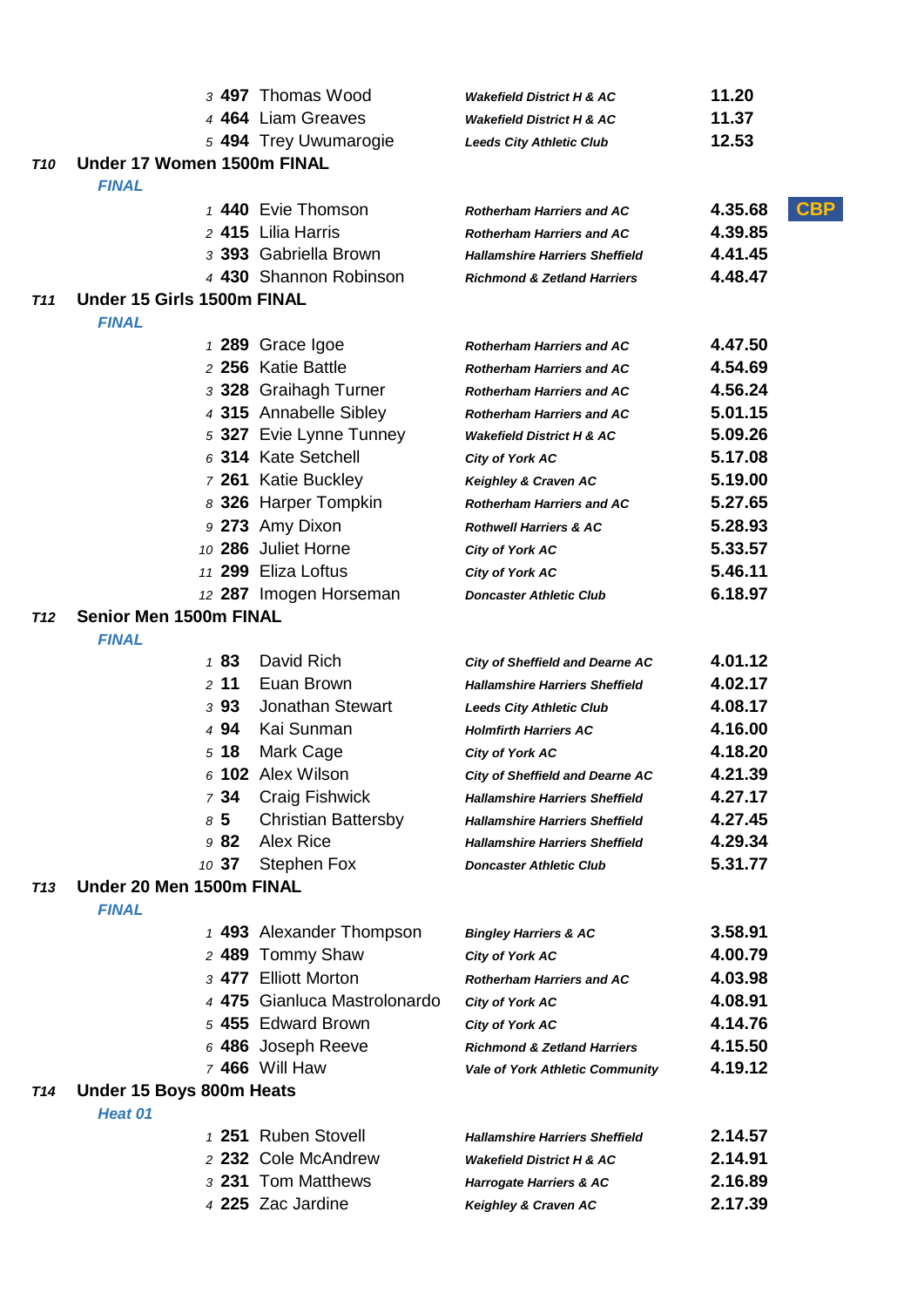|            |                                                 | 5 227 Ollie Joyce          | <b>Holmfirth Harriers AC</b>           | 2.28.88                |  |
|------------|-------------------------------------------------|----------------------------|----------------------------------------|------------------------|--|
|            |                                                 | 6 226 Angus Jones          | <b>Doncaster Athletic Club</b>         | 2.30.90                |  |
|            |                                                 | 7 234 Edward Millgate      | City Of York Ac                        | 2.34.41                |  |
|            | Heat 02                                         |                            |                                        |                        |  |
|            |                                                 | 1 219 Chester Gately       | <b>Halifax Harriers &amp; AC</b>       | 2.14.54                |  |
|            |                                                 | 2 238 Jake Parker          | <b>Rotherham Harriers and AC</b>       | 2.19.11                |  |
|            |                                                 | 3 245 Joshua Sandwell      | <b>City of York AC</b>                 | 2.19.97                |  |
|            |                                                 | 4 247 Evan Shkul           | <b>Hallamshire Harriers Sheffield</b>  | 2.22.37                |  |
|            |                                                 | 5 217 Max Fox              | <b>Doncaster Athletic Club</b>         | 2.23.99                |  |
|            |                                                 | 6 213 Joe Cox              | <b>Barnsley Athletic Club</b>          | 2.29.69                |  |
| <b>T15</b> | Under 17 Men 800m FINAL                         |                            |                                        |                        |  |
|            | <b>FINAL</b>                                    |                            |                                        |                        |  |
|            |                                                 | 1 368 Luke Parker          | <b>Rotherham Harriers and AC</b>       | 2.00.90                |  |
|            |                                                 | 2 351 Jacob Ewart          | <b>Halifax Harriers &amp; AC</b>       | 2.01.98                |  |
|            |                                                 | 3 347 Joseph James Collini | City of Sheffield and Dearne AC        | 2.04.24                |  |
|            |                                                 | 4 372 Zachary Rayner       | <b>Wakefield District H &amp; AC</b>   | 2.05.14                |  |
|            |                                                 | 5 370 Edan Petrie          | City of York AC                        | 2.07.38                |  |
|            |                                                 | 6 366 Christy OHare        | Middlesbrough Athletic Club (Mandale)  | 2.07.39                |  |
|            |                                                 | 7 338 Samuel Barber        | Keighley & Craven AC                   | 2.08.49                |  |
|            |                                                 | 8 384 Jack Winter          | <b>Hallamshire Harriers Sheffield</b>  | 2.10.03                |  |
|            |                                                 | 9 378 Ayomide Solaru       | <b>Leeds City Athletic Club</b>        | 2.13.62                |  |
|            | T16a Under 15 Girls 3000m FINAL<br><b>FINAL</b> |                            |                                        |                        |  |
|            |                                                 | 1 297 Layla Kirkley        | Keighley & Craven AC                   | 10.42.70               |  |
|            |                                                 | 2 323 Rosie Thistlewood    | <b>Wakefield District H &amp; AC</b>   | 10.58.91               |  |
|            |                                                 | 3 310 Niamh Robinson       | Harrogate Harriers & AC                | 11.26.14               |  |
|            |                                                 | 4 271 Grace Derry          | <b>Allerton Junior Athletics Club</b>  | 11.27.29               |  |
|            |                                                 | 5 272 Elena Dickson        | <b>Harrogate Harriers &amp; AC</b>     | 11.33.63               |  |
|            |                                                 | $6254$ Libby Acton         | <b>Allerton Junior Athletics Club</b>  | 11.49.60               |  |
| T16b       | Under 17 Women 3000m FINAL                      |                            |                                        |                        |  |
|            | <i><b>FINAL</b></i>                             |                            |                                        |                        |  |
|            |                                                 | 1 409 Rebecca Flaherty     | <b>Bingley Harriers &amp; AC</b>       | <b>CBP</b><br>9.54.53  |  |
|            |                                                 | 2 448 Islay Wilson         | <b>Allerton Junior Athletics Club</b>  | 11.17.82               |  |
|            |                                                 | 3 410 Hazel Forrest        | Harrogate Harriers & AC                | 11.25.98               |  |
|            | T16c Under 20 Women 3000m FINAL<br><b>FINAL</b> |                            |                                        |                        |  |
|            |                                                 | 1 538 Jasmine Emma Trott   | <b>Rothwell Harriers &amp; AC</b>      | <b>CBP</b><br>10.05.57 |  |
|            |                                                 | 2 524 Alice Jones          | <b>Wharfedale Harriers</b>             | 10.18.23               |  |
|            |                                                 | 3 531 Hannah Metherall     | <b>Hallamshire Harriers Sheffield</b>  | 10.46.75               |  |
|            |                                                 | 4 517 Ellen Grindell       | <b>Hallamshire Harriers Sheffield</b>  | 12.02.55               |  |
| <b>T17</b> | Under 15 Boys 80m Hurdles FINAL                 |                            |                                        |                        |  |
|            | <b>FINAL</b><br>Wind Speed: +2.2                |                            |                                        |                        |  |
|            |                                                 | 1 224 James Howarth        | <b>Crewe and Nantwich AC</b>           | 13.47                  |  |
|            |                                                 | 2 246 Luke Shacklock       | Harrogate Harriers & AC                | 14.41                  |  |
| T19a       | Under 20 Women 100m Hurdles FINAL               |                            |                                        |                        |  |
|            | <b>FINAL</b><br>Wind Speed: - 0.3               |                            |                                        |                        |  |
|            |                                                 | 1 499 Daphney Adebayo      | <b>City of Sheffield and Dearne AC</b> | 15.10                  |  |
|            |                                                 | 2 529 Erin Lobley          | <b>Hallamshire Harriers Sheffield</b>  | 15.67                  |  |
|            |                                                 | 3 505 Amy Bailey           | <b>Doncaster Athletic Club</b>         | 15.96                  |  |
|            |                                                 | 4 519 Tegan Hamilton-Adams | <b>Stockport Track &amp; Field</b>     | 16.90                  |  |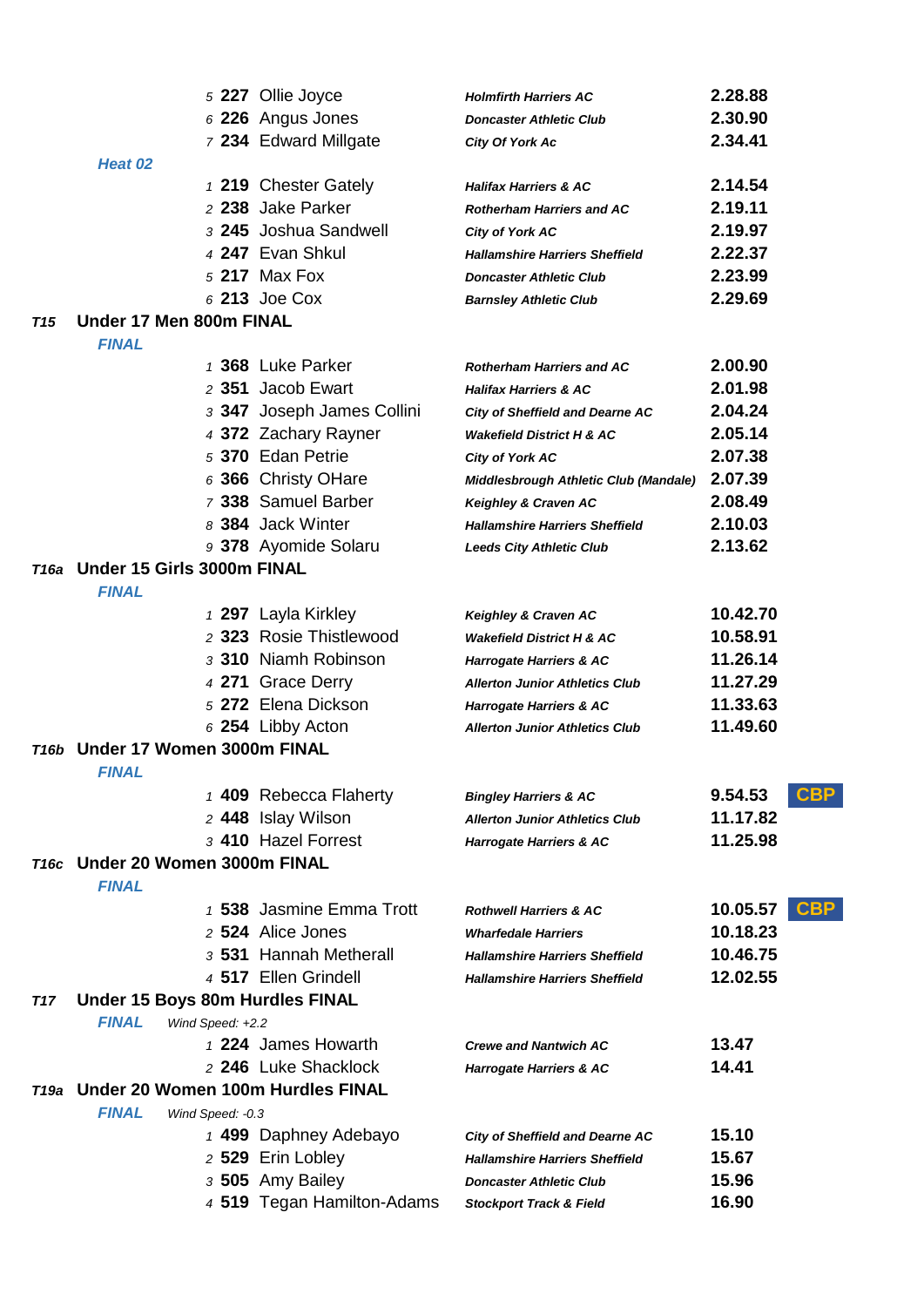| Under 17 Men 100m Hurdles FINAL<br>T20<br><b>FINAL</b><br>Wind Speed:<br>1 356 Isaac Henson<br>15.49<br><b>City of York AC</b><br>16.22<br>2 363 Rudi May<br><b>City Of Sheffield And Dearne Ac</b><br><b>Under 13 Girls 80m FINAL</b><br>T <sub>21</sub><br><b>FINAL</b><br>Wind Speed: +1.7<br>1 208 Grace Walker<br>10.93<br><b>Skyrac Athletic Club</b><br>10.97<br>2 206 Jorja Turner<br><b>Hallamshire Harriers Sheffield</b><br>3 190 Emma Hutton<br>10.98<br><b>City of York AC</b><br>4 186 Ella Granger<br>11.26<br><b>Doncaster Athletic Club</b><br>5 549 Carys Francis<br>11.37<br><b>City Of York Ac</b><br>$6$ 189 Lucy Howarth<br>11.52<br><b>Crewe and Nantwich AC</b><br>7 199 Talia Northcott<br>11.55<br><b>City of York AC</b><br>8 192 Lola Jenkins<br>11.80<br><b>Leeds City Athletic Club</b><br>Under 17 Women 100m FINAL<br><b>T22</b><br><b>FINAL</b><br>Wind Speed: -0.5<br>12.30<br>1 385 Mehitabelle Angelo<br><b>Leeds City Athletic Club</b><br>12.75<br>2 427 Lucy Rebori<br><b>Rotherham Harriers and AC</b><br>3 416 Eleanor Hartley<br>12.97<br>City of Sheffield and Dearne AC<br>4 389 Ella Bickerdyke<br>13.25<br><b>Wakefield District H &amp; AC</b><br>5 439 Floella Thompson<br>13.42<br><b>City of York AC</b><br>13.44<br>$6$ 406 Sophia Errington<br>Keighley & Craven AC<br>7 447 Aalisa Watson<br>13.44<br><b>Doncaster Athletic Club</b><br>13.51<br>8 431 Katie Rowney<br><b>Doncaster Athletic Club</b><br>Under 15 Girls 100m FINAL<br><b>T23</b><br><b>FINAL</b><br>Wind Speed: -0.1<br>1 279 Leah Finch<br>12.83<br><b>Barnsley Athletic Club</b><br>12.88<br>2 255 Jensina Angelo<br><b>Leeds City Athletic Club</b><br>3 307 Vanessa Ndambakuwa<br>13.07<br><b>Barnsley Athletic Club</b><br>3 295 Holly Key<br>13.07<br><b>City of Sheffield and Dearne AC</b><br>5 270 Isabel Dalton<br>13.49<br><b>City of York AC</b><br>6 294 Ameera-leigh Kelly<br>13.55<br><b>Hallamshire Harriers Sheffield</b><br>7 301 Nancy Marshall<br>13.61<br><b>City of York AC</b><br><b>Senior Men 100m FINAL</b><br><b>T24</b><br><b>FINAL</b><br>Wind Speed: 0.0<br>132<br>Joe Ferguson<br>10.61<br><b>Leeds City Athletic Club</b><br>276<br><b>Regan Oconnell</b><br>10.87<br><b>City Of Sheffield And Dearne Ac</b><br><b>Reality Osuoho</b><br>10.97<br>377<br><b>City Of Sheffield And Dearne Ac</b><br>Sean Crowie<br>4 26<br>10.97<br><b>City of Sheffield and Dearne AC</b><br>Simba Madimutsa<br>563<br>11.23<br><b>Harrogate Harriers &amp; AC</b><br>660<br>Elijah Lewis<br>11.29<br><b>Rotherham Harriers and AC</b><br>775<br>Taf Nyakurerwa<br>11.40<br><b>Sale Harriers Manchester</b><br>11.44<br>842<br>Ryan Gorman<br><b>City of York AC</b><br>Under 20 Men 100m FINAL<br><b>T25</b><br><b>FINAL</b><br>Wind Speed: 0.0<br>11.11<br>1 458 Morgan Corcoran<br><b>Bingley Harriers &amp; AC</b><br>2 491 Amhra Stott<br>11.12<br><b>Harrogate Harriers &amp; AC</b><br>3 464 Liam Greaves<br>11.33<br><b>Wakefield District H &amp; AC</b><br>4 468 Jacob Hockin<br>11.40<br><b>Harrogate Harriers &amp; AC</b> |  | 5 506 Eleanor Birden | <b>Pontefract AC</b> | 18.52 |
|-----------------------------------------------------------------------------------------------------------------------------------------------------------------------------------------------------------------------------------------------------------------------------------------------------------------------------------------------------------------------------------------------------------------------------------------------------------------------------------------------------------------------------------------------------------------------------------------------------------------------------------------------------------------------------------------------------------------------------------------------------------------------------------------------------------------------------------------------------------------------------------------------------------------------------------------------------------------------------------------------------------------------------------------------------------------------------------------------------------------------------------------------------------------------------------------------------------------------------------------------------------------------------------------------------------------------------------------------------------------------------------------------------------------------------------------------------------------------------------------------------------------------------------------------------------------------------------------------------------------------------------------------------------------------------------------------------------------------------------------------------------------------------------------------------------------------------------------------------------------------------------------------------------------------------------------------------------------------------------------------------------------------------------------------------------------------------------------------------------------------------------------------------------------------------------------------------------------------------------------------------------------------------------------------------------------------------------------------------------------------------------------------------------------------------------------------------------------------------------------------------------------------------------------------------------------------------------------------------------------------------------------------------------------------------------------------------------------------------------------------------------------------------------------------------------------------------------------------------------------------------------------------------------------------------------------------------------------------------------------------------------------------------------------------------------------------------|--|----------------------|----------------------|-------|
|                                                                                                                                                                                                                                                                                                                                                                                                                                                                                                                                                                                                                                                                                                                                                                                                                                                                                                                                                                                                                                                                                                                                                                                                                                                                                                                                                                                                                                                                                                                                                                                                                                                                                                                                                                                                                                                                                                                                                                                                                                                                                                                                                                                                                                                                                                                                                                                                                                                                                                                                                                                                                                                                                                                                                                                                                                                                                                                                                                                                                                                                             |  |                      |                      |       |
|                                                                                                                                                                                                                                                                                                                                                                                                                                                                                                                                                                                                                                                                                                                                                                                                                                                                                                                                                                                                                                                                                                                                                                                                                                                                                                                                                                                                                                                                                                                                                                                                                                                                                                                                                                                                                                                                                                                                                                                                                                                                                                                                                                                                                                                                                                                                                                                                                                                                                                                                                                                                                                                                                                                                                                                                                                                                                                                                                                                                                                                                             |  |                      |                      |       |
|                                                                                                                                                                                                                                                                                                                                                                                                                                                                                                                                                                                                                                                                                                                                                                                                                                                                                                                                                                                                                                                                                                                                                                                                                                                                                                                                                                                                                                                                                                                                                                                                                                                                                                                                                                                                                                                                                                                                                                                                                                                                                                                                                                                                                                                                                                                                                                                                                                                                                                                                                                                                                                                                                                                                                                                                                                                                                                                                                                                                                                                                             |  |                      |                      |       |
|                                                                                                                                                                                                                                                                                                                                                                                                                                                                                                                                                                                                                                                                                                                                                                                                                                                                                                                                                                                                                                                                                                                                                                                                                                                                                                                                                                                                                                                                                                                                                                                                                                                                                                                                                                                                                                                                                                                                                                                                                                                                                                                                                                                                                                                                                                                                                                                                                                                                                                                                                                                                                                                                                                                                                                                                                                                                                                                                                                                                                                                                             |  |                      |                      |       |
|                                                                                                                                                                                                                                                                                                                                                                                                                                                                                                                                                                                                                                                                                                                                                                                                                                                                                                                                                                                                                                                                                                                                                                                                                                                                                                                                                                                                                                                                                                                                                                                                                                                                                                                                                                                                                                                                                                                                                                                                                                                                                                                                                                                                                                                                                                                                                                                                                                                                                                                                                                                                                                                                                                                                                                                                                                                                                                                                                                                                                                                                             |  |                      |                      |       |
|                                                                                                                                                                                                                                                                                                                                                                                                                                                                                                                                                                                                                                                                                                                                                                                                                                                                                                                                                                                                                                                                                                                                                                                                                                                                                                                                                                                                                                                                                                                                                                                                                                                                                                                                                                                                                                                                                                                                                                                                                                                                                                                                                                                                                                                                                                                                                                                                                                                                                                                                                                                                                                                                                                                                                                                                                                                                                                                                                                                                                                                                             |  |                      |                      |       |
|                                                                                                                                                                                                                                                                                                                                                                                                                                                                                                                                                                                                                                                                                                                                                                                                                                                                                                                                                                                                                                                                                                                                                                                                                                                                                                                                                                                                                                                                                                                                                                                                                                                                                                                                                                                                                                                                                                                                                                                                                                                                                                                                                                                                                                                                                                                                                                                                                                                                                                                                                                                                                                                                                                                                                                                                                                                                                                                                                                                                                                                                             |  |                      |                      |       |
|                                                                                                                                                                                                                                                                                                                                                                                                                                                                                                                                                                                                                                                                                                                                                                                                                                                                                                                                                                                                                                                                                                                                                                                                                                                                                                                                                                                                                                                                                                                                                                                                                                                                                                                                                                                                                                                                                                                                                                                                                                                                                                                                                                                                                                                                                                                                                                                                                                                                                                                                                                                                                                                                                                                                                                                                                                                                                                                                                                                                                                                                             |  |                      |                      |       |
|                                                                                                                                                                                                                                                                                                                                                                                                                                                                                                                                                                                                                                                                                                                                                                                                                                                                                                                                                                                                                                                                                                                                                                                                                                                                                                                                                                                                                                                                                                                                                                                                                                                                                                                                                                                                                                                                                                                                                                                                                                                                                                                                                                                                                                                                                                                                                                                                                                                                                                                                                                                                                                                                                                                                                                                                                                                                                                                                                                                                                                                                             |  |                      |                      |       |
|                                                                                                                                                                                                                                                                                                                                                                                                                                                                                                                                                                                                                                                                                                                                                                                                                                                                                                                                                                                                                                                                                                                                                                                                                                                                                                                                                                                                                                                                                                                                                                                                                                                                                                                                                                                                                                                                                                                                                                                                                                                                                                                                                                                                                                                                                                                                                                                                                                                                                                                                                                                                                                                                                                                                                                                                                                                                                                                                                                                                                                                                             |  |                      |                      |       |
|                                                                                                                                                                                                                                                                                                                                                                                                                                                                                                                                                                                                                                                                                                                                                                                                                                                                                                                                                                                                                                                                                                                                                                                                                                                                                                                                                                                                                                                                                                                                                                                                                                                                                                                                                                                                                                                                                                                                                                                                                                                                                                                                                                                                                                                                                                                                                                                                                                                                                                                                                                                                                                                                                                                                                                                                                                                                                                                                                                                                                                                                             |  |                      |                      |       |
|                                                                                                                                                                                                                                                                                                                                                                                                                                                                                                                                                                                                                                                                                                                                                                                                                                                                                                                                                                                                                                                                                                                                                                                                                                                                                                                                                                                                                                                                                                                                                                                                                                                                                                                                                                                                                                                                                                                                                                                                                                                                                                                                                                                                                                                                                                                                                                                                                                                                                                                                                                                                                                                                                                                                                                                                                                                                                                                                                                                                                                                                             |  |                      |                      |       |
|                                                                                                                                                                                                                                                                                                                                                                                                                                                                                                                                                                                                                                                                                                                                                                                                                                                                                                                                                                                                                                                                                                                                                                                                                                                                                                                                                                                                                                                                                                                                                                                                                                                                                                                                                                                                                                                                                                                                                                                                                                                                                                                                                                                                                                                                                                                                                                                                                                                                                                                                                                                                                                                                                                                                                                                                                                                                                                                                                                                                                                                                             |  |                      |                      |       |
|                                                                                                                                                                                                                                                                                                                                                                                                                                                                                                                                                                                                                                                                                                                                                                                                                                                                                                                                                                                                                                                                                                                                                                                                                                                                                                                                                                                                                                                                                                                                                                                                                                                                                                                                                                                                                                                                                                                                                                                                                                                                                                                                                                                                                                                                                                                                                                                                                                                                                                                                                                                                                                                                                                                                                                                                                                                                                                                                                                                                                                                                             |  |                      |                      |       |
|                                                                                                                                                                                                                                                                                                                                                                                                                                                                                                                                                                                                                                                                                                                                                                                                                                                                                                                                                                                                                                                                                                                                                                                                                                                                                                                                                                                                                                                                                                                                                                                                                                                                                                                                                                                                                                                                                                                                                                                                                                                                                                                                                                                                                                                                                                                                                                                                                                                                                                                                                                                                                                                                                                                                                                                                                                                                                                                                                                                                                                                                             |  |                      |                      |       |
|                                                                                                                                                                                                                                                                                                                                                                                                                                                                                                                                                                                                                                                                                                                                                                                                                                                                                                                                                                                                                                                                                                                                                                                                                                                                                                                                                                                                                                                                                                                                                                                                                                                                                                                                                                                                                                                                                                                                                                                                                                                                                                                                                                                                                                                                                                                                                                                                                                                                                                                                                                                                                                                                                                                                                                                                                                                                                                                                                                                                                                                                             |  |                      |                      |       |
|                                                                                                                                                                                                                                                                                                                                                                                                                                                                                                                                                                                                                                                                                                                                                                                                                                                                                                                                                                                                                                                                                                                                                                                                                                                                                                                                                                                                                                                                                                                                                                                                                                                                                                                                                                                                                                                                                                                                                                                                                                                                                                                                                                                                                                                                                                                                                                                                                                                                                                                                                                                                                                                                                                                                                                                                                                                                                                                                                                                                                                                                             |  |                      |                      |       |
|                                                                                                                                                                                                                                                                                                                                                                                                                                                                                                                                                                                                                                                                                                                                                                                                                                                                                                                                                                                                                                                                                                                                                                                                                                                                                                                                                                                                                                                                                                                                                                                                                                                                                                                                                                                                                                                                                                                                                                                                                                                                                                                                                                                                                                                                                                                                                                                                                                                                                                                                                                                                                                                                                                                                                                                                                                                                                                                                                                                                                                                                             |  |                      |                      |       |
|                                                                                                                                                                                                                                                                                                                                                                                                                                                                                                                                                                                                                                                                                                                                                                                                                                                                                                                                                                                                                                                                                                                                                                                                                                                                                                                                                                                                                                                                                                                                                                                                                                                                                                                                                                                                                                                                                                                                                                                                                                                                                                                                                                                                                                                                                                                                                                                                                                                                                                                                                                                                                                                                                                                                                                                                                                                                                                                                                                                                                                                                             |  |                      |                      |       |
|                                                                                                                                                                                                                                                                                                                                                                                                                                                                                                                                                                                                                                                                                                                                                                                                                                                                                                                                                                                                                                                                                                                                                                                                                                                                                                                                                                                                                                                                                                                                                                                                                                                                                                                                                                                                                                                                                                                                                                                                                                                                                                                                                                                                                                                                                                                                                                                                                                                                                                                                                                                                                                                                                                                                                                                                                                                                                                                                                                                                                                                                             |  |                      |                      |       |
|                                                                                                                                                                                                                                                                                                                                                                                                                                                                                                                                                                                                                                                                                                                                                                                                                                                                                                                                                                                                                                                                                                                                                                                                                                                                                                                                                                                                                                                                                                                                                                                                                                                                                                                                                                                                                                                                                                                                                                                                                                                                                                                                                                                                                                                                                                                                                                                                                                                                                                                                                                                                                                                                                                                                                                                                                                                                                                                                                                                                                                                                             |  |                      |                      |       |
|                                                                                                                                                                                                                                                                                                                                                                                                                                                                                                                                                                                                                                                                                                                                                                                                                                                                                                                                                                                                                                                                                                                                                                                                                                                                                                                                                                                                                                                                                                                                                                                                                                                                                                                                                                                                                                                                                                                                                                                                                                                                                                                                                                                                                                                                                                                                                                                                                                                                                                                                                                                                                                                                                                                                                                                                                                                                                                                                                                                                                                                                             |  |                      |                      |       |
|                                                                                                                                                                                                                                                                                                                                                                                                                                                                                                                                                                                                                                                                                                                                                                                                                                                                                                                                                                                                                                                                                                                                                                                                                                                                                                                                                                                                                                                                                                                                                                                                                                                                                                                                                                                                                                                                                                                                                                                                                                                                                                                                                                                                                                                                                                                                                                                                                                                                                                                                                                                                                                                                                                                                                                                                                                                                                                                                                                                                                                                                             |  |                      |                      |       |
|                                                                                                                                                                                                                                                                                                                                                                                                                                                                                                                                                                                                                                                                                                                                                                                                                                                                                                                                                                                                                                                                                                                                                                                                                                                                                                                                                                                                                                                                                                                                                                                                                                                                                                                                                                                                                                                                                                                                                                                                                                                                                                                                                                                                                                                                                                                                                                                                                                                                                                                                                                                                                                                                                                                                                                                                                                                                                                                                                                                                                                                                             |  |                      |                      |       |
|                                                                                                                                                                                                                                                                                                                                                                                                                                                                                                                                                                                                                                                                                                                                                                                                                                                                                                                                                                                                                                                                                                                                                                                                                                                                                                                                                                                                                                                                                                                                                                                                                                                                                                                                                                                                                                                                                                                                                                                                                                                                                                                                                                                                                                                                                                                                                                                                                                                                                                                                                                                                                                                                                                                                                                                                                                                                                                                                                                                                                                                                             |  |                      |                      |       |
|                                                                                                                                                                                                                                                                                                                                                                                                                                                                                                                                                                                                                                                                                                                                                                                                                                                                                                                                                                                                                                                                                                                                                                                                                                                                                                                                                                                                                                                                                                                                                                                                                                                                                                                                                                                                                                                                                                                                                                                                                                                                                                                                                                                                                                                                                                                                                                                                                                                                                                                                                                                                                                                                                                                                                                                                                                                                                                                                                                                                                                                                             |  |                      |                      |       |
|                                                                                                                                                                                                                                                                                                                                                                                                                                                                                                                                                                                                                                                                                                                                                                                                                                                                                                                                                                                                                                                                                                                                                                                                                                                                                                                                                                                                                                                                                                                                                                                                                                                                                                                                                                                                                                                                                                                                                                                                                                                                                                                                                                                                                                                                                                                                                                                                                                                                                                                                                                                                                                                                                                                                                                                                                                                                                                                                                                                                                                                                             |  |                      |                      |       |
|                                                                                                                                                                                                                                                                                                                                                                                                                                                                                                                                                                                                                                                                                                                                                                                                                                                                                                                                                                                                                                                                                                                                                                                                                                                                                                                                                                                                                                                                                                                                                                                                                                                                                                                                                                                                                                                                                                                                                                                                                                                                                                                                                                                                                                                                                                                                                                                                                                                                                                                                                                                                                                                                                                                                                                                                                                                                                                                                                                                                                                                                             |  |                      |                      |       |
|                                                                                                                                                                                                                                                                                                                                                                                                                                                                                                                                                                                                                                                                                                                                                                                                                                                                                                                                                                                                                                                                                                                                                                                                                                                                                                                                                                                                                                                                                                                                                                                                                                                                                                                                                                                                                                                                                                                                                                                                                                                                                                                                                                                                                                                                                                                                                                                                                                                                                                                                                                                                                                                                                                                                                                                                                                                                                                                                                                                                                                                                             |  |                      |                      |       |
|                                                                                                                                                                                                                                                                                                                                                                                                                                                                                                                                                                                                                                                                                                                                                                                                                                                                                                                                                                                                                                                                                                                                                                                                                                                                                                                                                                                                                                                                                                                                                                                                                                                                                                                                                                                                                                                                                                                                                                                                                                                                                                                                                                                                                                                                                                                                                                                                                                                                                                                                                                                                                                                                                                                                                                                                                                                                                                                                                                                                                                                                             |  |                      |                      |       |
|                                                                                                                                                                                                                                                                                                                                                                                                                                                                                                                                                                                                                                                                                                                                                                                                                                                                                                                                                                                                                                                                                                                                                                                                                                                                                                                                                                                                                                                                                                                                                                                                                                                                                                                                                                                                                                                                                                                                                                                                                                                                                                                                                                                                                                                                                                                                                                                                                                                                                                                                                                                                                                                                                                                                                                                                                                                                                                                                                                                                                                                                             |  |                      |                      |       |
|                                                                                                                                                                                                                                                                                                                                                                                                                                                                                                                                                                                                                                                                                                                                                                                                                                                                                                                                                                                                                                                                                                                                                                                                                                                                                                                                                                                                                                                                                                                                                                                                                                                                                                                                                                                                                                                                                                                                                                                                                                                                                                                                                                                                                                                                                                                                                                                                                                                                                                                                                                                                                                                                                                                                                                                                                                                                                                                                                                                                                                                                             |  |                      |                      |       |
|                                                                                                                                                                                                                                                                                                                                                                                                                                                                                                                                                                                                                                                                                                                                                                                                                                                                                                                                                                                                                                                                                                                                                                                                                                                                                                                                                                                                                                                                                                                                                                                                                                                                                                                                                                                                                                                                                                                                                                                                                                                                                                                                                                                                                                                                                                                                                                                                                                                                                                                                                                                                                                                                                                                                                                                                                                                                                                                                                                                                                                                                             |  |                      |                      |       |
|                                                                                                                                                                                                                                                                                                                                                                                                                                                                                                                                                                                                                                                                                                                                                                                                                                                                                                                                                                                                                                                                                                                                                                                                                                                                                                                                                                                                                                                                                                                                                                                                                                                                                                                                                                                                                                                                                                                                                                                                                                                                                                                                                                                                                                                                                                                                                                                                                                                                                                                                                                                                                                                                                                                                                                                                                                                                                                                                                                                                                                                                             |  |                      |                      |       |
|                                                                                                                                                                                                                                                                                                                                                                                                                                                                                                                                                                                                                                                                                                                                                                                                                                                                                                                                                                                                                                                                                                                                                                                                                                                                                                                                                                                                                                                                                                                                                                                                                                                                                                                                                                                                                                                                                                                                                                                                                                                                                                                                                                                                                                                                                                                                                                                                                                                                                                                                                                                                                                                                                                                                                                                                                                                                                                                                                                                                                                                                             |  |                      |                      |       |
|                                                                                                                                                                                                                                                                                                                                                                                                                                                                                                                                                                                                                                                                                                                                                                                                                                                                                                                                                                                                                                                                                                                                                                                                                                                                                                                                                                                                                                                                                                                                                                                                                                                                                                                                                                                                                                                                                                                                                                                                                                                                                                                                                                                                                                                                                                                                                                                                                                                                                                                                                                                                                                                                                                                                                                                                                                                                                                                                                                                                                                                                             |  |                      |                      |       |
|                                                                                                                                                                                                                                                                                                                                                                                                                                                                                                                                                                                                                                                                                                                                                                                                                                                                                                                                                                                                                                                                                                                                                                                                                                                                                                                                                                                                                                                                                                                                                                                                                                                                                                                                                                                                                                                                                                                                                                                                                                                                                                                                                                                                                                                                                                                                                                                                                                                                                                                                                                                                                                                                                                                                                                                                                                                                                                                                                                                                                                                                             |  |                      |                      |       |
|                                                                                                                                                                                                                                                                                                                                                                                                                                                                                                                                                                                                                                                                                                                                                                                                                                                                                                                                                                                                                                                                                                                                                                                                                                                                                                                                                                                                                                                                                                                                                                                                                                                                                                                                                                                                                                                                                                                                                                                                                                                                                                                                                                                                                                                                                                                                                                                                                                                                                                                                                                                                                                                                                                                                                                                                                                                                                                                                                                                                                                                                             |  |                      |                      |       |
|                                                                                                                                                                                                                                                                                                                                                                                                                                                                                                                                                                                                                                                                                                                                                                                                                                                                                                                                                                                                                                                                                                                                                                                                                                                                                                                                                                                                                                                                                                                                                                                                                                                                                                                                                                                                                                                                                                                                                                                                                                                                                                                                                                                                                                                                                                                                                                                                                                                                                                                                                                                                                                                                                                                                                                                                                                                                                                                                                                                                                                                                             |  |                      |                      |       |
|                                                                                                                                                                                                                                                                                                                                                                                                                                                                                                                                                                                                                                                                                                                                                                                                                                                                                                                                                                                                                                                                                                                                                                                                                                                                                                                                                                                                                                                                                                                                                                                                                                                                                                                                                                                                                                                                                                                                                                                                                                                                                                                                                                                                                                                                                                                                                                                                                                                                                                                                                                                                                                                                                                                                                                                                                                                                                                                                                                                                                                                                             |  |                      |                      |       |
|                                                                                                                                                                                                                                                                                                                                                                                                                                                                                                                                                                                                                                                                                                                                                                                                                                                                                                                                                                                                                                                                                                                                                                                                                                                                                                                                                                                                                                                                                                                                                                                                                                                                                                                                                                                                                                                                                                                                                                                                                                                                                                                                                                                                                                                                                                                                                                                                                                                                                                                                                                                                                                                                                                                                                                                                                                                                                                                                                                                                                                                                             |  |                      |                      |       |
|                                                                                                                                                                                                                                                                                                                                                                                                                                                                                                                                                                                                                                                                                                                                                                                                                                                                                                                                                                                                                                                                                                                                                                                                                                                                                                                                                                                                                                                                                                                                                                                                                                                                                                                                                                                                                                                                                                                                                                                                                                                                                                                                                                                                                                                                                                                                                                                                                                                                                                                                                                                                                                                                                                                                                                                                                                                                                                                                                                                                                                                                             |  |                      |                      |       |
|                                                                                                                                                                                                                                                                                                                                                                                                                                                                                                                                                                                                                                                                                                                                                                                                                                                                                                                                                                                                                                                                                                                                                                                                                                                                                                                                                                                                                                                                                                                                                                                                                                                                                                                                                                                                                                                                                                                                                                                                                                                                                                                                                                                                                                                                                                                                                                                                                                                                                                                                                                                                                                                                                                                                                                                                                                                                                                                                                                                                                                                                             |  |                      |                      |       |
|                                                                                                                                                                                                                                                                                                                                                                                                                                                                                                                                                                                                                                                                                                                                                                                                                                                                                                                                                                                                                                                                                                                                                                                                                                                                                                                                                                                                                                                                                                                                                                                                                                                                                                                                                                                                                                                                                                                                                                                                                                                                                                                                                                                                                                                                                                                                                                                                                                                                                                                                                                                                                                                                                                                                                                                                                                                                                                                                                                                                                                                                             |  |                      |                      |       |
|                                                                                                                                                                                                                                                                                                                                                                                                                                                                                                                                                                                                                                                                                                                                                                                                                                                                                                                                                                                                                                                                                                                                                                                                                                                                                                                                                                                                                                                                                                                                                                                                                                                                                                                                                                                                                                                                                                                                                                                                                                                                                                                                                                                                                                                                                                                                                                                                                                                                                                                                                                                                                                                                                                                                                                                                                                                                                                                                                                                                                                                                             |  |                      |                      |       |
|                                                                                                                                                                                                                                                                                                                                                                                                                                                                                                                                                                                                                                                                                                                                                                                                                                                                                                                                                                                                                                                                                                                                                                                                                                                                                                                                                                                                                                                                                                                                                                                                                                                                                                                                                                                                                                                                                                                                                                                                                                                                                                                                                                                                                                                                                                                                                                                                                                                                                                                                                                                                                                                                                                                                                                                                                                                                                                                                                                                                                                                                             |  |                      |                      |       |
|                                                                                                                                                                                                                                                                                                                                                                                                                                                                                                                                                                                                                                                                                                                                                                                                                                                                                                                                                                                                                                                                                                                                                                                                                                                                                                                                                                                                                                                                                                                                                                                                                                                                                                                                                                                                                                                                                                                                                                                                                                                                                                                                                                                                                                                                                                                                                                                                                                                                                                                                                                                                                                                                                                                                                                                                                                                                                                                                                                                                                                                                             |  |                      |                      |       |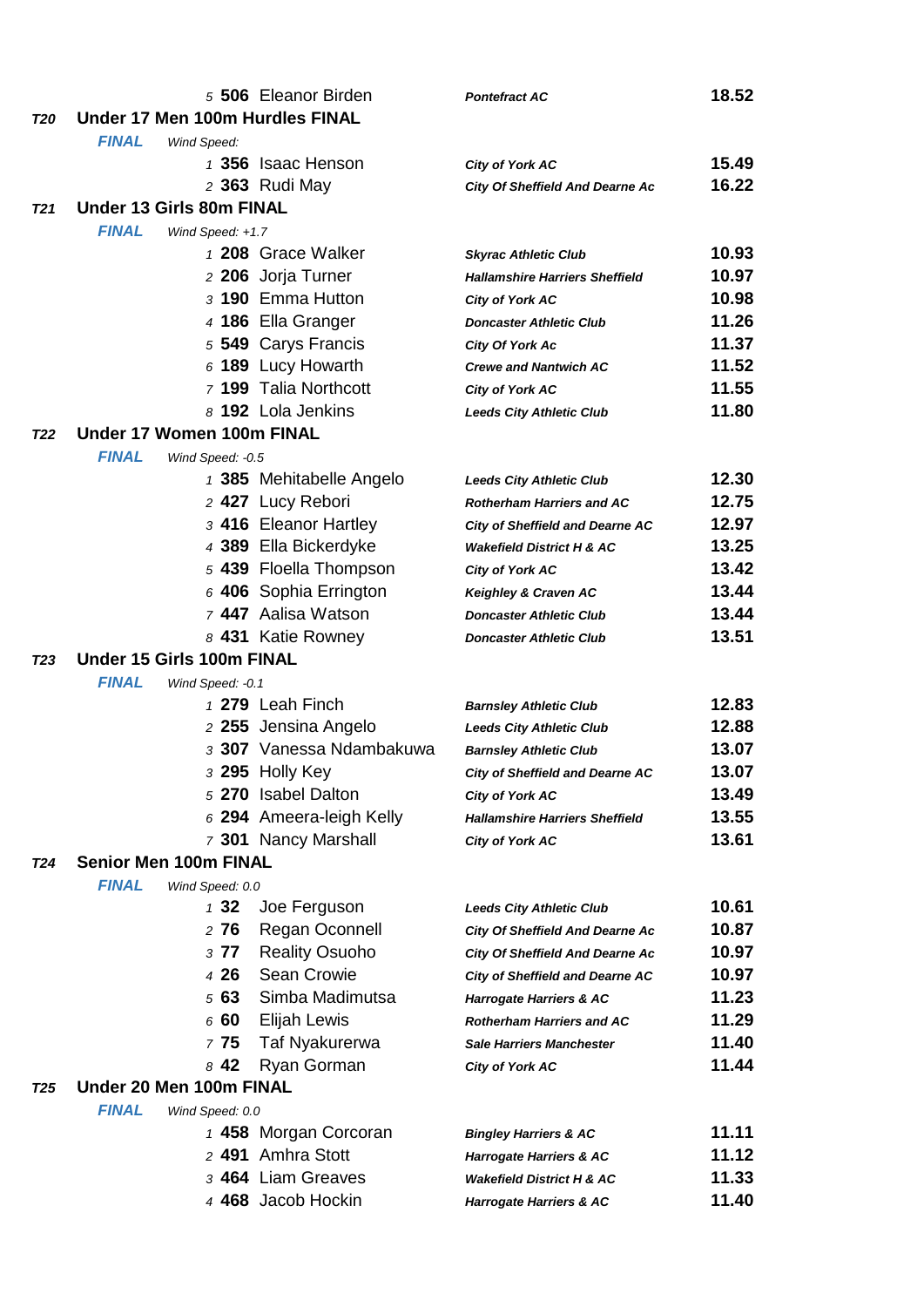|            |                                                |      | 5 476 Lei-vann Rio McGillvary All Longwood Harriers Ac |                                                 | 11.55   |
|------------|------------------------------------------------|------|--------------------------------------------------------|-------------------------------------------------|---------|
|            |                                                |      | 6 452 Alexander Bostwick                               | <b>Wakefield District H &amp; AC</b>            | 11.79   |
|            |                                                |      | 7 496 Morgan Williams                                  | <b>Leeds City Athletic Club</b>                 | 11.82   |
| <b>T27</b> | <b>Senior Men 400m Heats</b>                   |      |                                                        |                                                 |         |
|            | Heat 01                                        |      |                                                        |                                                 |         |
|            |                                                | 187  | Benjamin Schofield                                     | <b>Gateshead Harriers &amp; AC</b>              | 50.44   |
|            |                                                | 259  | Amaha Lawrence                                         | <b>Sale Harriers Manchester</b>                 | 50.68   |
|            |                                                | 358  | <b>William Lander</b>                                  | <b>Holmfirth Harriers Ac</b>                    | 52.24   |
|            |                                                | 4 22 | Max Carter                                             | University of Sheffield Union of Students 52.65 |         |
|            |                                                | 590  | <b>Miles Sizer</b>                                     | <b>Wakefield District H &amp; AC</b>            | 52.67   |
|            |                                                | 619  | Mark Carnaghan                                         | <b>Wolverhampton &amp; Bilston</b>              | 58.25   |
|            | Heat 02                                        |      |                                                        |                                                 |         |
|            |                                                | 1 56 | Dominic Lamb                                           | <b>City Of Sheffield And Dearne Ac</b>          | 51.55   |
|            |                                                | 291  | Joseph Smith                                           | <b>Rothwell Harriers &amp; AC</b>               | 51.72   |
|            |                                                | 373  | <b>Matthew Mustard</b>                                 | University of Sheffield Union of Students 52.08 |         |
|            |                                                | 489  | <b>James Simms</b>                                     | <b>Wakefield District H &amp; AC</b>            | 54.33   |
|            |                                                | 5 72 | Adam Murray                                            | <b>Wakefield District H &amp; AC</b>            | 54.4    |
| T28        | Under 20 Men 400m FINAL                        |      |                                                        |                                                 |         |
|            | <b>FINAL</b>                                   |      |                                                        |                                                 |         |
|            |                                                |      | 1 461 Nathaniel Dyas                                   | <b>Hallamshire Harriers Sheffield</b>           | 49.13   |
|            |                                                |      | 2 457 David Chapman                                    | <b>City of Sheffield and Dearne AC</b>          | 49.54   |
|            |                                                |      | 3 472 Bayleigh Lawton                                  | Spenborough & Dist AC                           | 50.19   |
|            |                                                |      | 4 479 Alex Newell                                      | <b>Rotherham Harriers and AC</b>                | 52.28   |
| <b>T29</b> | Under 20 Women 800m FINAL                      |      |                                                        |                                                 |         |
|            | <b>FINAL</b>                                   |      |                                                        |                                                 |         |
|            |                                                |      | 1 522 Zoe Hunter                                       | <b>Leeds City Athletic Club</b>                 | 2.12.09 |
|            |                                                |      | 2 507 Holly Brewster                                   | <b>Longwood Harriers AC</b>                     | 2.12.25 |
|            |                                                |      | 3 520 Neve Hardcastle                                  | <b>Longwood Harriers AC</b>                     | 2.17.17 |
|            |                                                |      | 4 530 Sophie McIlroy                                   | <b>Skyrac Athletic Club</b>                     | 2.22.03 |
|            |                                                |      | 5 532 Jennifer Ann Montieth                            | <b>Doncaster Athletic Club</b>                  | 2.35.65 |
| T30        | <b>Senior Women 800m FINAL</b><br><b>FINAL</b> |      |                                                        |                                                 |         |
|            |                                                |      | 1 122 Rachel Friend                                    | <b>Leeds City Athletic Club</b>                 | 2.17.16 |
|            |                                                |      | 2 149 Eleanor Robinson                                 | Keighley & Craven Ac                            | 2.17.48 |
|            |                                                |      | 3 116 Isabel Castelow                                  | <b>Halifax Harriers &amp; AC</b>                | 2.20.28 |
|            |                                                |      | 4 138 Megan Ledden                                     | <b>City of York AC</b>                          | 2.21.19 |
|            |                                                |      | 5 126 Amy Hartley                                      | <b>Skyrac Athletic Club</b>                     | 2.35.24 |
|            |                                                |      | 6 132 Therese Jansson                                  | <b>City of York AC</b>                          | 2.36.78 |
| <b>T31</b> | Under 13 Girls 800m Heats                      |      |                                                        |                                                 |         |
|            | Heat 01                                        |      |                                                        |                                                 |         |
|            |                                                |      | 1 187 Kitty Harrison Sargent                           | <b>Halifax Harriers &amp; AC</b>                | 2.26.70 |
|            |                                                |      | 2 200 Millie Rhodes                                    | Spenborough & Dist AC                           | 2.29.43 |
|            |                                                |      | 3 188 Nina Hopkins                                     | <b>City of York AC</b>                          | 2.30.42 |
|            |                                                |      | 4 548 Rosalie Bailey                                   | <b>Rotherham Harriers and AC</b>                | 2.31.62 |
|            |                                                |      | 5 207 Georgia Twist                                    | Keighley & Craven AC                            | 2.37.00 |
|            |                                                |      | 6 195 Esther Lovell                                    | <b>Rotherham Harriers and AC</b>                | 2.46.30 |
|            |                                                |      | 7 183 Millie Brenard                                   | <b>Hallamshire Harriers Sheffield</b>           | 2.51.73 |
|            | Heat 02                                        |      |                                                        |                                                 |         |
|            |                                                |      | 1 202 Maya Schofield                                   | <b>Barnsley Athletic Club</b>                   | 2.25.70 |
|            |                                                |      | 2 193 Aimee Keefe                                      | City of York AC                                 | 2.33.25 |
|            |                                                |      |                                                        |                                                 |         |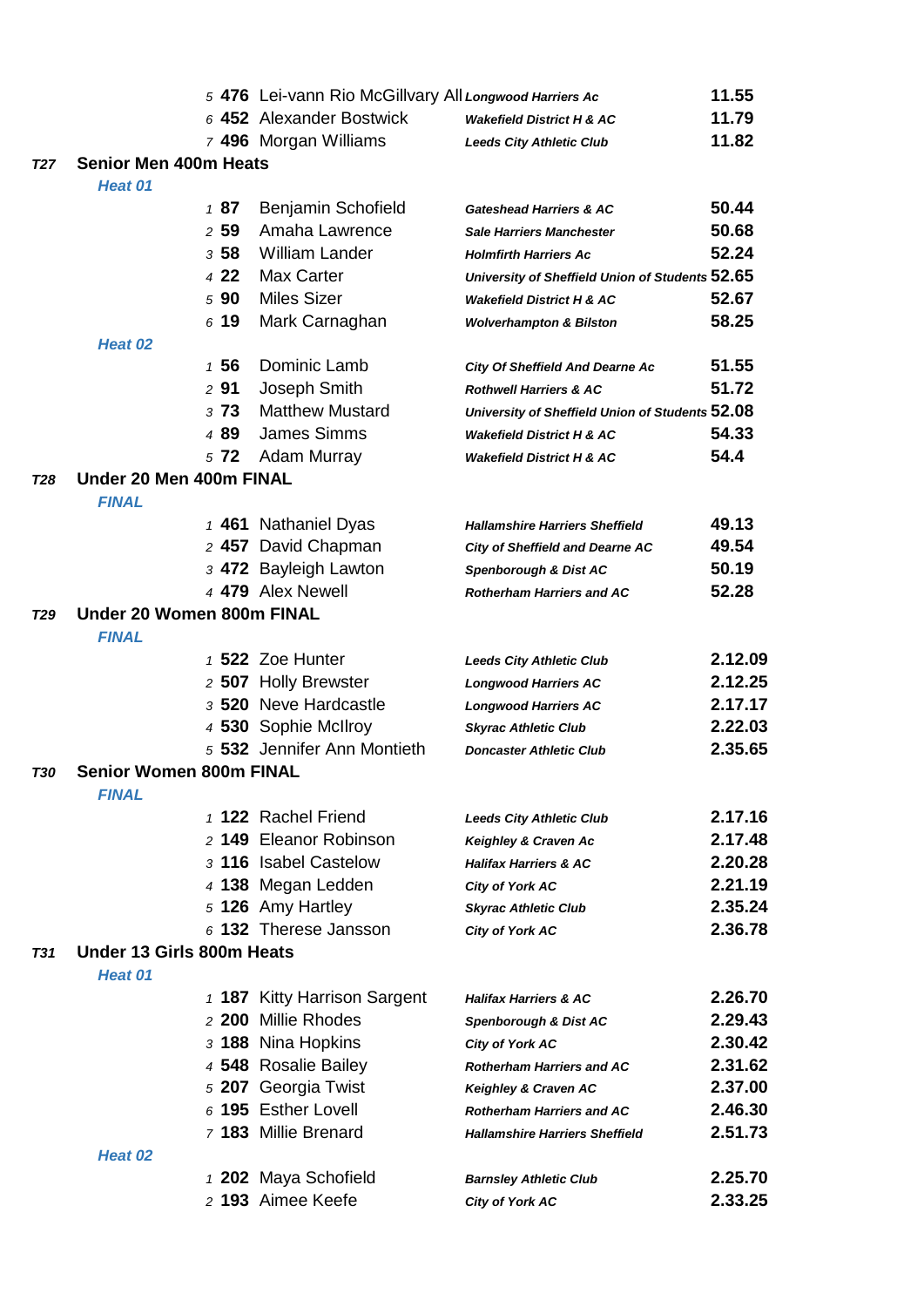|            |                                  | 3 205 Bolutife Solaru                       | <b>Leeds City Athletic Club</b>                                            | 2.35.68               |
|------------|----------------------------------|---------------------------------------------|----------------------------------------------------------------------------|-----------------------|
|            |                                  | 4 191 Olwen Isherwood                       | <b>Hallamshire Harriers Sheffield</b>                                      | 2.37.90               |
|            |                                  | 5 184 Bethan Buckley                        | Keighley & Craven AC                                                       | 2.39.84               |
|            |                                  | 6 185 Jemima Coughlan                       | <b>Skyrac Athletic Club</b>                                                | 2.45.45               |
| <b>T32</b> | Under 13 Boys 800m FINAL         |                                             |                                                                            |                       |
|            | <b>FINAL</b>                     |                                             |                                                                            |                       |
|            |                                  | 1 178 Thomas Thake                          | <b>Hallamshire Harriers Sheffield</b>                                      | <b>CBP</b><br>2.14.64 |
|            |                                  | 2 170 Sam Keighley                          | <b>Halifax Harriers &amp; AC</b>                                           | 2.21.02               |
|            |                                  | 3 181 Ollie Wright                          | City of York AC                                                            | 2.21.35               |
|            |                                  | 4 166 Samuel Brown                          | <b>Rothwell Harriers &amp; AC</b>                                          | 2.24.23               |
|            |                                  | 5 168 Cole Hinchcliffe                      | <b>Barnsley Athletic Club</b>                                              | 2.31.64               |
|            |                                  | 6 171 James McLarnon                        | <b>Skyrac Athletic Club</b>                                                | 2.32.11               |
|            |                                  | 7 173 Jacob OSullivan                       | Keighley & Craven AC                                                       | 2.32.28               |
|            |                                  | 8 167 Zain Fargin                           | <b>Leeds City Athletic Club</b>                                            | 2.37.08               |
| T33        | Under 15 Boys 800m FINAL         |                                             |                                                                            |                       |
|            | <b>FINAL</b>                     |                                             |                                                                            |                       |
|            |                                  | 1 251 Ruben Stovell                         | <b>Hallamshire Harriers Sheffield</b>                                      | 2.04.89               |
|            |                                  | 2 232 Cole McAndrew                         | <b>Wakefield District H &amp; AC</b>                                       | 2.07.75               |
|            |                                  | 3 245 Joshua Sandwell                       | <b>City of York AC</b>                                                     | 2.09.38               |
|            |                                  | 4 219 Chester Gately                        | <b>Halifax Harriers &amp; AC</b>                                           | 2.11.55               |
|            |                                  | 5 231 Tom Matthews                          | <b>Harrogate Harriers &amp; AC</b>                                         | 2.16.53               |
|            |                                  | 6 225 Zac Jardine                           | Keighley & Craven AC                                                       | 2.17.52               |
|            |                                  | 7 247 Evan Shkul                            | <b>Hallamshire Harriers Sheffield</b>                                      | 2.29.28               |
|            |                                  | 8 238 Jake Parker                           | <b>Rotherham Harriers and AC</b>                                           | 2.40.69               |
| T35        | Under 15 Girls 300m FINAL        |                                             |                                                                            |                       |
|            | <b>FINAL</b>                     |                                             |                                                                            |                       |
|            |                                  | 1 312 Layla Roden                           | <b>Rotherham Harriers and AC</b>                                           | 42.97                 |
|            |                                  | 2 314 Kate Setchell                         | <b>City of York AC</b>                                                     | 45.22                 |
|            |                                  | 3 281 Annabel Fulford                       | City of York AC                                                            | 45.80                 |
|            |                                  | 4 327 Evie Lynne Tunney                     | <b>Wakefield District H &amp; AC</b>                                       | 47.40                 |
| T36        | Under 17 Women 300m Heats        |                                             |                                                                            |                       |
|            | Heat 01                          |                                             |                                                                            | 41.55                 |
|            |                                  | 1 419 Frances Hogg<br>2 388 Olivia Bell     | <b>City of York AC</b>                                                     | 42.89                 |
|            |                                  |                                             | <b>Rotherham Harriers and AC</b>                                           | 43.90                 |
|            |                                  | 3 416 Eleanor Hartley<br>4 394 Maisie Brown | <b>City of Sheffield and Dearne AC</b><br><b>Halifax Harriers &amp; AC</b> | 44.13                 |
|            |                                  | 5 436 Ellie Stephenson                      | <b>Barnsley Athletic Club</b>                                              | 45.59                 |
|            |                                  |                                             |                                                                            |                       |
|            |                                  | 6 447 Aalisa Watson                         | <b>Doncaster Athletic Club</b>                                             | 46.20                 |
|            |                                  | 7 407 Niamh Evans                           | <b>Barnsley Athletic Club</b>                                              | 48.66                 |
|            | Heat 02                          |                                             |                                                                            |                       |
|            |                                  | 1 414 Millie Hardy                          | <b>Hallamshire Harriers Sheffield</b>                                      | 42.69                 |
|            |                                  | 2 432 Katarina Savkovic                     | City of York AC                                                            | 43.01                 |
|            |                                  | 3 408 Molly Firth                           | <b>Halifax Harriers &amp; AC</b>                                           | 43.04                 |
|            |                                  | 4 425 Millie Powell                         | <b>Wakefield District H &amp; AC</b>                                       | 44.80                 |
|            |                                  | 5 405 Eve Dutton                            | <b>Holmfirth Harriers AC</b>                                               | 46.57                 |
|            |                                  | 6 402 Beatrice Cunningham                   | <b>Pontefract AC</b>                                                       | 46.57                 |
| T37        | Under 17 Men 200m FINAL          |                                             |                                                                            |                       |
|            | <b>FINAL</b><br>Wind Speed: +0.1 |                                             |                                                                            |                       |
|            |                                  | 1 367 Henry Parker                          | <b>Rotherham Harriers and AC</b>                                           | 23.19                 |
|            |                                  | 2 345 Luke Chipchase                        | <b>City of Sheffield and Dearne AC</b>                                     | 23.30                 |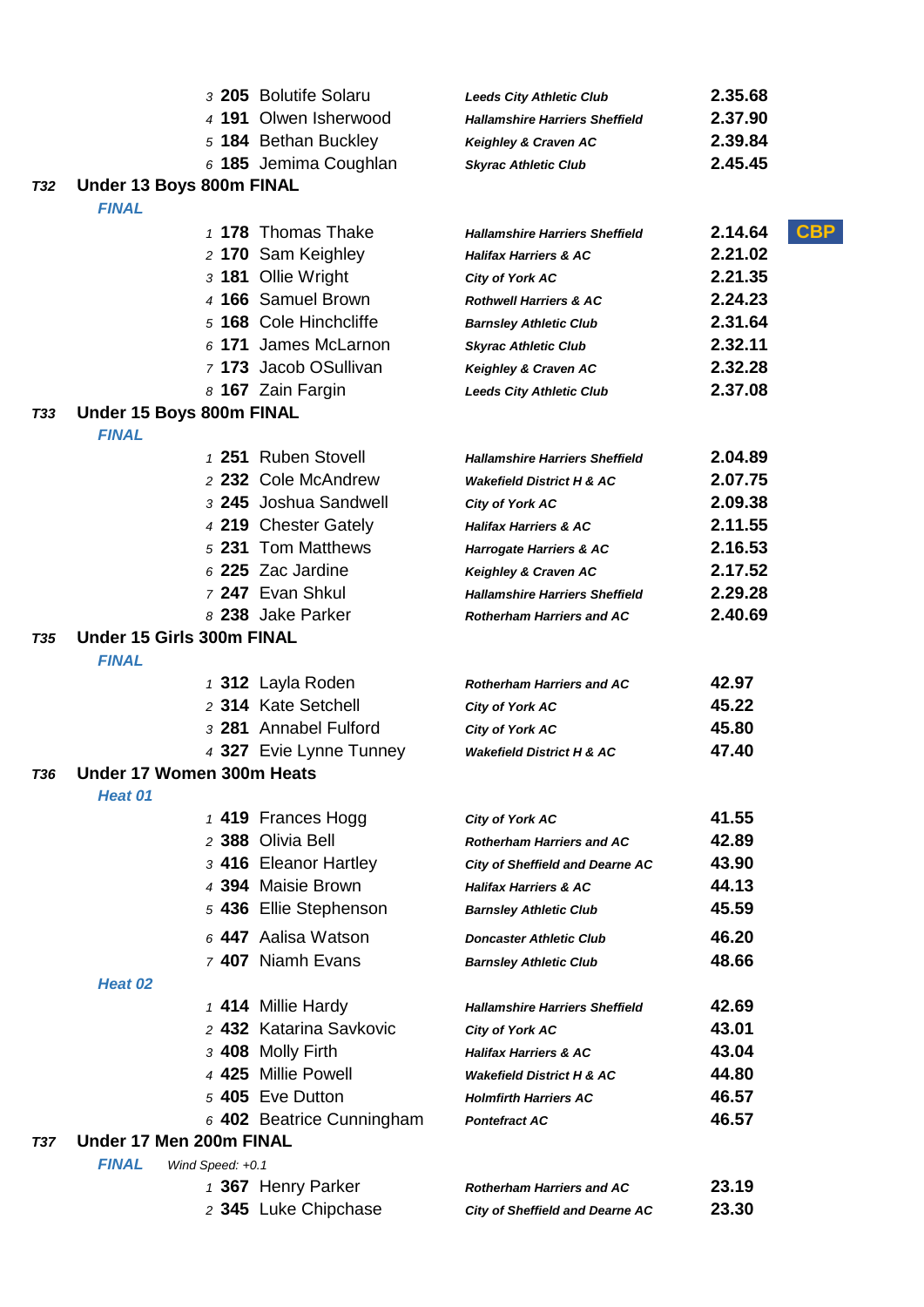|            |                                                     | 3 354 Matthew France         | <b>Rotherham Harriers and AC</b>       | 23.48               |
|------------|-----------------------------------------------------|------------------------------|----------------------------------------|---------------------|
|            |                                                     | 4 377 Ben Smith              | <b>Wakefield District H &amp; AC</b>   | 24.50               |
|            |                                                     | 5 335 Royce Angelo           | <b>Leeds City Athletic Club</b>        | 24.76               |
|            |                                                     | 6 346 Matthew Cockings       | <b>City Of Sheffield And Dearne Ac</b> | 25.70               |
|            |                                                     | 7 361 Adam Jones             | <b>Doncaster Athletic Club</b>         | 29.85               |
| <b>T38</b> | Under 15 Boys 200m Heats                            |                              |                                        |                     |
|            | Heat 01 Wind Speed: 0.0                             |                              |                                        |                     |
|            |                                                     | 1 229 Jack Keeble-Cavuoto    | <b>Rothwell Harriers &amp; AC</b>      | 24.71               |
|            |                                                     | 2 251 Ruben Stovell          | <b>Hallamshire Harriers Sheffield</b>  | 25.03               |
|            |                                                     | 3 252 Miles Tiernan          | Harrogate Harriers & AC                | 25.25               |
|            |                                                     | 4 214 Joseph Cox             | <b>Bingley Harriers &amp; AC</b>       | 25.94               |
|            |                                                     | 5 230 Aaron Kurian           | <b>Allerton Junior Athletics Club</b>  | 25.97               |
|            | Heat 02<br>Wind Speed: 0.0                          |                              |                                        |                     |
|            |                                                     | 1 240 Harry Pearcy           | <b>Wakefield District H &amp; AC</b>   | 25.35               |
|            |                                                     | 2 222 Lewis Higgins          | <b>Rothwell Harriers &amp; AC</b>      | 25.56               |
|            |                                                     | 3 220 Finlay Gray            | <b>Hallamshire Harriers Sheffield</b>  | 26.28               |
|            |                                                     | 4 218 Archie Fraser          | <b>Pontefract AC</b>                   | 26.98               |
| <b>T39</b> | <b>Senior Women 200m Heats</b>                      |                              |                                        |                     |
|            | Heat 01<br>Wind Speed: -0.1                         |                              |                                        |                     |
|            |                                                     | 1 154 Charlotte Stamp        | <b>City Of York Ac</b>                 | 25.59               |
|            |                                                     | 2 120 Rachel Crorken         | <b>Wakefield District H &amp; AC</b>   | 25.71               |
|            |                                                     | 3 129 Lucy Holmes            | <b>Wakefield District H &amp; Ac</b>   | 26.35               |
|            |                                                     | 4 158 Molly Waring           | Spenborough & Dist AC                  | 26.48               |
|            |                                                     | 5 150 Jo Rowland             | <b>Crawley AC</b>                      | 26.49               |
|            |                                                     | 6 106 Naana Adusei           | <b>Sale Harriers Manchester</b>        | 27.92               |
|            |                                                     | 7 113 Elizabeth Butler-Clack | <b>City of Sheffield and Dearne AC</b> | 28.55               |
|            | Heat 02<br>Wind Speed: 0.0                          |                              |                                        |                     |
|            |                                                     | 1 107 Leonie Ashmeade        | <b>Wakefield District H &amp; AC</b>   | 24.65               |
|            |                                                     | 2 110 Ella Blakey            | <b>Derby Athletic Club</b>             | 24.70               |
|            |                                                     | 3 114 Sasha Byrom            | <b>Sale Harriers Manchester</b>        | 26.36               |
|            |                                                     | 4 144 Amanda Potter          | <b>Wakefield District H &amp; AC</b>   | 26.59               |
|            |                                                     | 5 140 Holly Martin           | Spenborough & Dist AC                  | 27.03               |
|            |                                                     | 6 117 Louisa Cole            | City of Sheffield and Dearne AC        | 27.04               |
|            |                                                     | 7 118 Charlie Coy            | <b>Blackburn Harriers &amp; AC</b>     | 27.49               |
| <b>T40</b> | Under 20 Women 200m FINAL                           |                              |                                        |                     |
|            | <b>FINAL</b><br>Wind Speed: 0.0                     |                              |                                        |                     |
|            |                                                     | 1 516 Hilary Gode            | <b>Leeds City Athletic Club</b>        | <b>CBP</b><br>24.47 |
|            |                                                     | 2 526 Nandy Kihuyu           | <b>Hallamshire Harriers Sheffield</b>  | 24.85               |
|            |                                                     | 3 541 Isabel White           | Spenborough & Dist AC                  | 25.38               |
|            |                                                     | 4 546 Millie Wright          | <b>Barnsley Athletic Club</b>          | 25.83               |
|            |                                                     | 5 528 Isabel Lee             | City of York AC                        | 27.94               |
|            |                                                     | 6 509 Carmen Brooks          | <b>City of York AC</b>                 | 27.95               |
| T41        | Senior Men 3000m Steeplechase FINAL<br><b>FINAL</b> |                              |                                        |                     |
|            | 180                                                 | George Phillips              | <b>Doncaster Athletic Club</b>         | 9.35.33             |
|            | $2$ 18                                              | Mark Cage                    | <b>City of York AC</b>                 | 10.28.60            |
| <b>T42</b> | Under 15 Boys 3000m FINAL                           |                              |                                        |                     |
|            | <b>FINAL</b>                                        |                              |                                        |                     |
|            |                                                     | 1 246 Luke Shacklock         | <b>Harrogate Harriers &amp; AC</b>     | 10.34.6             |
| T43        | Under 17 Men 3000m FINAL                            |                              |                                        |                     |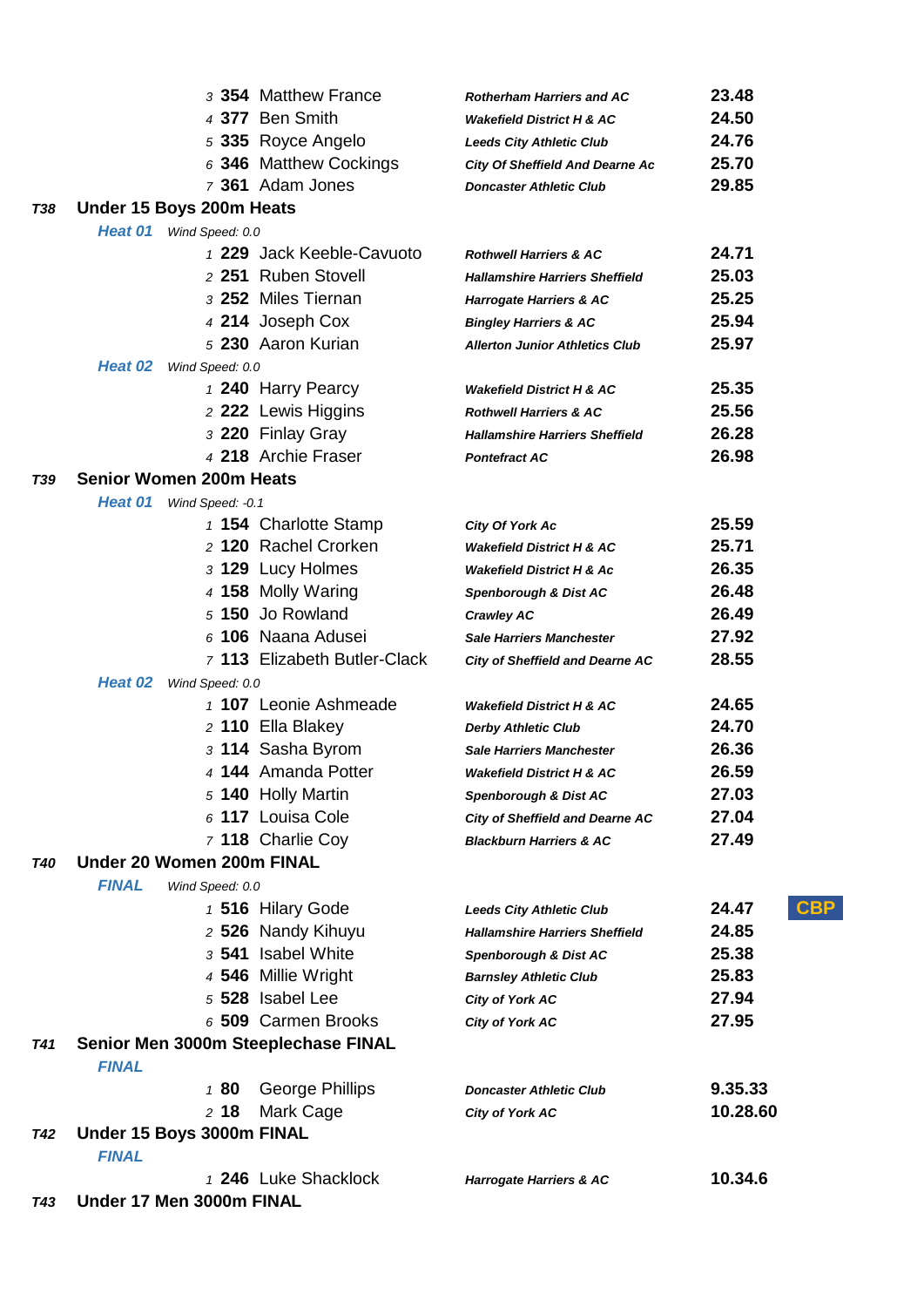|     |                                |                 | 1 348 Abdimajiid Darood   | <b>Skyrac Athletic Club</b>                     | 9.16.71  |
|-----|--------------------------------|-----------------|---------------------------|-------------------------------------------------|----------|
|     |                                |                 | 2 382 George Wallace      | <b>City Of Sheffield And Dearne Ac</b>          | 9.51.20  |
|     |                                |                 | 3 349 George Ellis        | <b>Rotherham Harriers and AC</b>                | 10.22.64 |
|     |                                |                 | 4 337 Tristan Baker       | <b>Allerton Junior Athletics Club</b>           | 11.02.33 |
| T44 | Under 17 Women 300m FINAL      |                 |                           |                                                 |          |
|     | <b>FINAL</b>                   | Wind Speed:     |                           |                                                 |          |
|     |                                |                 | 1 414 Millie Hardy        | <b>Hallamshire Harriers Sheffield</b>           | 40.58    |
|     |                                |                 | 2 388 Olivia Bell         | <b>Rotherham Harriers and AC</b>                | 41.07    |
|     |                                |                 | 3 408 Molly Firth         | <b>Halifax Harriers &amp; AC</b>                | 41.69    |
|     |                                |                 | 4 419 Frances Hogg        | <b>City of York AC</b>                          | 42.26    |
|     |                                |                 | 5 432 Katarina Savkovic   | <b>City of York AC</b>                          | 42.61    |
|     |                                |                 | 6 416 Eleanor Hartley     | <b>City of Sheffield and Dearne AC</b>          | 43.67    |
|     |                                |                 | 7 394 Maisie Brown        | <b>Halifax Harriers &amp; AC</b>                | 44.33    |
|     |                                |                 | 8 425 Millie Powell       | <b>Wakefield District H &amp; AC</b>            | 44.59    |
| T47 | Under 15 Boys 200m FINAL       |                 |                           |                                                 |          |
|     | <b>FINAL</b>                   | Wind Speed: 0.0 |                           |                                                 |          |
|     |                                |                 | 1 251 Ruben Stovell       | <b>Hallamshire Harriers Sheffield</b>           | 23.55    |
|     |                                |                 | 2 229 Jack Keeble-Cavuoto | <b>Rothwell Harriers &amp; AC</b>               | 24.64    |
|     |                                |                 | 3 240 Harry Pearcy        | <b>Wakefield District H &amp; AC</b>            | 24.94    |
|     |                                |                 | 4 252 Miles Tiernan       | <b>Harrogate Harriers &amp; AC</b>              | 25.02    |
|     |                                |                 | 5 214 Joseph Cox          | <b>Bingley Harriers &amp; AC</b>                | 25.44    |
|     |                                |                 | 6 222 Lewis Higgins       | <b>Rothwell Harriers &amp; AC</b>               | 25.54    |
|     |                                |                 | 7 220 Finlay Gray         | <b>Hallamshire Harriers Sheffield</b>           | 25.64    |
| T48 | <b>Senior Women 200m FINAL</b> |                 |                           |                                                 |          |
|     | <b>FINAL</b>                   | Wind Speed: 0.0 |                           |                                                 |          |
|     |                                |                 | 1 110 Ella Blakey         | <b>Derby Athletic Club</b>                      | 24.27    |
|     |                                |                 | 2 107 Leonie Ashmeade     | <b>Wakefield District H &amp; AC</b>            | 24.85    |
|     |                                |                 | 3 154 Charlotte Stamp     | <b>City Of York Ac</b>                          | 25.09    |
|     |                                |                 | 4 120 Rachel Crorken      | <b>Wakefield District H &amp; AC</b>            | 25.32    |
|     |                                |                 | 5 114 Sasha Byrom         | <b>Sale Harriers Manchester</b>                 | 26.01    |
|     |                                |                 | 6 129 Lucy Holmes         | <b>Wakefield District H &amp; Ac</b>            | 26.11    |
|     |                                |                 | 7 150 Jo Rowland          | <b>Crawley AC</b>                               | 26.26    |
|     |                                |                 | 8 158 Molly Waring        | Spenborough & Dist AC                           | 26.56    |
| T49 | <b>Senior Men 400m FINAL</b>   |                 |                           |                                                 |          |
|     | <b>FINAL</b>                   | Wind Speed:     |                           |                                                 |          |
|     |                                | 187             | Benjamin Schofield        | <b>Gateshead Harriers &amp; AC</b>              | 49.23    |
|     |                                | 256             | Dominic Lamb              | <b>City Of Sheffield And Dearne Ac</b>          | 49.55    |
|     |                                | 359             | Amaha Lawrence            | <b>Sale Harriers Manchester</b>                 | 49.67    |
|     |                                | 4 58            | <b>William Lander</b>     | <b>Holmfirth Harriers Ac</b>                    | 50.57    |
|     |                                | 591             | Joseph Smith              | <b>Rothwell Harriers &amp; AC</b>               | 51.66    |
|     |                                | 673             | <b>Matthew Mustard</b>    | University of Sheffield Union of Students 52.10 |          |
|     |                                | 790             | <b>Miles Sizer</b>        | <b>Wakefield District H &amp; AC</b>            | 52.79    |
|     |                                | 822             | Max Carter                | University of Sheffield Union of Students 54.47 |          |

# *DAY TWO*

# *F18a* **Under 17 Men Triple Jump FINAL**

*FINAL*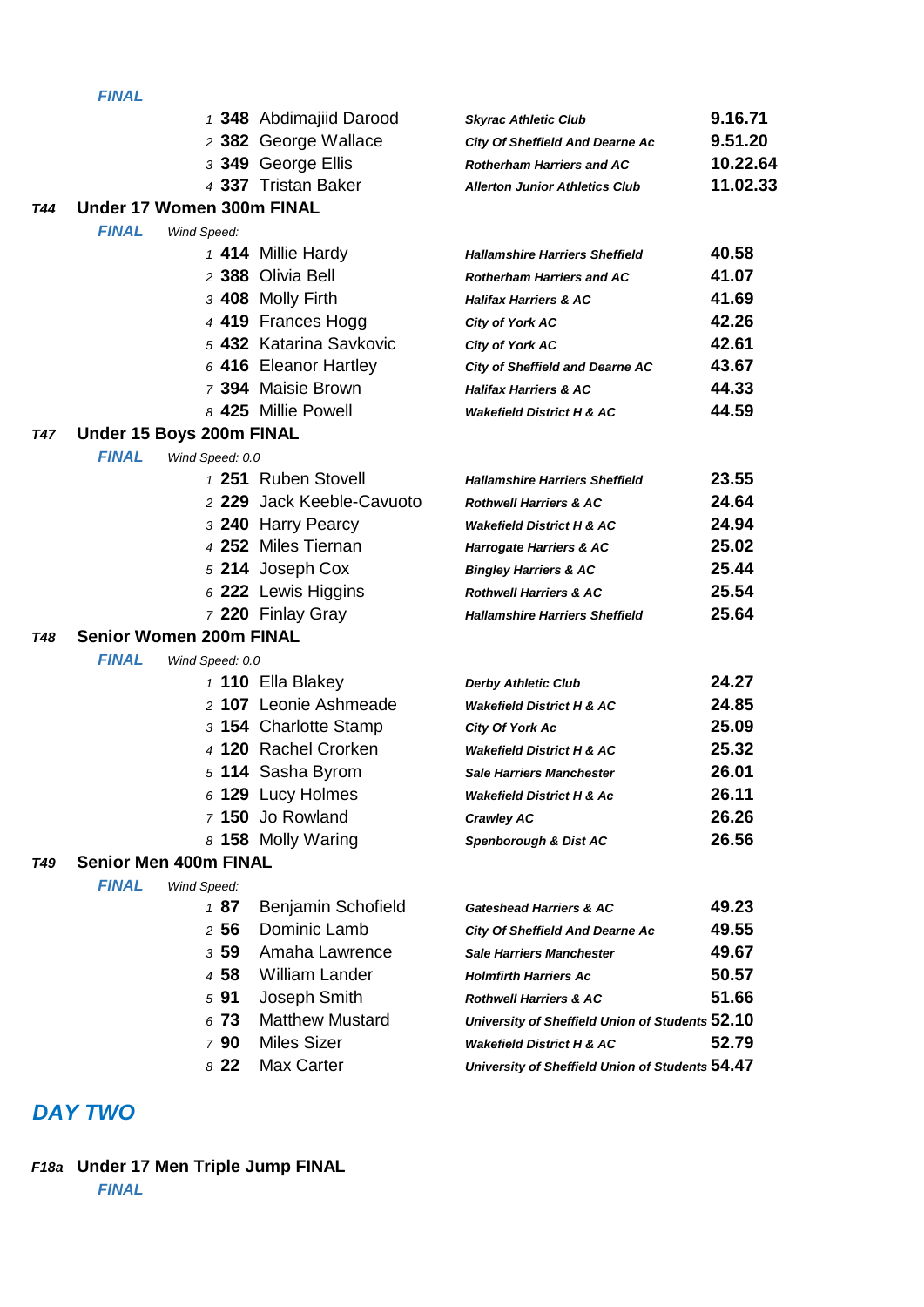|             |                                                     | 1 343 Reuben Byfield       | Spenborough & Dist AC                  | 11.66 | 0.0    |
|-------------|-----------------------------------------------------|----------------------------|----------------------------------------|-------|--------|
|             |                                                     | 2 371 Ethan Pym            | City of York AC                        | 11.01 | $+1.3$ |
|             |                                                     | 3 341 Harry Bromley        | <b>Vale of York Athletic Community</b> | 9.76  | $+2.4$ |
|             | F18b Under 20 Women Triple Jump FINAL               |                            |                                        |       |        |
|             | <b>FINAL</b>                                        |                            |                                        |       |        |
|             |                                                     | 1 510 Kiikii Brown         | <b>Leeds City Athletic Club</b>        | 11.38 | $+0.7$ |
|             |                                                     | 2 535 Olivia Reah          | Spenborough & Dist AC                  | 10.95 | 0.0    |
|             |                                                     | 3 500 Abigail Allport      | <b>Bingley Harriers &amp; AC</b>       | 9.28  | $+1.3$ |
|             | F18c Senior Women Triple Jump FINAL                 |                            |                                        |       |        |
|             | <b>FINAL</b>                                        |                            |                                        |       |        |
|             |                                                     | 1 136 Joanna Lawler-Rhodes | <b>Bingley Harriers &amp; AC</b>       | 11.03 | $+1.0$ |
|             |                                                     | 2 147 Lucy Reynolds        | <b>Leeds City Athletic Club</b>        | 10.04 | 0.0    |
|             | F19a Under 13 Boys Shot Putt FINAL<br><b>FINAL</b>  |                            |                                        |       |        |
|             |                                                     | 1 169 Finlay Jones         | <b>Doncaster Athletic Club</b>         | 7.20  |        |
|             |                                                     | 2 176 Fabian Smith         | <b>Harrogate Harriers &amp; AC</b>     | 6.71  |        |
|             |                                                     | 3 180 Sebastian Ward       | <b>City of York AC</b>                 | 6.60  |        |
|             |                                                     | 4 172 William Miller       | <b>Leeds City Athletic Club</b>        | 5.85  |        |
|             | F19b Under 15 Girls Shot Putt FINAL<br><b>FINAL</b> |                            |                                        |       |        |
|             |                                                     | 1 276 Eve Drury            | <b>Leeds City Athletic Club</b>        | 10.05 |        |
|             |                                                     | 2 330 Alice Tyrer          | <b>Skyrac Athletic Club</b>            | 9.63  |        |
|             |                                                     | 3 296 Abigail Kingston     | <b>Leeds City Athletic Club</b>        | 8.47  |        |
|             |                                                     | 4 325 Madison Toddington   | <b>Pontefract AC</b>                   | 8.10  |        |
| <b>F20a</b> | <b>Under 15 Girls Hammer FINAL</b><br><b>FINAL</b>  |                            |                                        |       |        |
|             |                                                     | 1 305 Ella McIntosh        | <b>Harrogate Harriers &amp; AC</b>     | 30.89 |        |
|             |                                                     | 2 298 Chloe Law            | <b>Holmfirth Harriers AC</b>           | 19.44 |        |
|             |                                                     | 3 292 Florence Jones       | <b>Holmfirth Harriers AC</b>           | 12.78 |        |
| F20b        | <b>Under 17 Women Hammer FINAL</b><br><b>FINAL</b>  |                            |                                        |       |        |
|             |                                                     | 1 450 Emma Wright          | <b>Leeds City Athletic Club</b>        | 30.98 |        |
|             |                                                     | 2 423 Anna McArdle         | <b>Rothwell Harriers &amp; AC</b>      | 20.69 |        |
|             | F21a Under 20 Men High Jump FINAL                   |                            |                                        |       |        |
|             | <b>FINAL</b>                                        |                            |                                        |       |        |
|             |                                                     | 1 496 Morgan Williams      | <b>Leeds City Athletic Club</b>        | 1.90  |        |
|             | F21b Senior Men High Jump FINAL<br><b>FINAL</b>     |                            |                                        |       |        |
|             | 199                                                 | Kaya Walker                | <b>City Of Sheffield And Dearne Ac</b> | 1.98  |        |
|             | 252                                                 | <b>Thomas Hughes</b>       | <b>Hallamshire Harriers Sheffield</b>  | 1.85  |        |
|             | 389                                                 | <b>James Simms</b>         | <b>Wakefield District H &amp; AC</b>   | 1.75  |        |
|             | 4 70                                                | <b>Simon Miller</b>        | <b>Leeds City Athletic Club</b>        | 1.45  |        |
|             | F22a Under 20 Women Discus FINAL<br><b>FINAL</b>    |                            |                                        |       |        |
|             |                                                     | 1 514 Holly Fowler         | <b>City of Sheffield and Dearne AC</b> | 39.21 |        |
|             |                                                     | 2 527 Ella Kynoch          | <b>City of Sheffield and Dearne AC</b> | 32.44 |        |
|             |                                                     | 3 512 Soraya Crodden       | Spenborough & Dist AC                  | 16.27 |        |
|             | <b>F22b</b> Senior Women Discus FINAL               |                            |                                        |       |        |
|             | <b>FINAL</b>                                        |                            |                                        |       |        |
|             |                                                     | 1 143 Sarah Parsons        | City of York AC                        | 41.02 |        |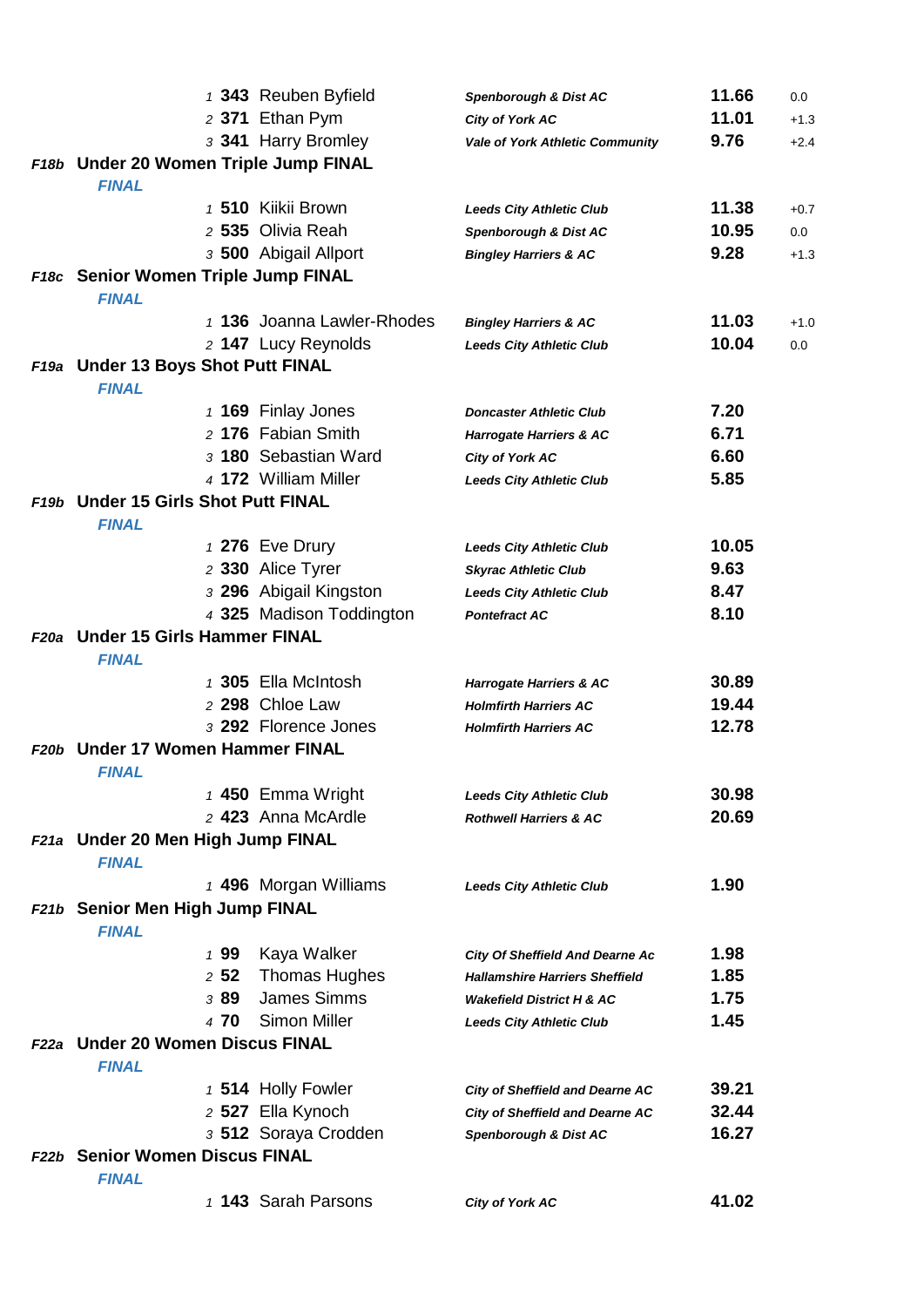| 2 148 Caitlin Rimmer    | <b>City Of Sheffield And Dearne Ac</b> | 35.08 |
|-------------------------|----------------------------------------|-------|
| 3 159 Jasmine Waters    | <b>City Of Sheffield And Dearne Ac</b> | 33.75 |
| 4 119 Chloe Crook       | <b>Leeds City Athletic Club</b>        | 24.75 |
| 5 130 Jennifer Ibbitson | <b>Wakefield District H &amp; AC</b>   |       |

## *F23* **Under 15 Girls Long Jump FINAL**

|            |                                               | 1 276 Eve Drury           | <b>Leeds City Athletic Club</b>        | 5.11  |
|------------|-----------------------------------------------|---------------------------|----------------------------------------|-------|
|            |                                               | 2 270 Isabel Dalton       | City of York AC                        | 4.92  |
|            |                                               | 3 295 Holly Key           | <b>City of Sheffield and Dearne AC</b> | 4.81  |
|            |                                               | 4 329 Olivia Tweddle      | <b>City of York AC</b>                 | 4.65  |
|            |                                               | 5 318 Tabitha Speight     | City of York AC                        | 4.51  |
|            |                                               | 6 296 Abigail Kingston    | <b>Leeds City Athletic Club</b>        | 4.37  |
|            |                                               | 7 334 Sophie Williams     | <b>City of York AC</b>                 | 4.33  |
|            |                                               | 8 262 Milana Bulgin       | Spenborough & Dist AC                  | 4.31  |
|            |                                               | 9 331 Olivia Ward         | <b>Barnsley Athletic Club</b>          | 4.15  |
|            |                                               | 10 257 Jessica Baxter     | <b>Leeds City Athletic Club</b>        | 4.12  |
|            |                                               | 11 265 Neveah Copeland    | <b>Skyrac Athletic Club</b>            | 3.96  |
|            |                                               | 11 324 Olivia Thomas-Wise | <b>Wakefield District H &amp; AC</b>   | 3.88  |
|            |                                               | 13 321 Abigail Teece      | <b>Pontefract AC</b>                   | 3.69  |
|            |                                               | 14 293 Emily Kelly        | <b>Pontefract AC</b>                   | 3.63  |
|            |                                               | 15 292 Florence Jones     | <b>Holmfirth Harriers AC</b>           | 3.56  |
|            |                                               | 16 316 Aimee Louise Smith | <b>Doncaster Athletic Club</b>         | 3.55  |
|            |                                               | 17 277 Connie Dwyer       | <b>Doncaster Athletic Club</b>         | 3.19  |
|            |                                               | 18 311 Alice Robotham     | <b>Wakefield District H &amp; AC</b>   | 3.12  |
|            |                                               | 19 278 Grace Exley        | <b>Doncaster Athletic Club</b>         | 2.85  |
| F24        | <b>Under 17 Women Shot Putt FINAL</b>         |                           |                                        |       |
|            | <b>FINAL</b>                                  |                           |                                        |       |
|            |                                               | 1 420 Isla Kerr           | <b>Rotherham Harriers and AC</b>       | 10.19 |
|            |                                               | 2 434 Kiri Shaw           | <b>City of York AC</b>                 | 9.94  |
|            |                                               | 3 392 Aurora Brown        | <b>Leeds City Athletic Club</b>        | 9.37  |
|            |                                               | 4 387 Imogen Barrett      | City of York AC                        | 8.47  |
|            |                                               | 5 423 Anna McArdle        | <b>Rothwell Harriers &amp; AC</b>      | 6.10  |
| <b>F25</b> | <b>Senior Men Hammer FINAL</b>                |                           |                                        |       |
|            | <b>FINAL</b>                                  |                           |                                        |       |
|            | 164                                           | <b>Richard Martin</b>     | <b>Bedford &amp; County AC</b>         | 54.15 |
|            | 2, 13                                         | Oscar Bryce               | <b>Hallamshire Harriers Sheffield</b>  | 42.24 |
|            | 355                                           | <b>Phill Jones</b>        | <b>Bingley Harriers &amp; Ac</b>       | 38.59 |
|            | 4 35                                          | Joseph Flitcroft          | <b>Wakefield District H &amp; AC</b>   | 37.96 |
|            | 595                                           | James Tate                | <b>Bingley Harriers &amp; AC</b>       | 37.94 |
|            | 662                                           | <b>Steve Linsell</b>      | <b>Leeds City Athletic Club</b>        | 31.48 |
|            | 725                                           | lan Cooley                | <b>Rotherham Harriers and AC</b>       | 30.19 |
| F26a       | Under 13 Boys High Jump FINAL<br><b>FINAL</b> |                           |                                        |       |
|            |                                               | 1 176 Fabian Smith        | <b>Harrogate Harriers &amp; AC</b>     | 1.33  |
|            |                                               | 2 180 Sebastian Ward      | <b>City of York AC</b>                 | 1.30  |
|            |                                               | 3 174 Charles Reilly      | <b>City of Sheffield and Dearne AC</b> | 1.20  |
|            | F26b Under 13 Girls High Jump FINAL           |                           |                                        |       |
|            | <b>FINAL</b>                                  |                           |                                        |       |
|            |                                               | 1 206 Jorja Turner        | <b>Hallamshire Harriers Sheffield</b>  | 1.44  |
|            |                                               | 2 191 Olwen Isherwood     | <b>Hallamshire Harriers Sheffield</b>  | 1.38  |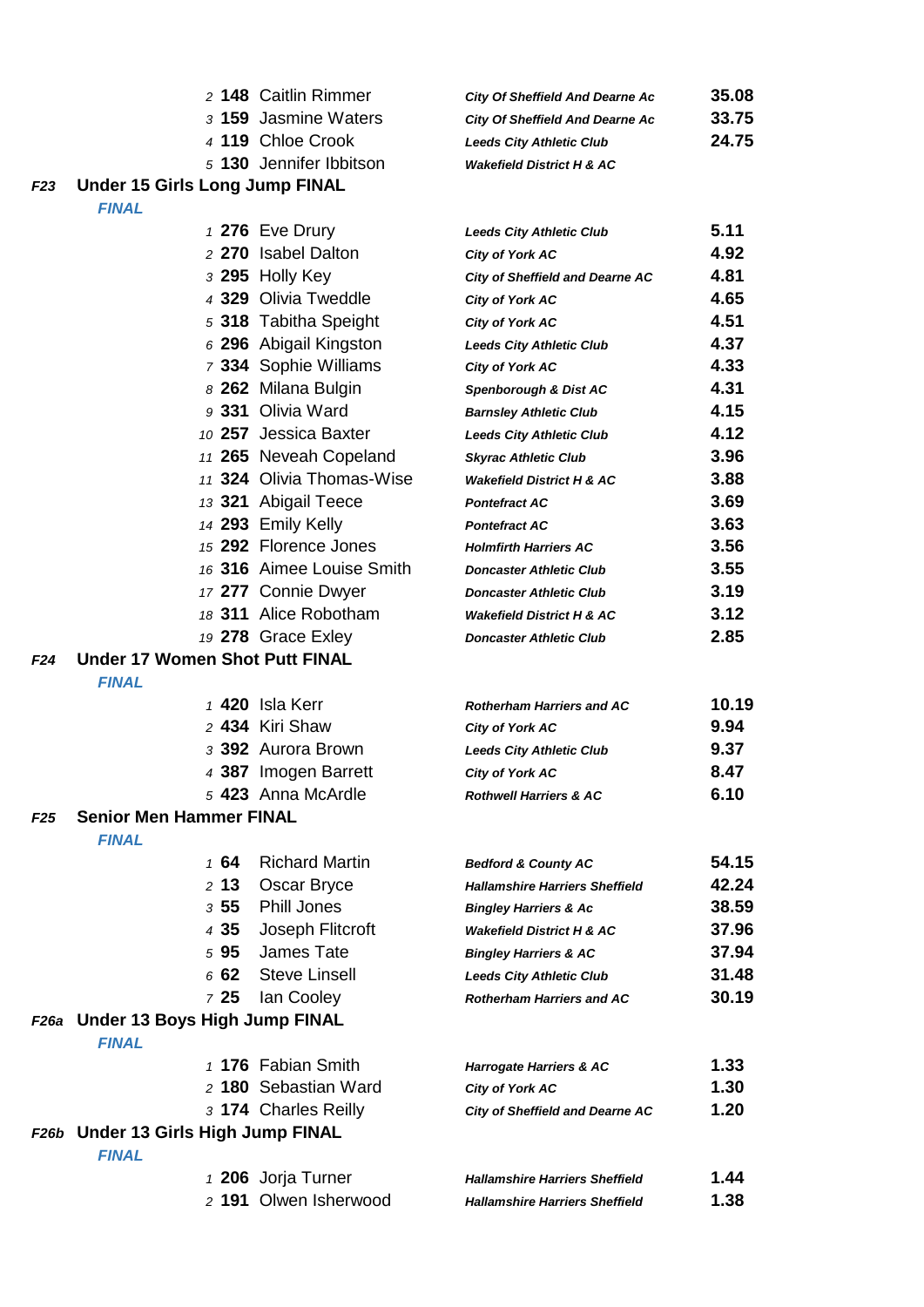|                 |                                        | 3 203 Molly Skelton            | City of York AC                        | 1.38  |            |
|-----------------|----------------------------------------|--------------------------------|----------------------------------------|-------|------------|
|                 |                                        | 4 548 Rosalie Bailey           | <b>Rotherham Harriers and AC</b>       | 1.15  |            |
|                 |                                        | 4 183 Millie Brenard           | <b>Hallamshire Harriers Sheffield</b>  | 1.15  |            |
|                 | F27a Under 15 Girls Pole Vault FINAL   |                                |                                        |       |            |
|                 | <b>FINAL</b>                           |                                |                                        |       |            |
|                 |                                        | 1 313 Mallerie Samuel          | <b>Leeds City Athletic Club</b>        | 2.30  |            |
|                 |                                        | 2 269 Crystal Cutts            | <b>City Of Sheffield And Dearne Ac</b> | 2.20  |            |
|                 |                                        | 3 268 Ellie Cutts              | <b>City of Sheffield and Dearne AC</b> | 2.00  |            |
|                 |                                        | 4 291 Grace James              | <b>City Of Sheffield And Dearne Ac</b> | 2.00  |            |
| F27b            | <b>Under 17 Women Pole Vault FINAL</b> |                                |                                        |       |            |
|                 | <b>FINAL</b>                           |                                |                                        |       |            |
|                 |                                        | 1 433 Amy Scott                | <b>City of Sheffield and Dearne AC</b> | 3.00  |            |
| <b>F27c</b>     | <b>Under 20 Women Pole Vault FINAL</b> |                                |                                        |       |            |
|                 | <b>FINAL</b>                           |                                |                                        |       |            |
|                 |                                        | 1 528 Isabel Lee               | <b>City of York AC</b>                 | 2.00  |            |
|                 | F27d Senior Women Pole Vault FINAL     |                                |                                        |       |            |
|                 | <b>FINAL</b>                           |                                |                                        |       |            |
|                 |                                        | 1 130 Jennifer Ibbitson        | <b>Wakefield District H &amp; AC</b>   | 2.00  |            |
| F <sub>28</sub> | <b>Under 17 Women Long Jump FINAL</b>  |                                |                                        |       |            |
|                 | <b>FINAL</b>                           |                                |                                        |       |            |
|                 |                                        | 1 414 Millie Hardy             | <b>Hallamshire Harriers Sheffield</b>  | 5.23  | $+1.7$     |
|                 |                                        | 2 422 Emily Maude              | <b>City of York AC</b>                 | 5.14  | $+0.2$     |
|                 |                                        | 3 447 Aalisa Watson            | <b>Doncaster Athletic Club</b>         | 5.00  | $+1.0$     |
|                 |                                        | 4 441 Mia Thornton             | <b>Leeds City Athletic Club</b>        | 4.97  | $+1.2$     |
|                 |                                        | 5 392 Aurora Brown             | <b>Leeds City Athletic Club</b>        | 4.91  | $+0.5$     |
|                 |                                        | 6 397 Saiorse Campbell         | <b>Bingley Harriers &amp; AC</b>       | 4.71  | $+1.9$     |
|                 |                                        | 7 390 Louisa Birch             | <b>City of York AC</b>                 | 4.67  | $+1.7$     |
|                 |                                        | 8 404 Trinity Dooley-Williams  | <b>Doncaster Athletic Club</b>         | 4.47  | $+1.2$     |
|                 |                                        | 9 429 Eve Roberts              | <b>City Of Sheffield And Dearne Ac</b> | 4.42  | $+2.0$     |
|                 |                                        | 10 387 Imogen Barrett          | City of York AC                        | 4.42  | $+0.3$     |
|                 |                                        | 11 400 Annalise Nicole Cowling | <b>Doncaster Athletic Club</b>         | 4.33  | $+1.3$     |
|                 |                                        | 12 406 Sophia Errington        | Keighley & Craven AC                   | 4.05  | $+0.1$     |
|                 | F29a Under 15 Boys Discus FINAL        |                                |                                        |       |            |
|                 | <b>FINAL</b>                           |                                |                                        |       |            |
|                 |                                        | 1 209 Harry Beard              | <b>City of Sheffield and Dearne AC</b> | 29.72 |            |
|                 |                                        | 2 224 James Howarth            | <b>Crewe and Nantwich AC</b>           | 20.61 |            |
|                 |                                        | 3 250 Samuel Standing          | <b>Holmfirth Harriers AC</b>           | 18.15 |            |
|                 | F29b Under 17 Men Discus FINAL         |                                |                                        |       |            |
|                 | <b>FINAL</b>                           |                                |                                        |       |            |
|                 |                                        | 1 356 Isaac Henson             | <b>City of York AC</b>                 | 34.66 |            |
|                 |                                        | 2 344 Harrison Carter          | <b>Pontefract AC</b>                   | 23.19 |            |
|                 |                                        | 3 363 Rudi May                 | <b>City of Sheffield and Dearne AC</b> | 19.58 |            |
| F30a            | <b>Under 20 Men Shot Putt FINAL</b>    |                                |                                        |       |            |
|                 | <b>FINAL</b>                           |                                |                                        |       |            |
|                 |                                        | 1 483 Nathan Ramsay            | <b>City of Sheffield and Dearne AC</b> | 12.74 |            |
|                 |                                        | 2 488 Aaron Rutter             | <b>City of York AC</b>                 | 12.59 |            |
|                 |                                        | 3 452 Alexander Bostwick       | <b>Wakefield District H &amp; AC</b>   | 10.13 |            |
|                 | F30b Senior Men Shot Putt FINAL        |                                |                                        |       |            |
|                 | <b>FINAL</b>                           |                                |                                        |       |            |
|                 | 1 61                                   | Scott Lincoln                  | City Of York AC                        | 20.17 | <b>CBP</b> |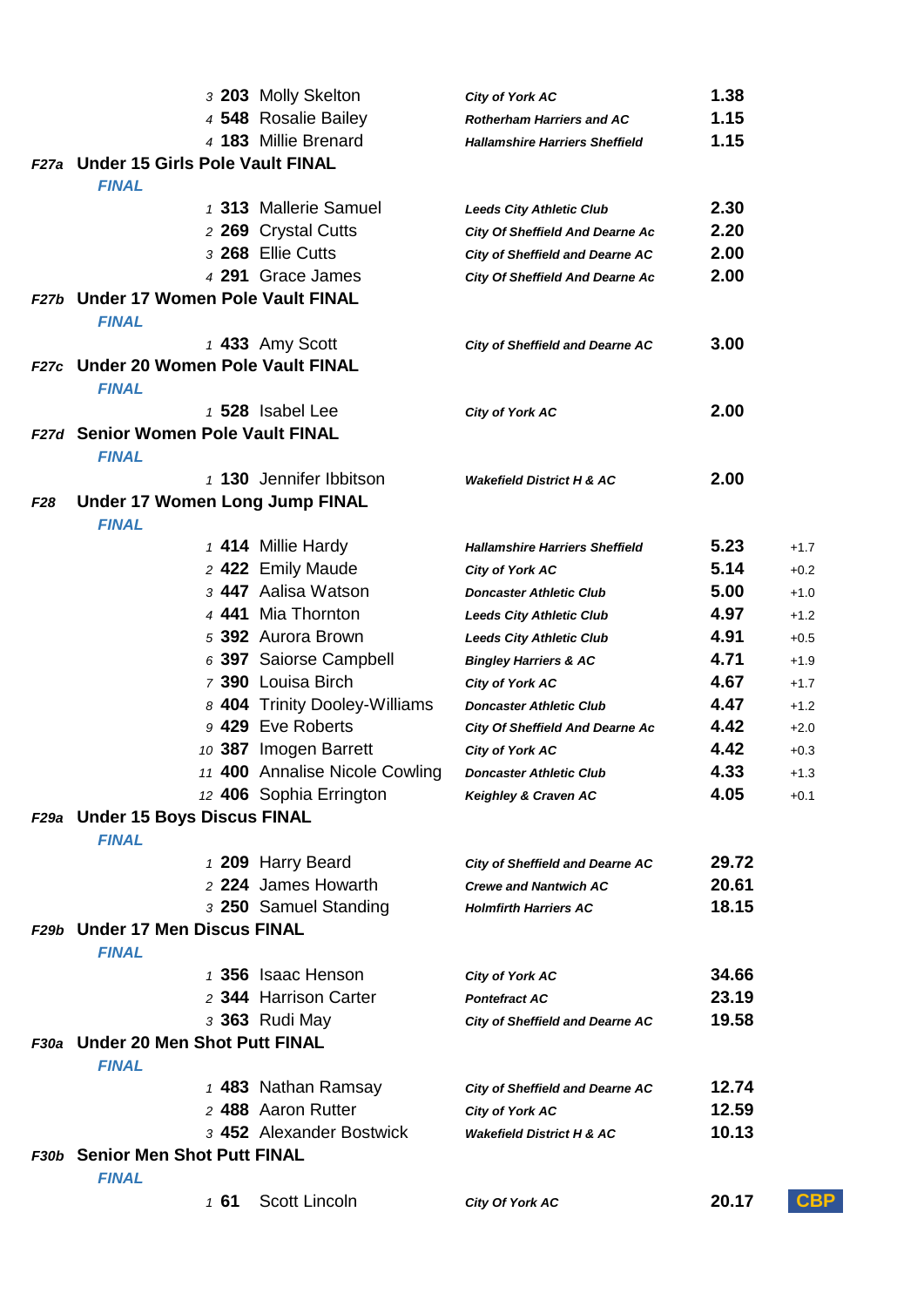|     |                                       | 2 100 Jack Ward         | <b>Hallamshire Harriers Sheffield</b>  | 14.12               |
|-----|---------------------------------------|-------------------------|----------------------------------------|---------------------|
|     | 389                                   | <b>James Simms</b>      | <b>Wakefield District H &amp; AC</b>   | 10.59               |
|     | 421                                   | <b>William Carter</b>   | <b>Pontefract AC</b>                   | 10.15               |
|     | 56                                    | <b>William Baxter</b>   | <b>Doncaster Athletic Club</b>         | 10.04               |
|     | 695                                   | James Tate              | <b>Bingley Harriers &amp; AC</b>       | 9.82                |
|     | F31a Under 20 Women Javelin FINAL     |                         |                                        |                     |
|     | <b>FINAL</b>                          |                         |                                        |                     |
|     |                                       | 1 529 Erin Lobley       | <b>Hallamshire Harriers Sheffield</b>  | 29.44               |
|     |                                       | 2 502 Kristie Archer    | <b>Hallamshire Harriers Sheffield</b>  | 27.96               |
|     |                                       | 3 544 Emma Wood         | <b>Leeds City Athletic Club</b>        | 25.65               |
|     | F31b Senior Women Javelin FINAL       |                         |                                        |                     |
|     | <b>FINAL</b>                          |                         |                                        |                     |
|     |                                       | 1 105 Vikki Adams       | <b>Leeds City Athletic Club</b>        | <b>CBP</b><br>44.22 |
|     |                                       | 2 135 Zoe Kidney        | <b>Leeds City Athletic Club</b>        | 38.94               |
|     |                                       | 3 130 Jennifer Ibbitson | <b>Wakefield District H &amp; AC</b>   | 18.94               |
|     |                                       | 4 153 Caroline Spensley | <b>Barnsley Athletic Club</b>          | 18.77               |
| F32 | <b>Under 13 Girls Long Jump FINAL</b> |                         |                                        |                     |
|     | <b>FINAL</b>                          |                         |                                        |                     |
|     |                                       | 1 206 Jorja Turner      | <b>Hallamshire Harriers Sheffield</b>  | 4.47                |
|     |                                       | 2 208 Grace Walker      | <b>Skyrac Athletic Club</b>            | 4.26                |
|     |                                       | 3 203 Molly Skelton     | <b>City of York AC</b>                 | 4.23                |
|     |                                       | 4 549 Carys Francis     | City Of York Ac                        | 4.21                |
|     |                                       | 5 199 Talia Northcott   | City of York AC                        | 4.10                |
|     |                                       | 6 191 Olwen Isherwood   | <b>Hallamshire Harriers Sheffield</b>  | 3.95                |
|     |                                       | 7 189 Lucy Howarth      | <b>Crewe and Nantwich AC</b>           | 3.72                |
|     |                                       | 8 192 Lola Jenkins      | <b>Leeds City Athletic Club</b>        | 3.66                |
|     |                                       | 9 186 Ella Granger      | <b>Doncaster Athletic Club</b>         | 3.57                |
|     |                                       | 10 194 Rebecca Kingston | <b>Leeds City Athletic Club</b>        | 3.26                |
|     |                                       | 11 183 Millie Brenard   | <b>Hallamshire Harriers Sheffield</b>  | 3.09                |
|     | F33a Under 20 Men Long Jump FINAL     |                         |                                        |                     |
|     | <b>FINAL</b>                          |                         |                                        |                     |
|     |                                       | 1 487 William Reid      | <b>City Of York Ac</b>                 | 6.56<br>$+0.1$      |
|     | F33b Senior Men Long Jump FINAL       |                         |                                        |                     |
|     | <b>FINAL</b>                          |                         |                                        |                     |
|     | 165                                   | Harry Maslen            | <b>Ilkley Harriers AC</b>              | 6.47<br>$+1.4$      |
|     | 253                                   | Rhys Jackson            | <b>Doncaster Athletic Club</b>         | 6.36<br>$+0.2$      |
|     | <sub>3</sub> 48                       | Callum Hay              | <b>City Of Sheffield And Dearne Ac</b> | 6.25<br>$+1.4$      |
|     | 4 52                                  | <b>Thomas Hughes</b>    | <b>Hallamshire Harriers Sheffield</b>  | 6.12<br>$+0.2$      |
|     | 521                                   | <b>William Carter</b>   | <b>Pontefract AC</b>                   | 5.26<br>$+0.3$      |
|     | F34a Under 15 Boys High Jump FINAL    |                         |                                        |                     |
|     | <b>FINAL</b>                          |                         |                                        |                     |
|     |                                       | 1 244 Arthur Reilly     | <b>City Of Sheffield And Dearne Ac</b> | 1.55                |
|     |                                       | 2 232 Cole McAndrew     | <b>Wakefield District H &amp; AC</b>   | 1.45                |
|     |                                       | 3 251 Ruben Stovell     | <b>Hallamshire Harriers Sheffield</b>  | 1.45                |
|     |                                       | 4 226 Angus Jones       | <b>Doncaster Athletic Club</b>         | 1.40                |
|     |                                       | 5 249 Ben Slow          | <b>Halifax Harriers &amp; AC</b>       | 1.30                |
|     | F34b Under 17 Women High Jump FINAL   |                         |                                        |                     |
|     | <b>FINAL</b>                          |                         |                                        |                     |
|     |                                       | 1 388 Olivia Bell       | <b>Rotherham Harriers and AC</b>       | 1.55                |
|     |                                       | 2 411 Grace Gannon      | <b>City of York AC</b>                 | 1.50                |
|     |                                       |                         |                                        |                     |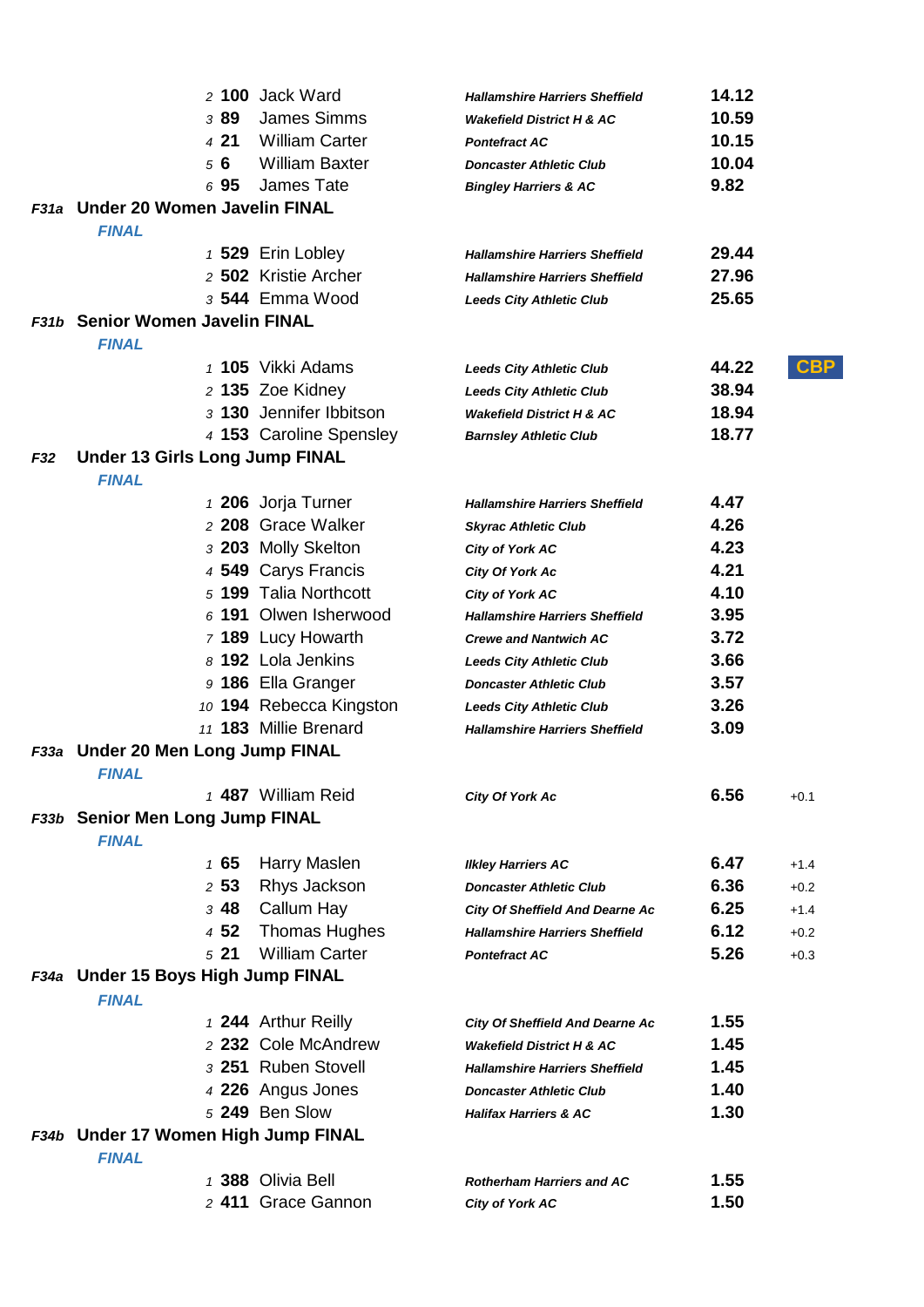|            |                                      |                   | 3 441 Mia Thornton                         | <b>Leeds City Athletic Club</b>        | 1.50           |
|------------|--------------------------------------|-------------------|--------------------------------------------|----------------------------------------|----------------|
|            |                                      |                   | 4 386 Ellie Joanne Barnes                  | <b>Doncaster Athletic Club</b>         | 1.50           |
|            | F35a Under 15 Boys Javelin FINAL     |                   |                                            |                                        |                |
|            | <b>FINAL</b>                         |                   |                                            |                                        |                |
|            |                                      |                   | 1 233 Charlie Miller                       | <b>Leeds City Athletic Club</b>        | 30.42          |
|            |                                      |                   | 2 209 Harry Beard                          | <b>City of Sheffield and Dearne AC</b> | 29.98          |
|            |                                      |                   | 3 250 Samuel Standing                      | <b>Holmfirth Harriers AC</b>           | 25.04          |
|            |                                      |                   | 4 224 James Howarth                        | <b>Crewe and Nantwich AC</b>           | 24.46          |
|            |                                      |                   | 5 243 Louie Reid                           | <b>Harrogate Harriers &amp; AC</b>     | 20.86          |
|            | F35b Under 17 Men Javelin FINAL      |                   |                                            |                                        |                |
|            | <b>FINAL</b>                         |                   |                                            |                                        |                |
|            |                                      |                   | 1 373 Lewis Rutter                         | <b>City of York AC</b>                 | 47.22          |
|            |                                      |                   | 2 356 Isaac Henson                         | City of York AC                        | 42.79          |
|            |                                      |                   | 3 363 Rudi May                             | <b>City Of Sheffield And Dearne Ac</b> | 35.57          |
| T50        | <b>Senior Men 400m Hurdles FINAL</b> |                   |                                            |                                        |                |
|            | <b>FINAL</b>                         |                   |                                            |                                        |                |
|            |                                      | 187               | Benjamin Schofield                         | <b>Gateshead Harriers &amp; AC</b>     | 53.20          |
|            |                                      | 244<br>343        | James Greenhalgh<br><b>Thomas Grantham</b> | <b>City of Sheffield and Dearne AC</b> | 53.83<br>57.92 |
|            |                                      | 4 90              | <b>Miles Sizer</b>                         | <b>City Of Sheffield And Dearne Ac</b> | 58.52          |
|            |                                      | 540               | Kieran Gillespie                           | <b>Wakefield District H &amp; AC</b>   | 61.49          |
|            |                                      | 6 38              | Luke Gair                                  | <b>Leeds City Athletic Club</b>        | 69.83          |
|            |                                      | 745               | <b>Matthew Harrison</b>                    | City of York AC                        | 76.48          |
| T51        | Under 17 Men 100m Heats              |                   |                                            | <b>Leeds City Athletic Club</b>        |                |
|            | Heat 01                              | Wind Speed: - 0.1 |                                            |                                        |                |
|            |                                      |                   | 1 345 Luke Chipchase                       | <b>City of Sheffield and Dearne AC</b> | 11.51          |
|            |                                      |                   | 2 354 Matthew France                       | <b>Rotherham Harriers and AC</b>       | 11.55          |
|            |                                      |                   | 3 350 Gareth Evans                         | <b>Leeds City Athletic Club</b>        | 11.83          |
|            |                                      |                   | 4 377 Ben Smith                            | <b>Wakefield District H &amp; AC</b>   | 11.94          |
|            |                                      |                   | 5 355 Thomas Henshaw                       | <b>City of Sheffield and Dearne AC</b> | 12.24          |
|            | Heat 02                              | Wind Speed: 0.0   |                                            |                                        |                |
|            |                                      |                   | 1 365 Rafi Munir                           | <b>Doncaster Athletic Club</b>         | 11.65          |
|            |                                      |                   | 2 380 Chinonso Ufondu                      | <b>Hallamshire Harriers Sheffield</b>  | 11.72          |
|            |                                      |                   | 3 346 Matthew Cockings                     | <b>City Of Sheffield And Dearne Ac</b> | 12.29          |
|            |                                      |                   | 4 374 Oskar Scheffera                      | <b>Wakefield District H &amp; AC</b>   | 12.36          |
|            |                                      |                   | 5 363 Rudi May                             | <b>City Of Sheffield And Dearne Ac</b> | 12.54          |
| <b>T52</b> | Under 15 Boys 100m Heats             |                   |                                            |                                        |                |
|            | <b>Heat 01</b>                       | Wind Speed: -0.7  |                                            |                                        |                |
|            |                                      |                   | 1 229 Jack Keeble-Cavuoto                  | <b>Rothwell Harriers &amp; AC</b>      | 12.46          |
|            |                                      |                   | 2 220 Finlay Gray                          | <b>Hallamshire Harriers Sheffield</b>  | 12.88          |
|            |                                      |                   | 3 233 Charlie Miller                       | <b>Leeds City Athletic Club</b>        | 13.13          |
|            |                                      |                   | 4 218 Archie Fraser                        | <b>Pontefract AC</b>                   | 13.42          |
|            |                                      |                   | 5 253 Ben Tricklebank                      | <b>Hallamshire Harriers Sheffield</b>  | 13.97          |
|            |                                      |                   | 6 210 Matthew Bradley                      | <b>City of York AC</b>                 | 14.68          |
|            | Heat 02                              | Wind Speed: +0.5  |                                            |                                        |                |
|            |                                      |                   | 1 251 Ruben Stovell                        | <b>Hallamshire Harriers Sheffield</b>  | 11.98          |
|            |                                      |                   | 2 214 Joseph Cox                           | <b>Bingley Harriers &amp; AC</b>       | 12.44          |
|            |                                      |                   | 3 215 Morgan Downes                        | <b>Leeds City Athletic Club</b>        | 12.63          |
|            |                                      |                   | 4 222 Lewis Higgins                        | <b>Rothwell Harriers &amp; AC</b>      | 12.99          |
|            |                                      |                   | 5 224 James Howarth                        | <b>Crewe and Nantwich AC</b>           | 13.13          |
|            |                                      |                   |                                            |                                        |                |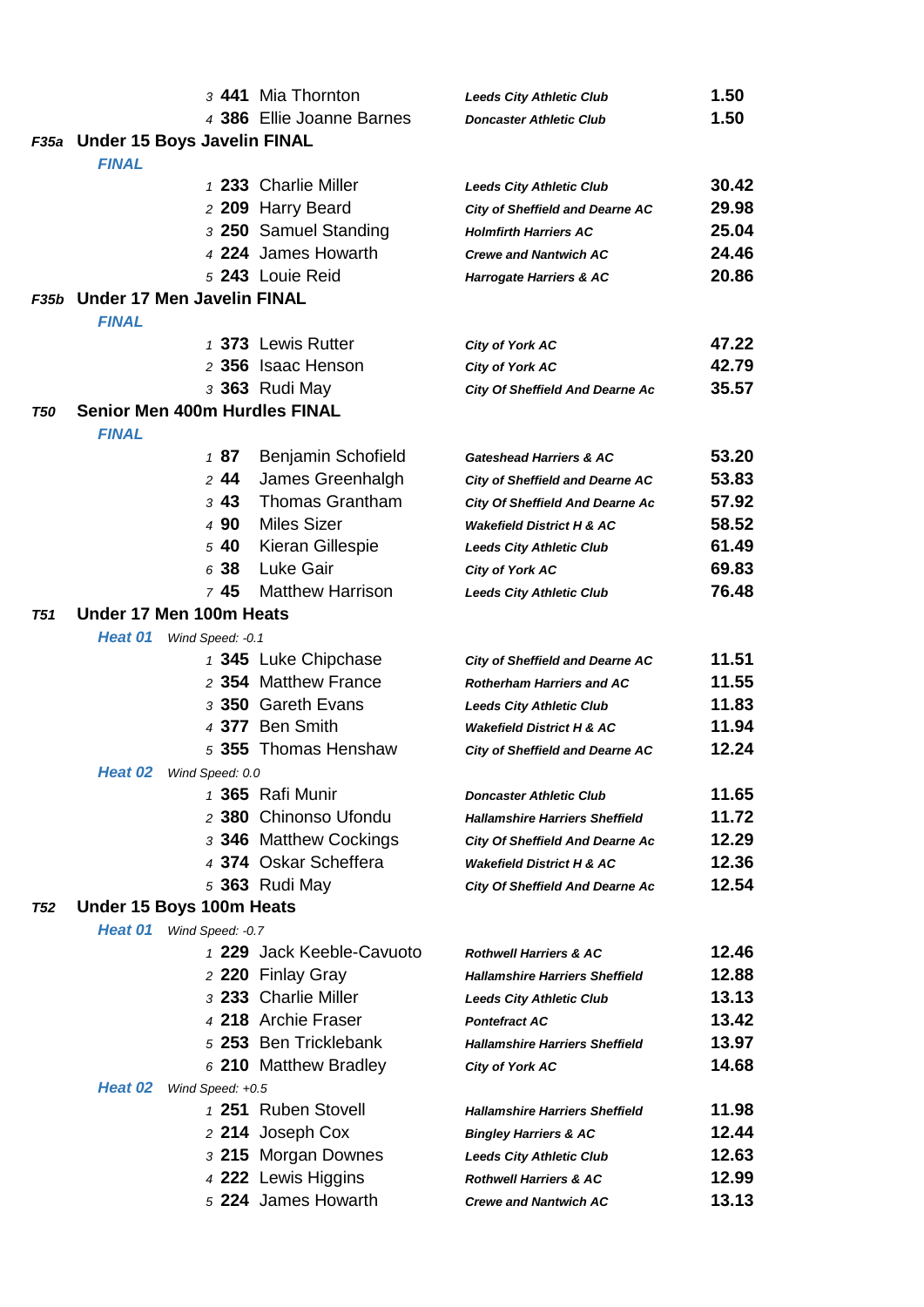|            |                                      | 6 250 Samuel Standing      | <b>Holmfirth Harriers AC</b>                             | 13.19   |
|------------|--------------------------------------|----------------------------|----------------------------------------------------------|---------|
|            | T53a Under 20 Women 1500m FINAL      |                            |                                                          |         |
|            | <b>FINAL</b>                         |                            |                                                          |         |
|            |                                      | 1 520 Neve Hardcastle      | <b>Longwood Harriers AC</b>                              | 4.48.20 |
|            |                                      | 2 508 Suzie Brooke         | <b>Wakefield District H &amp; AC</b>                     | 4.54.20 |
|            |                                      | 3 530 Sophie McIlroy       | <b>Skyrac Athletic Club</b>                              | 4.55.04 |
|            |                                      | 4 549 Carys Francis        | City Of York Ac                                          |         |
|            | <b>753b Senior Women 1500m FINAL</b> |                            |                                                          |         |
|            | <b>FINAL</b>                         |                            |                                                          |         |
|            |                                      | $1$ 131 Julia Jagger       | <b>Holmfirth Harriers AC</b>                             | 4.47.30 |
|            |                                      | 2 156 Mya Taylor           | <b>Rotherham Harriers and AC</b>                         | 4.50.30 |
|            |                                      | 3 109 Emma Ball            | <b>Rotherham Harriers and AC</b>                         | 5.04.98 |
|            |                                      | 4 126 Amy Hartley          | <b>Skyrac Athletic Club</b>                              | 5.13.35 |
|            |                                      | 5 137 Claire Leaver-Hewitt | <b>Holmfirth Harriers Ac</b>                             | 5.15.42 |
| T54        | Under 17 Men 1500m FINAL             |                            |                                                          |         |
|            | <b>FINAL</b>                         |                            |                                                          |         |
|            |                                      | 1 353 Zak Ferguson         | <b>Rotherham Harriers and AC</b>                         | 4.09.06 |
|            |                                      | 2 359 Sonny Boy Hughes     | <b>Barnsley Athletic Club</b>                            | 4.19.51 |
|            |                                      | 3 360 Jonson Hughes        | <b>Barnsley Athletic Club</b>                            | 4.19.91 |
|            |                                      | 4 366 Christy OHare        | Middlesbrough Athletic Club (Mandale)                    | 4.27.52 |
|            |                                      | 5 376 Ben Shackleton       | <b>Wakefield District H &amp; AC</b>                     | 4.28.17 |
|            |                                      | 6 384 Jack Winter          | <b>Hallamshire Harriers Sheffield</b>                    | 4.34.31 |
|            |                                      | 7 339 Isaac Bastow         | <b>City of York AC</b>                                   | 4.37.19 |
| <b>T55</b> | Under 15 Boys 1500m FINAL            |                            |                                                          |         |
|            | <b>FINAL</b>                         |                            |                                                          |         |
|            |                                      | 1 241 William Platts       | <b>City Of Sheffield And Dearne Ac</b>                   | 4.32.22 |
|            |                                      | 2 212 Alfie Charlton       | <b>Harrogate Harriers &amp; AC</b>                       | 4.36.50 |
|            |                                      | 3 242 Daniel Reeve         | <b>Doncaster Athletic Club</b>                           | 4.37.08 |
|            |                                      | 4 211 Daniel Campbell      | <b>City of York AC</b>                                   | 4.40.70 |
|            |                                      | 5 237 Jacob Palmer         | <b>Skyrac Athletic Club</b>                              | 4.50.72 |
|            |                                      | 6 248 Samuel Skaife-Clarke | <b>Harrogate Harriers &amp; AC</b>                       | 4.56.49 |
|            |                                      | 7 213 Joe Cox              | <b>Barnsley Athletic Club</b>                            | 5.03.77 |
|            |                                      | 8 249 Ben Slow             | <b>Halifax Harriers &amp; AC</b>                         | 5.06.30 |
| T56        | Under 15 Girls 800m Heats            |                            |                                                          |         |
|            | Heat 01                              | 1 258 Maisey Bellwood      |                                                          | 2.34.72 |
|            |                                      | 2 256 Katie Battle         | Keighley & Craven AC<br><b>Rotherham Harriers and AC</b> | 2.34.96 |
|            |                                      | 3 284 Nia Harrison Sargent | <b>Halifax Harriers &amp; AC</b>                         | 2.34.99 |
|            |                                      | 4 282 Lucy Gilbertson      |                                                          | 2.40.18 |
|            |                                      | 5 260 Lara Brown           | <b>City of York AC</b>                                   | 2.42.75 |
|            |                                      | 6 449 Emily Wood           | Keighley & Craven AC<br><b>Holmfirth Harriers AC</b>     | 2.55.19 |
|            |                                      | 7 303 Sophie Mayes         | <b>Holmfirth Harriers AC</b>                             | 3.07.54 |
|            | Heat 02                              |                            |                                                          |         |
|            |                                      | 1 312 Layla Roden          | <b>Rotherham Harriers and AC</b>                         | 2.37.50 |
|            |                                      | 2 267 Libby Cree           | <b>Wakefield District H &amp; AC</b>                     | 2.37.60 |
|            |                                      | 3 259 Lucy Boot            | <b>Allerton Junior Athletics Club</b>                    | 2.37.76 |
|            |                                      | 4 308 Alice OSullivan      | Keighley & Craven AC                                     | 2.40.87 |
|            |                                      | 5 322 Ruby Tetley          | <b>Harrogate Harriers &amp; AC</b>                       | 2.41.19 |
|            |                                      | 6 321 Abigail Teece        | <b>Pontefract AC</b>                                     | 2.47.55 |
|            |                                      | 7 292 Florence Jones       | <b>Holmfirth Harriers AC</b>                             | 3.02.33 |
|            |                                      |                            |                                                          |         |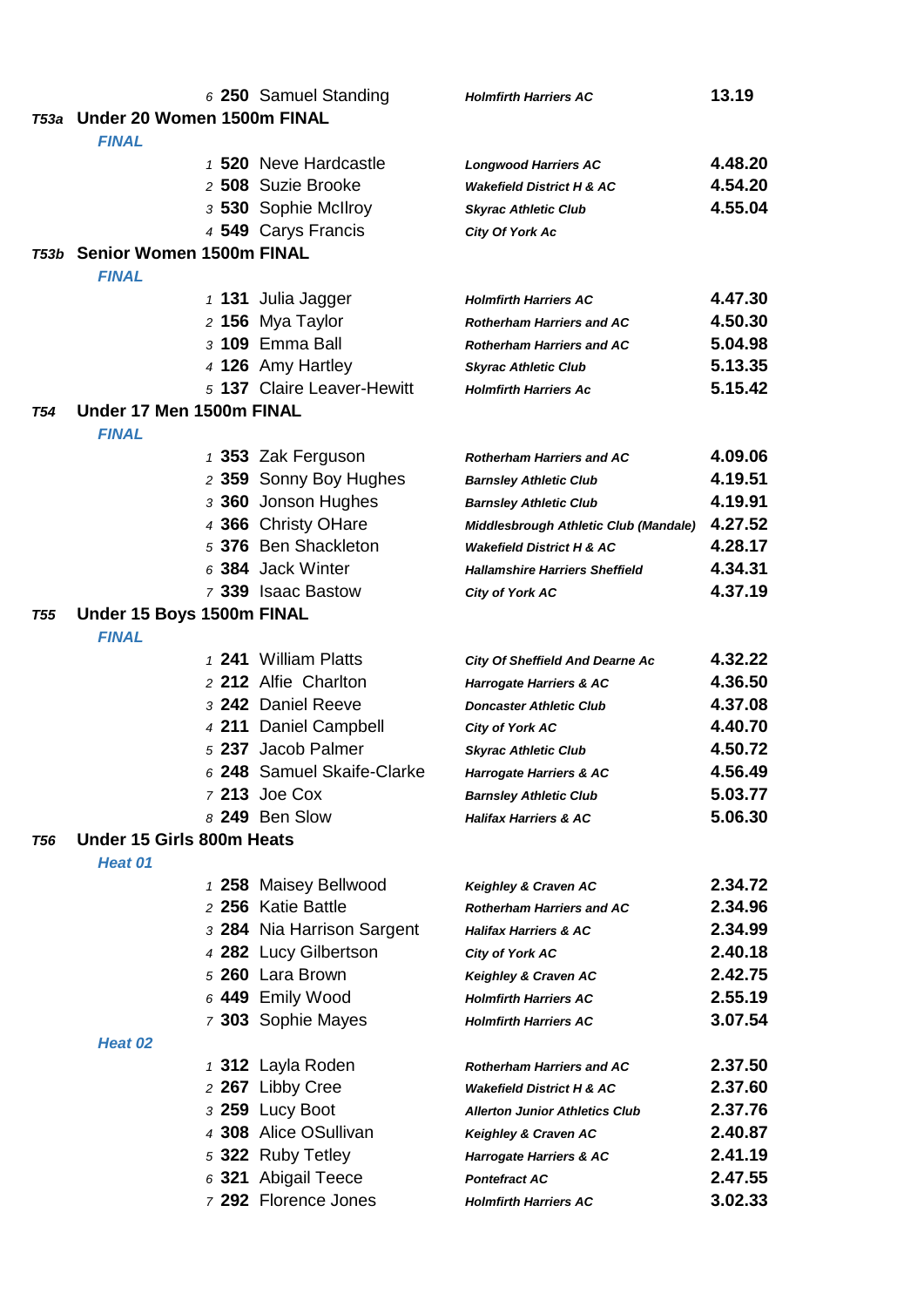### *T57* **Under 17 Women 800m FINAL**

|            |                                      |                  | 1 437 Ruby Styler                | <b>City of Sheffield and Dearne AC</b> | 2.14.02 |
|------------|--------------------------------------|------------------|----------------------------------|----------------------------------------|---------|
|            |                                      |                  | 2 391 Emily Bott                 | <b>Rotherham Harriers and AC</b>       | 2.14.75 |
|            |                                      |                  | 3 393 Gabriella Brown            | <b>Hallamshire Harriers Sheffield</b>  | 2.16.70 |
|            |                                      |                  | 4 432 Katarina Savkovic          | <b>City of York AC</b>                 | 2.19.97 |
|            |                                      |                  | 5 446 Mischa Walsh               | <b>Rotherham Harriers and AC</b>       | 2.22.88 |
|            |                                      |                  | $6$ 407 Niamh Evans              | <b>Barnsley Athletic Club</b>          | 2.35.68 |
|            |                                      |                  | 7 445 Marci Walsh                | <b>Rotherham Harriers and AC</b>       | 2.39.57 |
| T58        | Under 20 Men 800m FINAL              |                  |                                  |                                        |         |
|            | <b>FINAL</b>                         |                  |                                  |                                        |         |
|            |                                      |                  | 1 489 Tommy Shaw                 | <b>City of York AC</b>                 | 1.58.02 |
|            |                                      |                  | 2 478 Alex Moseley               | <b>Doncaster Athletic Club</b>         | 1.58.66 |
|            |                                      |                  | 3 463 Joshua Gilbert             | <b>Rotherham Harriers and AC</b>       | 2.01.91 |
|            |                                      |                  | 4 498 Charlie Wright             | <b>City of York AC</b>                 | 2.02.28 |
|            |                                      |                  | 5 492 George Sutcliffe           | <b>Leeds City Athletic Club</b>        | 2.02.52 |
|            |                                      |                  | 6 455 Edward Brown               | <b>City of York AC</b>                 | 2.04.90 |
| T59        | <b>Senior Men 800m FINAL</b>         |                  |                                  |                                        |         |
|            | <b>FINAL</b>                         |                  |                                  |                                        |         |
|            |                                      | 127              | Sam Cullen                       | <b>Scarborough Athletic Club</b>       | 2.00.90 |
|            |                                      | 2 <sub>1</sub>   | <b>Connor Anderson</b>           | <b>Doncaster Athletic Club</b>         | 2.06.01 |
|            |                                      | 343              | <b>Thomas Grantham</b>           | <b>City Of Sheffield And Dearne Ac</b> | 2.15.16 |
|            |                                      | 4 97             | <b>Jed Turner</b>                | <b>Sheffield Rc</b>                    | 2.20.53 |
| T60        | Under 20 Men 3000m FINAL             |                  |                                  |                                        |         |
|            | <b>FINAL</b>                         |                  |                                  |                                        |         |
|            |                                      |                  | 1 459 George Couttie             | <b>Harrogate Harriers &amp; AC</b>     | 8.47.72 |
|            |                                      |                  | 2 473 Hugh MacKie                | <b>Hallamshire Harriers Sheffield</b>  | 8.48.43 |
|            |                                      |                  | 3 477 Elliott Morton             | <b>Rotherham Harriers and AC</b>       | 8.52.22 |
|            |                                      |                  | 4 490 Charlie Stephenson         | <b>Richmond &amp; Zetland Harriers</b> | 8.53.34 |
|            |                                      |                  | 5 469 Theo Jacques               | <b>Skyrac Athletic Club</b>            | 9.10.04 |
|            |                                      |                  | $6$ 467 Adam Hirst               | <b>City Of Sheffield And Dearne Ac</b> | 9.11.11 |
|            |                                      |                  | 7 466 Will Haw                   | <b>Vale of York Athletic Community</b> | 9.17.79 |
|            |                                      |                  | 8 482 Elliot Prentice            | <b>Wakefield District H &amp; AC</b>   | 9.38.84 |
| <b>T61</b> | Under 20 Men 110m Hurdles FINAL      |                  |                                  |                                        |         |
|            | <b>FINAL</b>                         | Wind Speed: +1.4 |                                  |                                        |         |
|            |                                      |                  | 1 496 Morgan Williams            | <b>Leeds City Athletic Club</b>        | 15.02   |
|            |                                      |                  | 2 483 Nathan Ramsay              | <b>City of Sheffield and Dearne AC</b> | 15.17   |
|            |                                      |                  | 3 487 William Reid               | <b>City Of York Ac</b>                 | 16.86   |
| <b>T62</b> | <b>Senior Men 110m Hurdles FINAL</b> |                  |                                  |                                        |         |
|            | <b>FINAL</b>                         | Wind Speed: +0.1 |                                  |                                        |         |
|            |                                      | $1\,53$          | Rhys Jackson                     | <b>Doncaster Athletic Club</b>         | 16.15   |
|            |                                      | 221              | <b>William Carter</b>            | <b>Pontefract AC</b>                   | 21.27   |
|            |                                      | $3\,45$          | <b>Matthew Harrison</b>          | <b>Leeds City Athletic Club</b>        | 25.55   |
| <b>T63</b> |                                      |                  | Under 17 Women 80m Hurdles FINAL |                                        |         |
|            | <b>FINAL</b>                         | Wind Speed: +1.3 |                                  |                                        |         |
|            |                                      |                  | 1 418 Rosie Hickling             | City of York AC                        | 12.10   |
|            |                                      |                  | 2 404 Trinity Dooley-Williams    | <b>Doncaster Athletic Club</b>         | 12.45   |
| T64        | Under 15 Girls 75m Hurdles Heats     |                  |                                  |                                        |         |
|            | Heat 01                              | Wind Speed: +1.1 |                                  |                                        |         |
|            |                                      |                  | 1 257 Jessica Baxter             | <b>Leeds City Athletic Club</b>        | 12.84   |
|            |                                      |                  |                                  |                                        |         |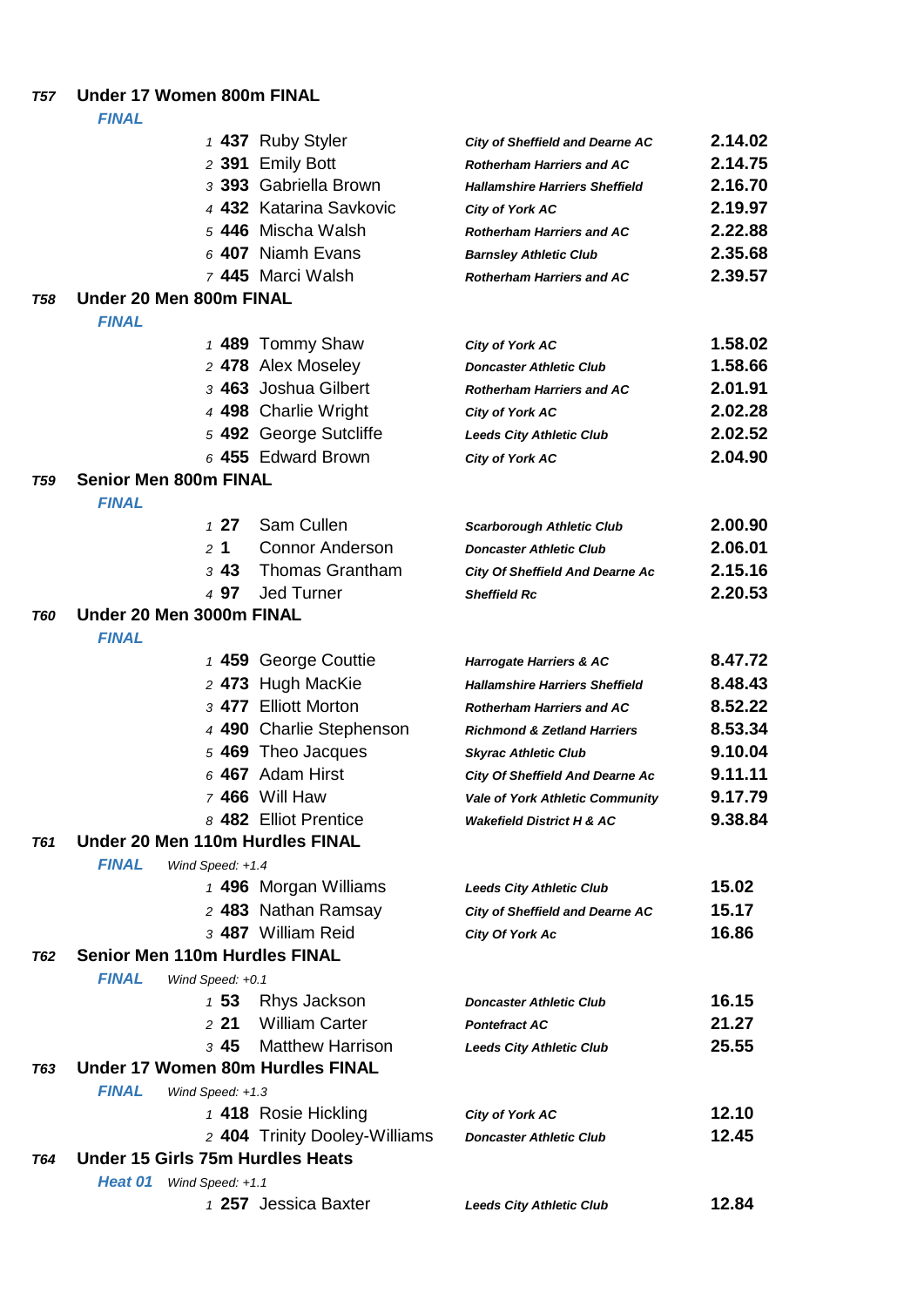|     |                                |                  | 2 334 Sophie Williams        | <b>City of York AC</b>                 | 12.89 |
|-----|--------------------------------|------------------|------------------------------|----------------------------------------|-------|
|     |                                |                  | 3 282 Lucy Gilbertson        | <b>City of York AC</b>                 | 13.06 |
|     |                                |                  | 4 259 Lucy Boot              | <b>Allerton Junior Athletics Club</b>  | 13.34 |
|     |                                |                  | 5 266 Annabelle Coxon        | <b>City of York AC</b>                 | 13.57 |
|     | Heat 02                        | Wind Speed: -1.9 |                              |                                        |       |
|     |                                |                  | 1 329 Olivia Tweddle         | <b>City of York AC</b>                 | 12.12 |
|     |                                |                  | 2 324 Olivia Thomas-Wise     | <b>Wakefield District H &amp; AC</b>   | 13.19 |
|     |                                |                  | 3 281 Annabel Fulford        | <b>City of York AC</b>                 | 13.23 |
|     |                                |                  | 4 262 Milana Bulgin          | Spenborough & Dist AC                  | 13.98 |
|     |                                |                  | 5 449 Emily Wood             | <b>Holmfirth Harriers AC</b>           | 19.85 |
| T65 | Under 20 Women 100m FINAL      |                  |                              |                                        |       |
|     | <b>FINAL</b>                   | Wind Speed: +0.5 |                              |                                        |       |
|     |                                |                  | 1 516 Hilary Gode            | <b>Leeds City Athletic Club</b>        | 11.87 |
|     |                                |                  | 2 543 Acacia Williams-Hewitt | <b>Hallamshire Harriers Sheffield</b>  | 12.48 |
|     |                                |                  | 3 546 Millie Wright          | <b>Barnsley Athletic Club</b>          | 12.86 |
|     |                                |                  | 4 540 Philippa Viyazhante    | <b>Barnsley Athletic Club</b>          | 12.87 |
|     |                                |                  | 5 534 Kezziah Nyame          | <b>City of York AC</b>                 | 12.93 |
|     |                                |                  | 6 545 Megan Woodhead         | <b>City of Sheffield and Dearne AC</b> | 14.26 |
| T66 | <b>Senior Women 100m FINAL</b> |                  |                              |                                        |       |
|     | <b>FINAL</b>                   | Wind Speed: +0.6 |                              |                                        |       |
|     |                                |                  | 1 107 Leonie Ashmeade        | <b>Wakefield District H &amp; AC</b>   | 11.96 |
|     |                                |                  | 2 161 Sarah Zintchem         | <b>Hallamshire Harriers Sheffield</b>  | 12.47 |
|     |                                |                  | 3 129 Lucy Holmes            | <b>Wakefield District H &amp; Ac</b>   | 12.83 |
|     |                                |                  | 4 144 Amanda Potter          | <b>Wakefield District H &amp; AC</b>   | 12.96 |
|     |                                |                  | 5 117 Louisa Cole            | <b>City of Sheffield and Dearne AC</b> | 13.29 |
|     |                                |                  | 6 113 Elizabeth Butler-Clack | <b>City of Sheffield and Dearne AC</b> | 13.44 |
|     |                                |                  | 7 106 Naana Adusei           | <b>Sale Harriers Manchester</b>        | 13.59 |
| T67 | Under 17 Men 100m FINAL        |                  |                              |                                        |       |
|     | <b>FINAL</b>                   | Wind Speed: -1.7 |                              |                                        |       |
|     |                                |                  | 1 354 Matthew France         | <b>Rotherham Harriers and AC</b>       | 11.38 |
|     |                                |                  | 2 345 Luke Chipchase         | <b>City of Sheffield and Dearne AC</b> | 11.42 |
|     |                                |                  | 3 380 Chinonso Ufondu        | <b>Hallamshire Harriers Sheffield</b>  | 11.47 |
|     |                                |                  | 4 365 Rafi Munir             | <b>Doncaster Athletic Club</b>         | 11.63 |
|     |                                |                  | 5 350 Gareth Evans           | <b>Leeds City Athletic Club</b>        | 11.72 |
|     |                                |                  | 6 377 Ben Smith              | <b>Wakefield District H &amp; AC</b>   | 11.94 |
|     |                                |                  | 7 355 Thomas Henshaw         | City of Sheffield and Dearne AC        | 12.23 |
|     |                                |                  | 8 346 Matthew Cockings       | <b>City Of Sheffield And Dearne Ac</b> | 12.31 |
| T68 | Under 15 Boys 100m FINAL       |                  |                              |                                        |       |
|     | <b>FINAL</b>                   | Wind Speed: +1.7 |                              |                                        |       |
|     |                                |                  | 1 251 Ruben Stovell          | <b>Hallamshire Harriers Sheffield</b>  | 11.56 |
|     |                                |                  | 2 214 Joseph Cox             | <b>Bingley Harriers &amp; AC</b>       | 12.19 |
|     |                                |                  | 3 229 Jack Keeble-Cavuoto    | <b>Rothwell Harriers &amp; AC</b>      | 12.28 |
|     |                                |                  | 4 215 Morgan Downes          | <b>Leeds City Athletic Club</b>        | 12.49 |
|     |                                |                  | 6 233 Charlie Miller         | <b>Leeds City Athletic Club</b>        | 12.89 |
|     |                                |                  | 7 222 Lewis Higgins          | <b>Rothwell Harriers &amp; AC</b>      | 12.93 |
|     | Under 15 Girls 200m Heats      |                  | 8 224 James Howarth          | <b>Crewe and Nantwich AC</b>           | 12.95 |
| T69 |                                |                  |                              |                                        |       |
|     | Heat 01                        | Wind Speed: +0.1 | 1 307 Vanessa Ndambakuwa     |                                        |       |
|     |                                |                  |                              | <b>Barnsley Athletic Club</b>          | 26.50 |
|     |                                |                  | 2 295 Holly Key              | <b>City of Sheffield and Dearne AC</b> | 26.73 |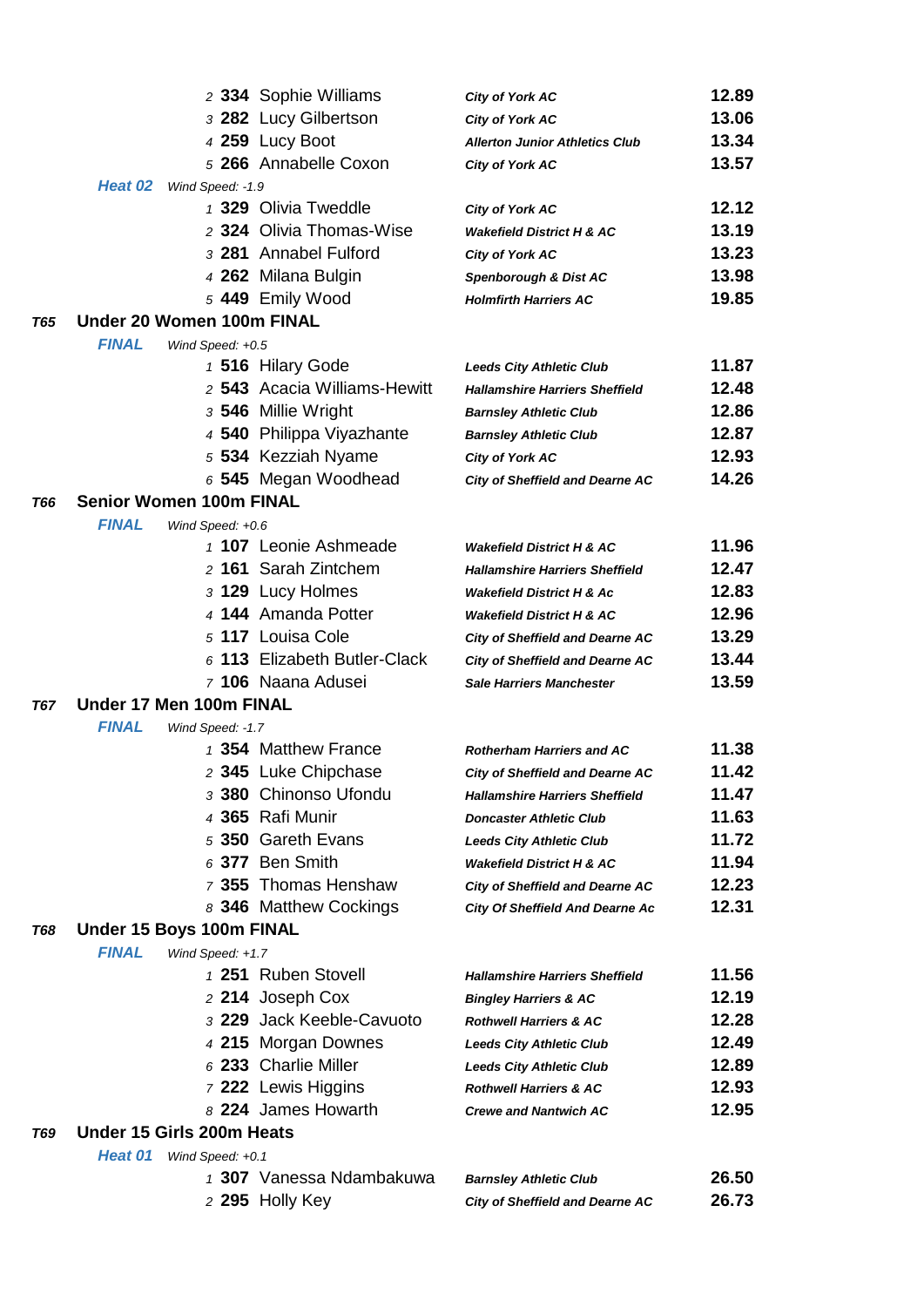|         | 3 294 Ameera-leigh Kelly                               | <b>Hallamshire Harriers Sheffield</b>  | 27.50                |
|---------|--------------------------------------------------------|----------------------------------------|----------------------|
|         | 4 270 Isabel Dalton                                    | City of York AC                        | 27.54                |
|         | 5 281 Annabel Fulford                                  | City of York AC                        | 28.74                |
|         | 6 275 Evie Donaldson                                   | <b>Barnsley Athletic Club</b>          | 28.74                |
|         | 7 311 Alice Robotham                                   | <b>Wakefield District H &amp; AC</b>   | 31.91                |
| Heat 02 | Wind Speed: -1.1                                       |                                        |                      |
|         | 1 319 Amelie Spicer                                    | <b>Barnsley Athletic Club</b>          | 28.01                |
|         | 2 306 Eva Murray                                       | <b>City of York AC</b>                 | 28.08                |
|         | 3 333 Harriette Williams                               | <b>City of York AC</b>                 | 28.58                |
|         | 4 298 Chloe Law                                        | <b>Holmfirth Harriers AC</b>           | 29.45                |
|         | 5 331 Olivia Ward                                      | <b>Barnsley Athletic Club</b>          | 30.10                |
|         | 6 293 Emily Kelly                                      | <b>Pontefract AC</b>                   | 32.05                |
| Heat 03 | Wind Speed: -0.7                                       |                                        |                      |
|         | 1 279 Leah Finch                                       | <b>Barnsley Athletic Club</b>          | 27.13                |
|         | 2 301 Nancy Marshall                                   | City of York AC                        | 27.39                |
|         | 3 329 Olivia Tweddle                                   | <b>City of York AC</b>                 | 27.77                |
|         | 4 320 Rhea Stephenson                                  | <b>Barnsley Athletic Club</b>          | 29.73                |
|         | 5 303 Sophie Mayes                                     | <b>Holmfirth Harriers AC</b>           | 30.36                |
|         | 6 288 Daisy Ibberson                                   | <b>Wakefield District H &amp; AC</b>   | 30.59                |
|         | Under 17 Women 200m Heats                              |                                        |                      |
|         | Heat 01 Wind Speed: +1.0                               |                                        |                      |
|         | 1 414 Millie Hardy                                     | <b>Hallamshire Harriers Sheffield</b>  | 26.02                |
|         | 2 387 Imogen Barrett                                   | <b>City of York AC</b>                 | 26.09                |
|         | 3 447 Aalisa Watson                                    | <b>Doncaster Athletic Club</b>         | 27.36                |
|         | 4 406 Sophia Errington                                 | Keighley & Craven AC                   | 27.53                |
|         | 5 436 Ellie Stephenson                                 | <b>Barnsley Athletic Club</b>          | 28.19                |
|         | 6 425 Millie Powell                                    | <b>Wakefield District H &amp; AC</b>   | 28.45                |
| Heat 02 | Wind Speed: +1.4                                       |                                        |                      |
|         | 1 389 Ella Bickerdyke                                  | <b>Wakefield District H &amp; AC</b>   | 26.24                |
|         | 2 427 Lucy Rebori                                      | <b>Rotherham Harriers and AC</b>       | 26.48                |
|         | 3 390 Louisa Birch                                     | <b>City of York AC</b>                 | 27.42                |
|         | 4 439 Floella Thompson                                 | <b>City of York AC</b>                 | 27.47                |
|         | 5 442 Niamh Tiernan                                    | <b>Harrogate Harriers &amp; AC</b>     | 27.67                |
|         | $6$ 435 Evie Smith                                     | <b>Allerton Junior Athletics Club</b>  | 29.22                |
|         | Under 20 Men 200m Heats                                |                                        |                      |
|         | Heat 01 Wind Speed: +1.0                               |                                        |                      |
|         | 1 461 Nathaniel Dyas                                   | <b>Hallamshire Harriers Sheffield</b>  | 22.36                |
|         | 2 481 Ben Pearson                                      | <b>City of York AC</b>                 | 22.57                |
|         | 3 491 Amhra Stott                                      | <b>Harrogate Harriers &amp; AC</b>     | 22.74                |
|         | 4 452 Alexander Bostwick                               | <b>Wakefield District H &amp; AC</b>   | 23.14                |
| Heat 02 | Wind Speed: +0.3                                       |                                        |                      |
|         | 1 457 David Chapman                                    | <b>City of Sheffield and Dearne AC</b> | 22.11                |
|         | 2 458 Morgan Corcoran                                  | <b>Bingley Harriers &amp; AC</b>       | 22.30                |
|         | 3 464 Liam Greaves                                     | <b>Wakefield District H &amp; AC</b>   | 22.40                |
|         | 4 468 Jacob Hockin                                     | <b>Harrogate Harriers &amp; AC</b>     | 22.50                |
|         | 5 476 Lei-vann Rio McGillvary All Longwood Harriers Ac |                                        | 23.43                |
|         | <b>Senior Men 200m Heats</b>                           |                                        |                      |
| Heat 01 | Wind Speed: +1.2                                       |                                        |                      |
|         | Joe Ferguson<br>132                                    | <b>Leeds City Athletic Club</b>        | ${\sf CBP}$<br>21.08 |

*T70* **Under 17 Women 200m Heats**

*T71* **Under 20 Men 200m Heats**

*T72* **Senior Men 200m Heats**

| 2 76 Regan Oconnell | <b>City Of Sheffield And Dearne Ac</b> | 21.37 |
|---------------------|----------------------------------------|-------|
|                     |                                        |       |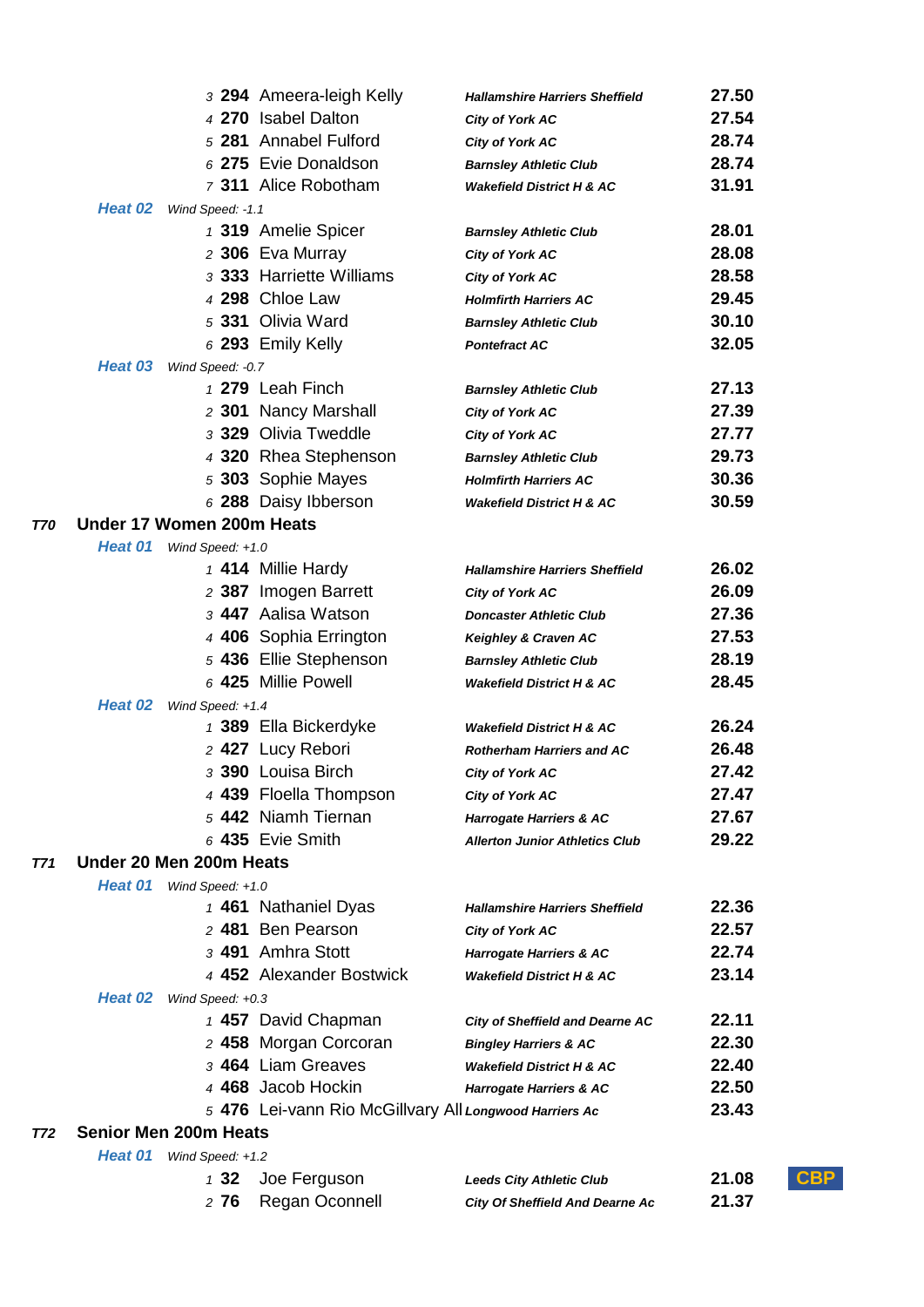|            |                          | 326                            | Sean Crowie                  | <b>City of Sheffield and Dearne AC</b> | 21.96   |
|------------|--------------------------|--------------------------------|------------------------------|----------------------------------------|---------|
|            |                          | 4 36                           | <b>Tyler Fowles</b>          | <b>City Of Sheffield And Dearne Ac</b> | 22.77   |
|            |                          | 533                            | Jonathan Fields              | <b>Rotherham Harriers and AC</b>       | 24.85   |
|            |                          | 616                            | <b>Anthony Burniston</b>     | <b>Doncaster Athletic Club</b>         | 25.05   |
|            | Heat 02                  | Wind Speed: - 0.7              |                              |                                        |         |
|            |                          | 177                            | <b>Reality Osuoho</b>        | <b>City Of Sheffield And Dearne Ac</b> | 21.98   |
|            |                          | 228                            | Hakan Dalbal                 | <b>City of Sheffield and Dearne AC</b> | 22.27   |
|            |                          | 3 56                           | Dominic Lamb                 | <b>City Of Sheffield And Dearne Ac</b> | 22.32   |
|            |                          | 4 88                           | <b>Robert Shipley</b>        | City of York AC                        | 22.94   |
|            |                          | 572                            | <b>Adam Murray</b>           | <b>Wakefield District H &amp; AC</b>   | 23.52   |
|            |                          | 6 84                           | Joshua Robinson              | <b>Bingley Harriers &amp; AC</b>       | 24.28   |
| <b>T73</b> |                          | Under 20 Women 400m FINAL      |                              |                                        |         |
|            | <b>FINAL</b>             | Wind Speed:                    |                              |                                        |         |
|            |                          |                                | 1 526 Nandy Kihuyu           | <b>Hallamshire Harriers Sheffield</b>  | 56.08   |
|            |                          |                                | 2 518 Natalie Groves         | Spenborough & Dist AC                  | 57.37   |
|            |                          |                                | 3 541 Isabel White           | Spenborough & Dist AC                  | 63.17   |
| T74        |                          | Under 17 Men 400m FINAL        |                              |                                        |         |
|            | <b>FINAL</b>             | Wind Speed:                    |                              |                                        |         |
|            |                          |                                | 1 367 Henry Parker           | <b>Rotherham Harriers and AC</b>       | 52.08   |
|            |                          |                                | 2 358 Louis How              | <b>City of York AC</b>                 | 53.37   |
|            |                          |                                | 3 372 Zachary Rayner         | <b>Wakefield District H &amp; AC</b>   | 54.55   |
|            |                          |                                | 4 378 Ayomide Solaru         | <b>Leeds City Athletic Club</b>        | 55.87   |
|            |                          |                                | 5 341 Harry Bromley          | Vale of York Athletic Community        | 63.34   |
| T75        |                          | <b>Senior Women 400m Heats</b> |                              |                                        |         |
|            | Heat 01                  | Wind Speed:                    |                              |                                        |         |
|            |                          |                                | 1 151 Louise Royston         | <b>Halifax Harriers &amp; AC</b>       | 59.79   |
|            |                          |                                | 2 110 Ella Blakey            | <b>Derby Athletic Club</b>             | 60.07   |
|            |                          |                                | 3 115 Kiesha Carty           | <b>City Of Sheffield And Dearne Ac</b> | 60.22   |
|            |                          |                                | 4 138 Megan Ledden           | <b>City of York AC</b>                 | 60.81   |
|            |                          |                                | 5 127 Ruth Hirst             | City of York AC                        | 66.22   |
|            | Heat 02                  | Wind Speed:                    |                              |                                        |         |
|            |                          |                                | 1 154 Charlotte Stamp        | <b>City Of York Ac</b>                 | 60.20   |
|            |                          |                                | 2 112 Gabriella Burton       | City of York AC                        | 61.43   |
|            |                          |                                | 3 125 Lara Hansen            | City Of York Ac                        | 61.68   |
|            |                          |                                | 4 142 Nicole Norton          | <b>Rotherham Harriers and AC</b>       | 65.51   |
| T76        |                          | Under 13 Girls 800m FINAL      |                              |                                        |         |
|            | <b>FINAL</b>             | Wind Speed:                    |                              |                                        |         |
|            |                          |                                | 1 202 Maya Schofield         | <b>Barnsley Athletic Club</b>          | 2.23.56 |
|            |                          |                                | 2 187 Kitty Harrison Sargent | <b>Halifax Harriers &amp; AC</b>       | 2.28.23 |
|            |                          |                                | 3 200 Millie Rhodes          | Spenborough & Dist AC                  | 2.30.72 |
|            |                          |                                | 4 188 Nina Hopkins           | City of York AC                        | 2.31.64 |
|            |                          |                                | 5 193 Aimee Keefe            | <b>City of York AC</b>                 | 2.31.84 |
|            |                          |                                | 6 548 Rosalie Bailey         | <b>Rotherham Harriers and AC</b>       | 2.36.80 |
|            |                          |                                | 7 207 Georgia Twist          | Keighley & Craven AC                   | 2.37.60 |
|            |                          |                                | 8 205 Bolutife Solaru        | <b>Leeds City Athletic Club</b>        | 2.40.91 |
| T77        | Under 15 Boys 300m FINAL |                                |                              |                                        |         |
|            | <b>FINAL</b>             | Wind Speed:                    |                              |                                        |         |
|            |                          |                                | 1 251 Ruben Stovell          | <b>Hallamshire Harriers Sheffield</b>  | 37.71   |
|            |                          |                                | 2 240 Harry Pearcy           | <b>Wakefield District H &amp; AC</b>   | 39.48   |
|            |                          |                                | 3 232 Cole McAndrew          | Wakefield District H & AC              | 39.85   |
|            |                          |                                |                              |                                        |         |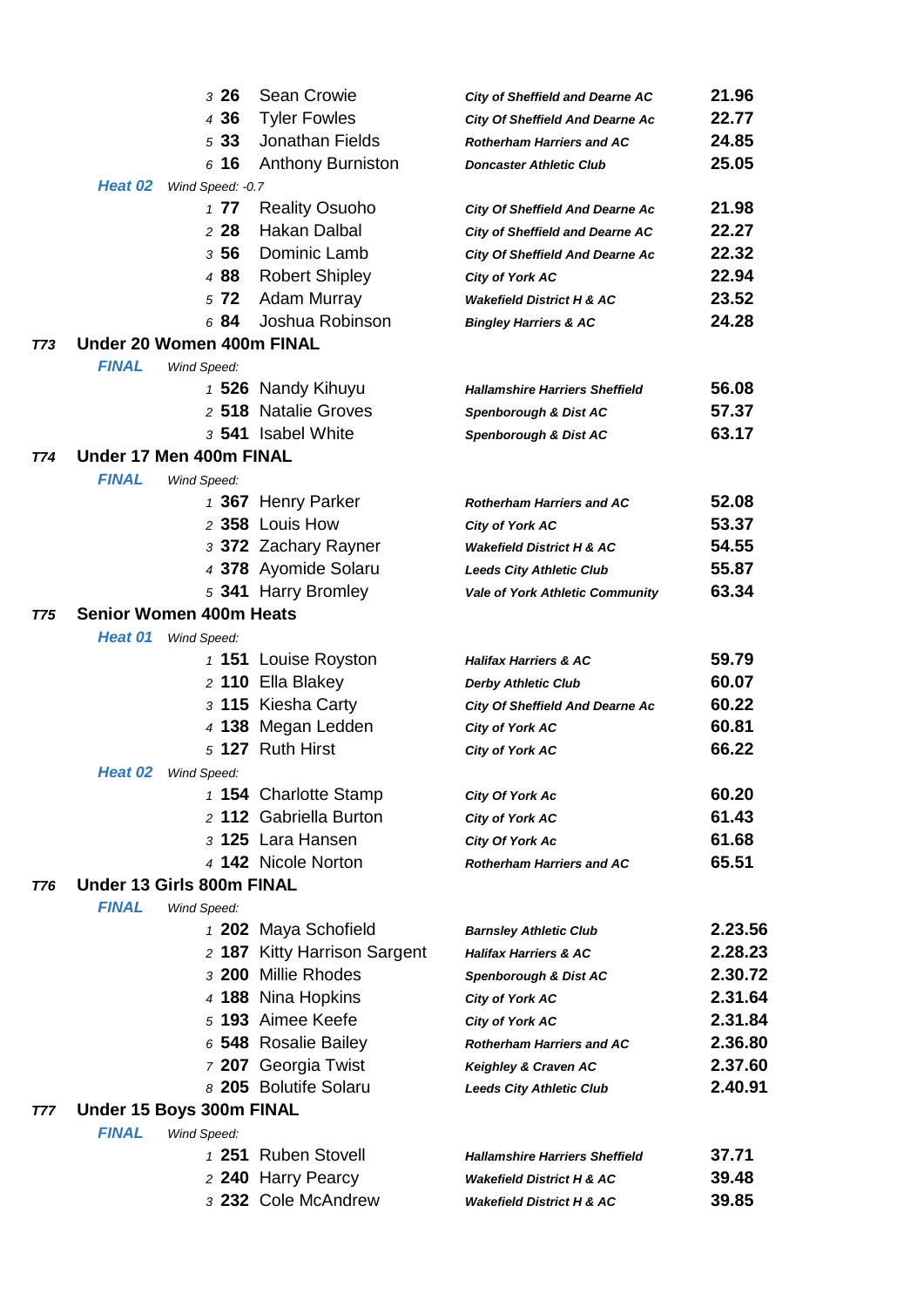|            |                                                               |                  | 4 253 Ben Tricklebank                           | <b>Hallamshire Harriers Sheffield</b>  | 45.46                 |
|------------|---------------------------------------------------------------|------------------|-------------------------------------------------|----------------------------------------|-----------------------|
| T78        | Senior Men 5000m FINAL                                        |                  |                                                 |                                        |                       |
|            | <b>FINAL</b><br>Wind Speed:                                   |                  |                                                 |                                        |                       |
|            |                                                               | $1\,7$           | Cameron Bell                                    | <b>Hallamshire Harriers Sheffield</b>  | 14.44.31              |
|            |                                                               | 286              | Joe Sagar                                       | Spenborough & Dist AC                  | 14.49.60              |
|            |                                                               | 381              | <b>Tommy Power</b>                              | <b>Hallamshire Harriers Sheffield</b>  | 15.03.96              |
|            |                                                               | 4 71             | <b>Connor Milnes</b>                            | <b>Hallamshire Harriers Sheffield</b>  | 15.06.30              |
|            |                                                               | 5 66             | Alex Mason                                      | <b>Hallamshire Harriers Sheffield</b>  | 15.35.39              |
|            |                                                               | 68               | Simon Bolland                                   | Spenborough & Dist AC                  | 15.54.16              |
|            |                                                               | 717              | <b>Ben Burton</b>                               | <b>Rotherham Harriers and AC</b>       | 16.07.57              |
|            |                                                               | 814              | Tom Buckley                                     | <b>Hallamshire Harriers Sheffield</b>  | 16.09.22              |
|            |                                                               | 949              | <b>Wyatt Hill</b>                               | <b>Hallamshire Harriers Sheffield</b>  | 16.33.05              |
|            |                                                               | 10 9             | <b>Richard Brooke</b>                           | <b>Wakefield District H &amp; AC</b>   | 22.25.27              |
| T79        | Under 15 Girls 75m Hurdles FINAL                              |                  |                                                 |                                        |                       |
|            | <b>FINAL</b>                                                  | Wind Speed: +2.3 |                                                 |                                        |                       |
|            |                                                               |                  | 1 329 Olivia Tweddle                            | City of York AC                        | 11.95                 |
|            |                                                               |                  | 2 257 Jessica Baxter                            | <b>Leeds City Athletic Club</b>        | 12.54                 |
|            |                                                               |                  | 3 334 Sophie Williams                           | City of York AC                        | 12.58                 |
|            |                                                               |                  | 4 259 Lucy Boot                                 | <b>Allerton Junior Athletics Club</b>  | 12.79                 |
|            |                                                               |                  | 5 282 Lucy Gilbertson                           | <b>City of York AC</b>                 | 13.08                 |
|            |                                                               |                  | 6 266 Annabelle Coxon                           | <b>City of York AC</b>                 | 13.24                 |
|            |                                                               |                  | 7 281 Annabel Fulford                           | City of York AC                        | 13.26                 |
|            |                                                               |                  | 8 324 Olivia Thomas-Wise                        | <b>Wakefield District H &amp; AC</b>   | 13.42                 |
| <b>T81</b> |                                                               |                  | Under 20 Women 2000m Steeplechase FINAL         |                                        |                       |
|            | <b>FINAL</b>                                                  | Wind Speed:      |                                                 |                                        |                       |
|            |                                                               |                  | 1 522 Zoe Hunter                                | <b>Leeds City Athletic Club</b>        | <b>CBP</b><br>7.11.95 |
|            |                                                               |                  | 2 532 Jennifer Ann Montieth                     | <b>Doncaster Athletic Club</b>         | 8.42.01               |
| T82        | Under 15 Girls 800m FINAL                                     |                  |                                                 |                                        |                       |
|            | <b>FINAL</b>                                                  | Wind Speed:      |                                                 |                                        |                       |
|            |                                                               |                  | 1 284 Nia Harrison Sargent                      | <b>Halifax Harriers &amp; AC</b>       | 2.16.00               |
|            |                                                               |                  | 2 312 Layla Roden                               | <b>Rotherham Harriers and AC</b>       | 2.16.77               |
|            |                                                               |                  | 3 258 Maisey Bellwood                           | Keighley & Craven AC                   | 2.17.62               |
|            |                                                               |                  | 3 256 Katie Battle                              | <b>Rotherham Harriers and AC</b>       | 2.17.62               |
|            |                                                               |                  | 5 267 Libby Cree                                | <b>Wakefield District H &amp; AC</b>   | 2.19.88               |
|            |                                                               |                  | 6 282 Lucy Gilbertson                           | City of York AC                        | 2.34.30               |
|            |                                                               |                  | 7 259 Lucy Boot                                 | <b>Allerton Junior Athletics Club</b>  | 2.35.84               |
|            |                                                               |                  | 8 308 Alice OSullivan                           | Keighley & Craven AC                   | 2.40.51               |
| <b>T84</b> | Under 15 Girls 200m FINAL                                     |                  |                                                 |                                        |                       |
|            | <b>FINAL</b>                                                  | Wind Speed: +0.2 |                                                 |                                        |                       |
|            |                                                               |                  | 1 279 Leah Finch                                | <b>Barnsley Athletic Club</b>          | 25.41                 |
|            |                                                               |                  | 2 307 Vanessa Ndambakuwa                        | <b>Barnsley Athletic Club</b>          | 26.05<br>26.23        |
|            |                                                               |                  | 3 295 Holly Key                                 | <b>City of Sheffield and Dearne AC</b> | 27.13                 |
|            |                                                               |                  | 4 301 Nancy Marshall                            | City of York AC                        | 27.15                 |
|            |                                                               |                  | 5 294 Ameera-leigh Kelly<br>6 270 Isabel Dalton | <b>Hallamshire Harriers Sheffield</b>  | 27.33                 |
|            |                                                               |                  |                                                 | City of York AC                        |                       |
|            |                                                               |                  | 7 319 Amelie Spicer<br>8 306 Eva Murray         | <b>Barnsley Athletic Club</b>          | 27.80<br>28.23        |
| <b>T85</b> |                                                               |                  |                                                 | <b>City of York AC</b>                 |                       |
|            | Under 17 Women 200m FINAL<br><b>FINAL</b><br>Wind Speed: +0.9 |                  |                                                 |                                        |                       |
|            |                                                               |                  | 1 389 Ella Bickerdyke                           | <b>Wakefield District H &amp; AC</b>   | 25.86                 |
|            |                                                               |                  |                                                 |                                        |                       |